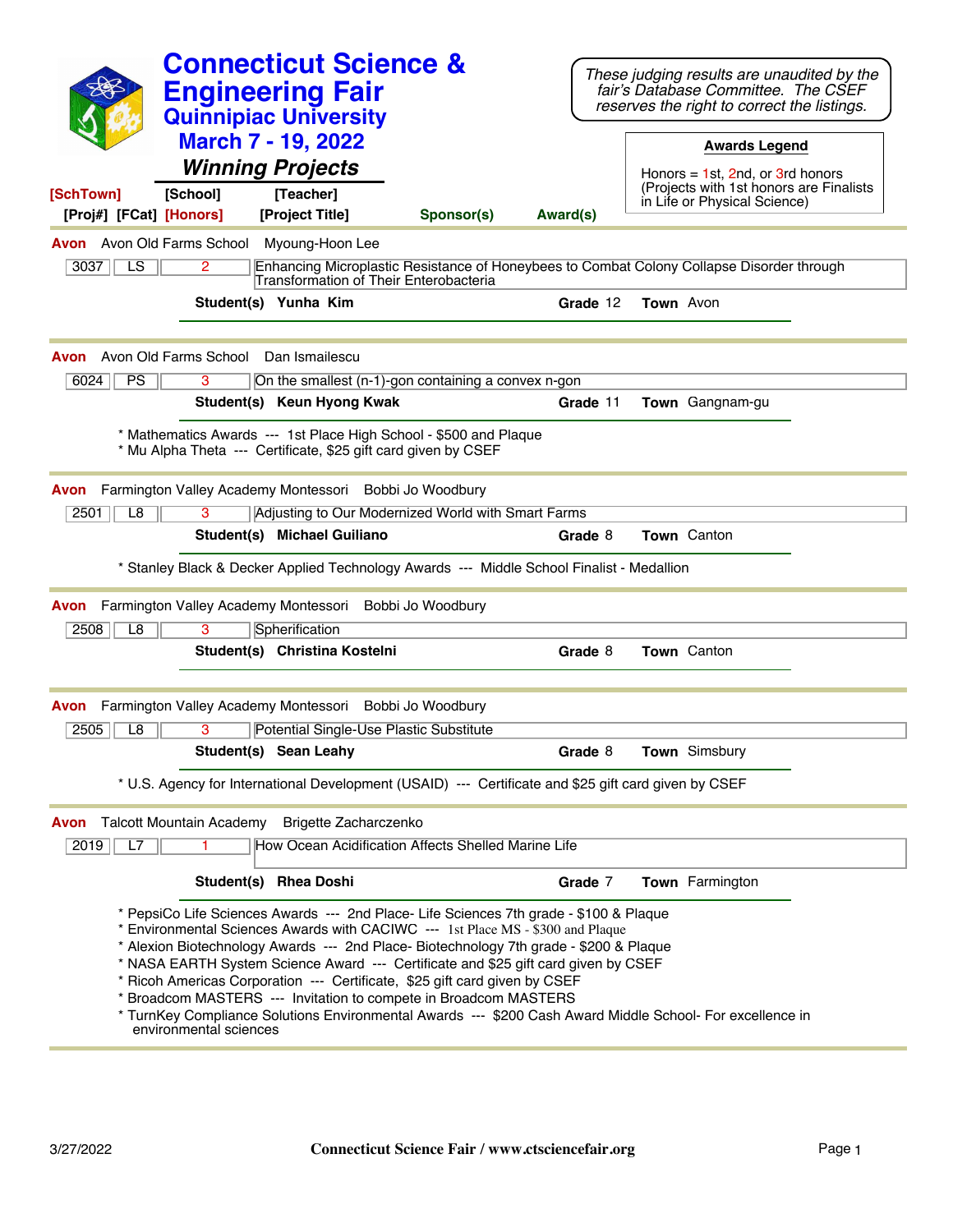| [SchTown]<br>[Proj#] [FCat] [Honors] | <b>[School]</b>                                                      | [Teacher]<br>[Project Title]           | Sponsor(s)                                                                                                                                                                                                                                                                                                                                       | Award(s) |                                                                                                                                                                                                                                              |  |
|--------------------------------------|----------------------------------------------------------------------|----------------------------------------|--------------------------------------------------------------------------------------------------------------------------------------------------------------------------------------------------------------------------------------------------------------------------------------------------------------------------------------------------|----------|----------------------------------------------------------------------------------------------------------------------------------------------------------------------------------------------------------------------------------------------|--|
| Avon                                 | Talcott Mountain Academy                                             | Brigette Zacharczenko                  |                                                                                                                                                                                                                                                                                                                                                  |          |                                                                                                                                                                                                                                              |  |
| 2003<br>L7                           | 3                                                                    |                                        | Amounts of bacteria on Organic and Non-Organic fruits and vegetables                                                                                                                                                                                                                                                                             |          |                                                                                                                                                                                                                                              |  |
|                                      |                                                                      | Student(s) Ilana Mezheritskiy          |                                                                                                                                                                                                                                                                                                                                                  | Grade 7  | Town Avon                                                                                                                                                                                                                                    |  |
|                                      |                                                                      |                                        | * Alexion Biotechnology Awards --- Finalist - Biotechnology 7h grade - CSF Medallion                                                                                                                                                                                                                                                             |          |                                                                                                                                                                                                                                              |  |
| Avon                                 | <b>Talcott Mountain Academy</b>                                      | <b>Brigette Zacharczenko</b>           |                                                                                                                                                                                                                                                                                                                                                  |          |                                                                                                                                                                                                                                              |  |
| L7<br>2018                           |                                                                      |                                        | Well-being in middle schoolers using intervention strategies                                                                                                                                                                                                                                                                                     |          |                                                                                                                                                                                                                                              |  |
|                                      |                                                                      | Student(s) Nandini Panigrahi           |                                                                                                                                                                                                                                                                                                                                                  | Grade 7  | Town west hartford                                                                                                                                                                                                                           |  |
|                                      |                                                                      |                                        | * PepsiCo Life Sciences Awards --- Finalist - Life Sciences 7th grade - CSF Medallion<br>* American Society of Safety Professionals, CT Valley Chapter --- \$150 grade 7-8 project                                                                                                                                                               |          |                                                                                                                                                                                                                                              |  |
| Avon                                 | Talcott Mountain Academy Lydia Gibb                                  |                                        |                                                                                                                                                                                                                                                                                                                                                  |          |                                                                                                                                                                                                                                              |  |
| 5525<br>P <sub>8</sub>               |                                                                      | Using Binary Image Processing          |                                                                                                                                                                                                                                                                                                                                                  |          | Pellet-"O"-Trap: Capturing Plastic Pellets Through a Multi-Filter System & Analyzing Their Progression                                                                                                                                       |  |
|                                      |                                                                      | Student(s) Sia Reddy                   |                                                                                                                                                                                                                                                                                                                                                  | Grade 8  | Town Avon                                                                                                                                                                                                                                    |  |
| Avon                                 | Talcott Mountain Academy Anya Jensen                                 | \$500 and invite to CSTA Award Banquet | * Collins Aerospace Engineering Awards --- Finalist - Engineering Middle School - CSF Medallion<br>* Society of Women Engineers - Hartford Section --- Scientific Calculator<br>* Broadcom MASTERS --- Invitation to compete in Broadcom MASTERS                                                                                                 |          | * Connecticut Science Teachers Association's Marty Tafel Student Research Award --- Physical Sciences 8th Grade -                                                                                                                            |  |
| L8<br>2503                           |                                                                      |                                        |                                                                                                                                                                                                                                                                                                                                                  |          | Applications of Machine Learning in the Prediction and Clustering of COVID-19 Deaths                                                                                                                                                         |  |
|                                      |                                                                      | Student(s) Vanessa Slepinin            |                                                                                                                                                                                                                                                                                                                                                  | Grade 8  | <b>Town</b> West Hartford                                                                                                                                                                                                                    |  |
|                                      |                                                                      |                                        | * PepsiCo Life Sciences Awards --- 5th Place- Life Sciences 8th grade - Plaque                                                                                                                                                                                                                                                                   |          |                                                                                                                                                                                                                                              |  |
|                                      | Avon Talcott Mountain Academy Anya Jensen                            |                                        |                                                                                                                                                                                                                                                                                                                                                  |          |                                                                                                                                                                                                                                              |  |
| 2515<br>L8                           | 1.                                                                   |                                        | The RightSwitch: An Automatic Light Switch Sterilization Device                                                                                                                                                                                                                                                                                  |          |                                                                                                                                                                                                                                              |  |
|                                      |                                                                      | Student(s) Samuel Wu                   |                                                                                                                                                                                                                                                                                                                                                  | Grade 8  | Town Avon                                                                                                                                                                                                                                    |  |
|                                      | and invite to CSTA Award Banquet<br>2020 Invention Convention, May 2 |                                        | * PepsiCo Life Sciences Awards --- 1st Place- Life Sciences 8th grade - \$300 & Plaque<br>* EnergizeCT Future Sustainability Awards --- 1st Place Middle School - \$300 and Plaque<br>* Alexion Biotechnology Awards --- 1st Place- Biotechnology 8th grade - \$300 & Plaque<br>* Broadcom MASTERS --- Invitation to compete in Broadcom MASTERS |          | * Connecticut Science Teachers Association's Marty Tafel Student Research Award --- Life Sciences 8th Grade - \$500<br>* Connecticut Invention Convention "Next Step Inventors" --- Next Step Inventor Trophy & Invitation to compete at the |  |
| <b>Bethel</b>                        | <b>Bethel High School</b>                                            | <b>Ray Turek</b>                       |                                                                                                                                                                                                                                                                                                                                                  |          |                                                                                                                                                                                                                                              |  |
| LS<br>3001                           | 3                                                                    |                                        |                                                                                                                                                                                                                                                                                                                                                  |          | Longitudinal Changes in Linguistic Complexity Among Professional Mixed Martial Artists                                                                                                                                                       |  |
|                                      |                                                                      | Student(s) Emily Cole                  |                                                                                                                                                                                                                                                                                                                                                  | Grade 12 | Town Bethel                                                                                                                                                                                                                                  |  |
|                                      |                                                                      |                                        |                                                                                                                                                                                                                                                                                                                                                  |          |                                                                                                                                                                                                                                              |  |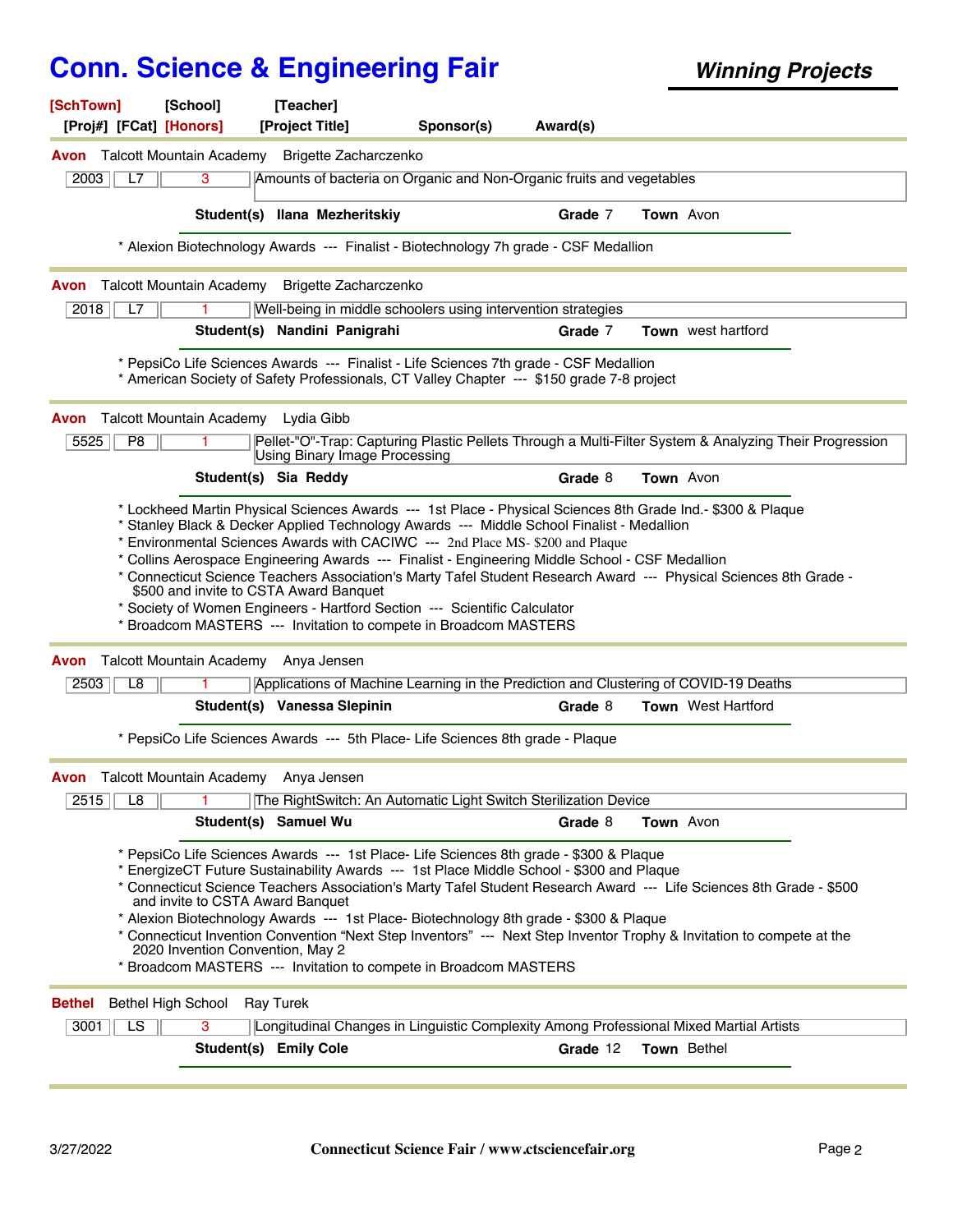| [SchTown]<br>[Proj#] [FCat] [Honors] |           | [School]                                             | [Teacher]<br>[Project Title]                                                                                                                                                                                                                                                                                                                                                                                                      | Sponsor(s) | Award(s) |                |  |
|--------------------------------------|-----------|------------------------------------------------------|-----------------------------------------------------------------------------------------------------------------------------------------------------------------------------------------------------------------------------------------------------------------------------------------------------------------------------------------------------------------------------------------------------------------------------------|------------|----------|----------------|--|
| Bozrah                               |           | <b>Fields Memorial School</b>                        | Mr.Fish                                                                                                                                                                                                                                                                                                                                                                                                                           |            |          |                |  |
| 5521                                 | P8        | 2                                                    | Alerting Drivers That a Child was Forgotten in a Vehicle With a Circuit Sequence Alert System (CSAS)                                                                                                                                                                                                                                                                                                                              |            |          |                |  |
|                                      |           |                                                      | Student(s) Andrew Pagnotta                                                                                                                                                                                                                                                                                                                                                                                                        |            | Grade 8  | Town Bozrah    |  |
|                                      |           |                                                      | Stanley Black & Decker Applied Technology Awards --- 1st Place Middle School - \$300 and Plaque, Medallion *<br>* U.S. Air Force --- Certificate & \$25 gift card from CSEF<br>* IEEE, Connecticut Section --- \$100 Honorable Mention<br>* Society of Women Engineers - Hartford Section --- Scientific Calculator                                                                                                               |            |          |                |  |
| <b>Bozrah</b>                        |           | <b>Fields Memorial School</b>                        | Mr. Fish                                                                                                                                                                                                                                                                                                                                                                                                                          |            |          |                |  |
| 4002                                 | <b>PT</b> | 3                                                    | Measurement Techniques and Mathematical Analysis of Gum Bubbles                                                                                                                                                                                                                                                                                                                                                                   |            |          |                |  |
|                                      |           |                                                      | Student(s) Reagan Reid                                                                                                                                                                                                                                                                                                                                                                                                            |            | Grade 7  | Town Bozrah    |  |
|                                      |           |                                                      | <b>Leah Kozerefski</b>                                                                                                                                                                                                                                                                                                                                                                                                            |            | Grade 7  | Town Gilman    |  |
| 3007                                 | LS        | 3                                                    | * Mathematics Awards --- 1st Place Middle School - \$300 and Plaque<br>* Petit Family Foundation Women in Science & Engineering Awards --- Middle School Finalist - Medallion<br>Bridgeport Bridgeport Aquaculture Center Kirk Shadle<br>Using Prytheruem extract from Chrysanthemum cinerariifolium as a natural insecticide against Grylloidea                                                                                  |            |          |                |  |
|                                      |           |                                                      | Student(s) Albert Capodanno                                                                                                                                                                                                                                                                                                                                                                                                       |            | Grade 12 | Town Fairfield |  |
| <b>Bridgeport</b>                    |           | <b>Bridgeport Aquaculture Center</b>                 | * Environmental Sciences Awards with CACIWC --- HS Finalist - CSF Medallion<br>* Susan and Stanley Lessoff Memorial --- Susan and Stanley Lessoff Memorial Award - \$250 Cash and Plaque HS<br><b>Kirk Shadle</b>                                                                                                                                                                                                                 |            |          |                |  |
| 6009                                 | PS        | 2                                                    | The Use of Sodium Bicarbonate as a Local Buffer to Decrease Ocean Acidity in Localized Areas to<br>Increase the Oyster Growth                                                                                                                                                                                                                                                                                                     |            |          |                |  |
|                                      |           |                                                      | Student(s) Kennedy Carr                                                                                                                                                                                                                                                                                                                                                                                                           |            | Grade 12 | Town Fairfield |  |
|                                      |           |                                                      | * CASE . The Jackson Laboratory Urban School Challenge Awards --- Senior High Finalist - Medallion                                                                                                                                                                                                                                                                                                                                |            |          |                |  |
| <b>Bridgeport</b>                    |           |                                                      | Bridgeport Aquaculture Center Kirk Shadle                                                                                                                                                                                                                                                                                                                                                                                         |            |          |                |  |
| 3061                                 | LS        | 2                                                    | A novel mitigation technique to control the spread of the invasive Spotted Lanternfly (L. Delicatula)<br>through cardiac glycoside extracts                                                                                                                                                                                                                                                                                       |            |          |                |  |
|                                      |           |                                                      | <b>Student(s) Cooper Carr</b>                                                                                                                                                                                                                                                                                                                                                                                                     |            | Grade 12 | Town Fairfield |  |
|                                      |           | environmental sciences<br><b>High School Student</b> | * Environmental Sciences Awards with CACIWC --- 1st Place HS- \$500 and Plaque<br>* TurnKey Compliance Solutions Environmental Awards --- \$300 Cash Award High School- For excellence in<br>* GENIUS Olympiad --- GENIUS Olympiad Competition for 1st Place HS Environmental Project with \$700 stipend<br>* Milton Fisher Science Fair Award for Innovation and Creativity --- For Excellence in Creativity and Innovation by a |            |          |                |  |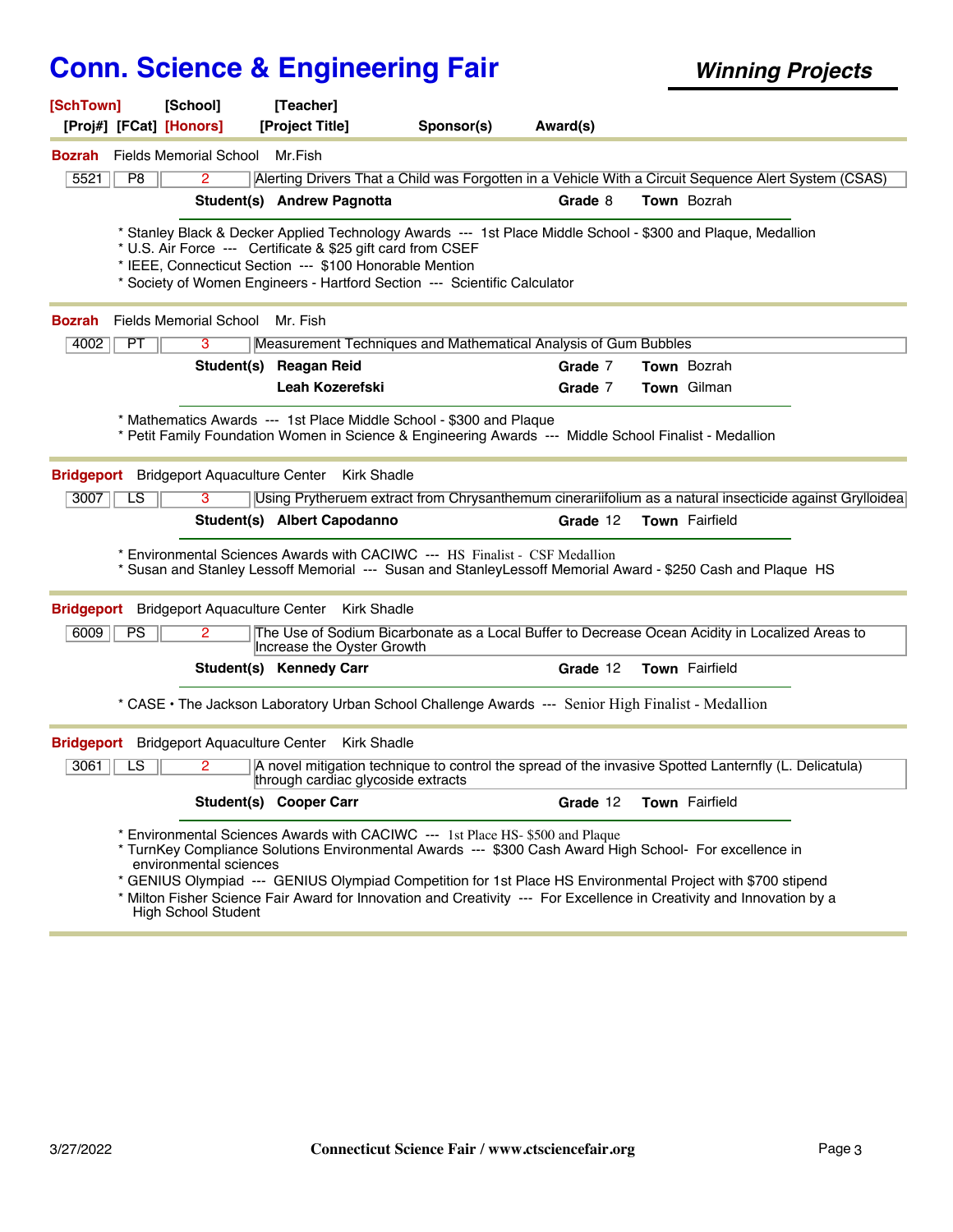| [SchTown]<br>[Proj#] [FCat] [Honors] | [School]                             | [Teacher]<br>[Project Title]                                | Sponsor(s)                                                                                                                                                                                                                                                                                                                                                                                                                                                                                                                                                                                                        | Award(s) |                       |  |
|--------------------------------------|--------------------------------------|-------------------------------------------------------------|-------------------------------------------------------------------------------------------------------------------------------------------------------------------------------------------------------------------------------------------------------------------------------------------------------------------------------------------------------------------------------------------------------------------------------------------------------------------------------------------------------------------------------------------------------------------------------------------------------------------|----------|-----------------------|--|
|                                      |                                      | <b>Bridgeport</b> Bridgeport Aquaculture Center Kirk Shadle |                                                                                                                                                                                                                                                                                                                                                                                                                                                                                                                                                                                                                   |          |                       |  |
| 3002<br>LS.                          |                                      |                                                             | Quantifying the interspecific impacts of the native relationships of the Long Island Sound                                                                                                                                                                                                                                                                                                                                                                                                                                                                                                                        |          |                       |  |
|                                      |                                      | <b>Student(s) Sarah Davis</b>                               |                                                                                                                                                                                                                                                                                                                                                                                                                                                                                                                                                                                                                   | Grade 12 | <b>Town</b> Trumbull  |  |
| Medallion                            | with \$700 stipend                   |                                                             | * PepsiCo Life Sciences Awards --- Finalist - Life Science Senior High - CSF Medallion<br>* Petit Family Foundation Women in Science & Engineering Awards --- High School Finalist - Medallion<br>* CASE • The Jackson Laboratory Urban School Challenge Awards --- 2nd Place High School - \$400 and Plaque,<br>* Environmental Sciences Awards with CACIWC --- HS Finalist - CSF Medallion<br>Banning Family Life Science Award --- For excellence in invasive species research, \$100 cash<br>* GENIUS Olympiad --- GENIUS Olympiad Competition for HS Environmental, Energy, Ecology, or Biodiversity Project |          |                       |  |
|                                      |                                      | Bridgeport Bridgeport Aquaculture Center Kirk Shadle        |                                                                                                                                                                                                                                                                                                                                                                                                                                                                                                                                                                                                                   |          |                       |  |
| 6072<br><b>PS</b>                    | $\overline{2}$                       | Dinoflagellate Karenia brevis.                              | Absorbing High Concentrations of Nitrogen using Biochar as a Preventative Measure to Mitigate the                                                                                                                                                                                                                                                                                                                                                                                                                                                                                                                 |          |                       |  |
|                                      |                                      | Student(s) Kelsey Farber                                    |                                                                                                                                                                                                                                                                                                                                                                                                                                                                                                                                                                                                                   | Grade 12 | Town Fairfield        |  |
|                                      |                                      |                                                             | * CASE • The Jackson Laboratory Urban School Challenge Awards --- Senior High Finalist - Medallion                                                                                                                                                                                                                                                                                                                                                                                                                                                                                                                |          |                       |  |
|                                      |                                      | Bridgeport Bridgeport Aquaculture Center Kirk Shadle        |                                                                                                                                                                                                                                                                                                                                                                                                                                                                                                                                                                                                                   |          |                       |  |
| 6017<br>PS                           | $\overline{2}$                       |                                                             | Developing A Plant Based Sustainable and Renewable Polychloroprene Fabrication                                                                                                                                                                                                                                                                                                                                                                                                                                                                                                                                    |          |                       |  |
|                                      |                                      | Student(s) Angela Ferraro                                   |                                                                                                                                                                                                                                                                                                                                                                                                                                                                                                                                                                                                                   | Grade 12 | <b>Town</b> Fairfield |  |
|                                      |                                      | Bridgeport Bridgeport Aquaculture Center Kirk Shadle        |                                                                                                                                                                                                                                                                                                                                                                                                                                                                                                                                                                                                                   |          |                       |  |
| 6057<br><b>PS</b>                    |                                      |                                                             | An Inexpensive, Simple and Effective Application of Off the Grid Solar Disinfection For Potable Water                                                                                                                                                                                                                                                                                                                                                                                                                                                                                                             |          |                       |  |
|                                      |                                      | <b>Student(s) Allison Greenberg</b>                         |                                                                                                                                                                                                                                                                                                                                                                                                                                                                                                                                                                                                                   | Grade 12 | Town Fairfield        |  |
|                                      |                                      |                                                             | * Lockheed Martin Physical Sciences Awards --- Finalist - Physical Sciences Senior High - CSF Medallion<br>Stanley Black & Decker Applied Technology Awards --- Senior High Finalist - Medallion                                                                                                                                                                                                                                                                                                                                                                                                                  |          |                       |  |
| <b>Bridgeport</b>                    | <b>Bridgeport Aquaculture Center</b> | <b>Kirk Shadle</b>                                          |                                                                                                                                                                                                                                                                                                                                                                                                                                                                                                                                                                                                                   |          |                       |  |
| LS<br>3006                           | 2                                    | Among North American Bats                                   | The Use of Secondary Plant Metabolites to Reduce Pseudogymnoascus destructans Transmission                                                                                                                                                                                                                                                                                                                                                                                                                                                                                                                        |          |                       |  |
|                                      |                                      | Student(s) Grace Hilton                                     |                                                                                                                                                                                                                                                                                                                                                                                                                                                                                                                                                                                                                   | Grade 12 | Town Fairfield        |  |
|                                      |                                      |                                                             | * CASE . The Jackson Laboratory Urban School Challenge Awards --- 5th Place High School - Plaque, Medallion                                                                                                                                                                                                                                                                                                                                                                                                                                                                                                       |          |                       |  |
|                                      |                                      | Bridgeport Bridgeport Aquaculture Center Kirk Shadle        |                                                                                                                                                                                                                                                                                                                                                                                                                                                                                                                                                                                                                   |          |                       |  |
| 6063<br><b>PS</b>                    | $\mathbf{2}^{\circ}$                 | Systems                                                     | Utilizing Rooftop Gardens as a Means of Geothermal Energy Through Ground to Air Heat Transfer                                                                                                                                                                                                                                                                                                                                                                                                                                                                                                                     |          |                       |  |
|                                      |                                      | Student(s) Aidan King                                       |                                                                                                                                                                                                                                                                                                                                                                                                                                                                                                                                                                                                                   | Grade 12 | Town Milford          |  |
|                                      |                                      |                                                             | * CASE • The Jackson Laboratory Urban School Challenge Awards --- Senior High Finalist - Medallion<br>EnergizeCT Alternative/Renewable Energy Awards --- 1st Place High School - \$500 and Plaque<br>EnergizeCT Future Sustainability Awards --- 3rd Place High School - \$200 and Plaque<br>* American Meteorological Society --- Certificate & \$25 gift card given by CSEF<br>* Frederick Olender USC Award in Memory of G. Robert Wisner --- \$250 Cash Award for HS student in USC school                                                                                                                    |          |                       |  |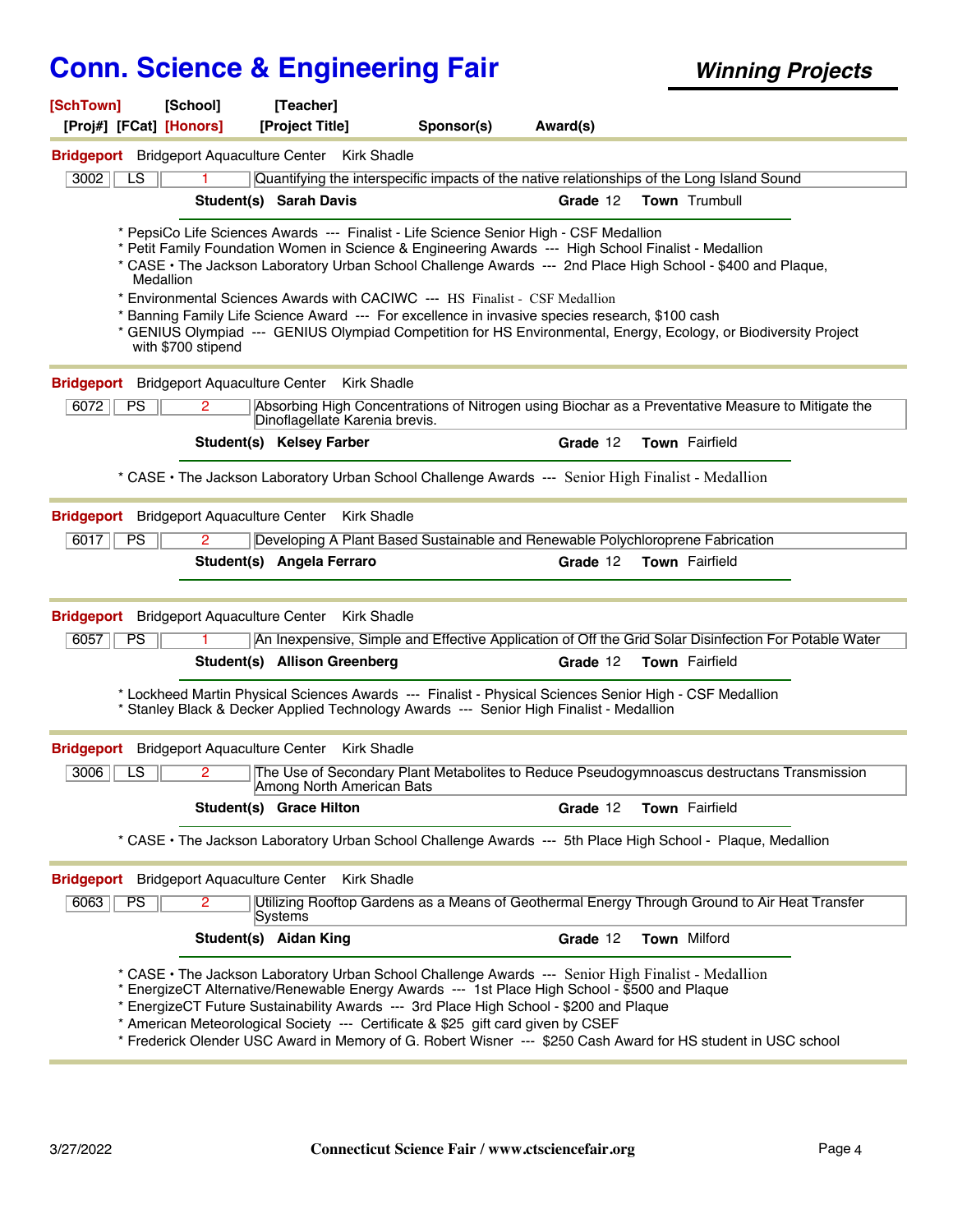| [School]<br>[SchTown]<br>[Proj#] [FCat] [Honors]                          |                | [Teacher]<br>[Project Title]                                        | Sponsor(s)                                                                                                                                                                                                                                         | Award(s)             |                                                                                                             |  |
|---------------------------------------------------------------------------|----------------|---------------------------------------------------------------------|----------------------------------------------------------------------------------------------------------------------------------------------------------------------------------------------------------------------------------------------------|----------------------|-------------------------------------------------------------------------------------------------------------|--|
| <b>Bridgeport</b> Bridgeport Aquaculture Center Kirk Shadle               |                |                                                                     |                                                                                                                                                                                                                                                    |                      |                                                                                                             |  |
| 3109<br>LS.                                                               | 2              |                                                                     |                                                                                                                                                                                                                                                    |                      | Utilizing micronutrient activity to facilitate metabolic reprogramming in Mucopolysaccharidosis Type IIIA   |  |
|                                                                           |                | <b>Student(s) Kailey Smith</b>                                      |                                                                                                                                                                                                                                                    | Grade 12             | Town Milford                                                                                                |  |
|                                                                           |                |                                                                     |                                                                                                                                                                                                                                                    |                      |                                                                                                             |  |
| <b>Bridgeport</b> Bridgeport Aquaculture Center                           |                | <b>Kirk Shadle</b>                                                  |                                                                                                                                                                                                                                                    |                      |                                                                                                             |  |
| 6067<br>PS                                                                | 2              |                                                                     |                                                                                                                                                                                                                                                    |                      | Optimizing Desalinization of Industrial Brine Through Temperature Swing Solvent Extraction                  |  |
|                                                                           |                | Student(s) Jackson Warters                                          |                                                                                                                                                                                                                                                    | Grade 12             | Town Milford                                                                                                |  |
| Medallion                                                                 |                |                                                                     | * Collins Aerospace Engineering Awards --- Finalist - Engineering High School - CSF Medallion                                                                                                                                                      |                      | * CASE • The Jackson Laboratory Urban School Challenge Awards --- 3rd Place High School - \$300 and Plaque, |  |
| Bridgeport Fairchild Wheeler: Biotechnology Rachel Klem                   |                |                                                                     |                                                                                                                                                                                                                                                    |                      |                                                                                                             |  |
| $3506$   LST                                                              | 3              |                                                                     | The Effects of Stress on the Immune System                                                                                                                                                                                                         |                      |                                                                                                             |  |
|                                                                           |                | Student(s) Kalaba Kibwe                                             |                                                                                                                                                                                                                                                    | Grade 12             | Town Stratford                                                                                              |  |
|                                                                           |                | Rebecca Tunes-Muniz-DeSouza                                         |                                                                                                                                                                                                                                                    | Grade 12             | Town Stratford                                                                                              |  |
| Bridgeport Fairchild Wheeler: Biotechnology Teresa Oliveira<br>3505   LST | 3              | Be Gone Shell Rot!<br>Student(s) Phi Uanino<br><b>Angeline Tran</b> |                                                                                                                                                                                                                                                    | Grade 10<br>Grade 10 | Town Shelton<br>Town Shelton                                                                                |  |
| <b>Bridgeport</b> John Winthrop School                                    |                | Ms. Beres                                                           |                                                                                                                                                                                                                                                    |                      |                                                                                                             |  |
| 4004<br>PT                                                                | $\overline{2}$ |                                                                     | How Does The Amount of Borax Affect The Bounce Height Of Homemade Bounce Balls?                                                                                                                                                                    |                      |                                                                                                             |  |
|                                                                           |                | Student(s) Nancy Bonilla Rodriguez<br><b>Abril Garcia-Martinez</b>  |                                                                                                                                                                                                                                                    | Grade 8              | Town Bridgeport                                                                                             |  |
|                                                                           |                |                                                                     |                                                                                                                                                                                                                                                    | Grade 8              | Town Bridgeport                                                                                             |  |
| <b>Bridgeport</b> John Winthrop School Susan Beres                        |                |                                                                     |                                                                                                                                                                                                                                                    |                      |                                                                                                             |  |
| 1017 $LT$                                                                 | $\mathbf{2}$   | How do fears change with age?                                       |                                                                                                                                                                                                                                                    |                      |                                                                                                             |  |
|                                                                           |                | Student(s) Shiloh Gutierrez                                         |                                                                                                                                                                                                                                                    | Grade 8              | Town Bridgeport                                                                                             |  |
|                                                                           |                | <b>Alyssa Cruz</b>                                                  |                                                                                                                                                                                                                                                    | Grade 8              | Town Bridgeport                                                                                             |  |
|                                                                           |                |                                                                     | * CASE • The Jackson Laboratory Urban School Challenge Awards --- Middle School Finalist - Medallion                                                                                                                                               |                      |                                                                                                             |  |
| <b>Bridgeport</b> John Winthrop School                                    |                | Ms. Beres                                                           |                                                                                                                                                                                                                                                    |                      |                                                                                                             |  |
| 2516<br>L8                                                                |                |                                                                     | Which Filtration Material Leads to the Best Drinking Water?                                                                                                                                                                                        |                      |                                                                                                             |  |
|                                                                           |                | Student(s) Wayne Lewis                                              |                                                                                                                                                                                                                                                    | Grade 8              | Town Bridgeport                                                                                             |  |
|                                                                           |                |                                                                     | * PepsiCo Life Sciences Awards --- 4th Place- Life Sciences 8th grade - Plaque<br>* American Psychological Association --- Certificate, \$25 gift card given by CSEF<br>* Ricoh Americas Corporation --- Certificate, \$25 gift card given by CSEF |                      |                                                                                                             |  |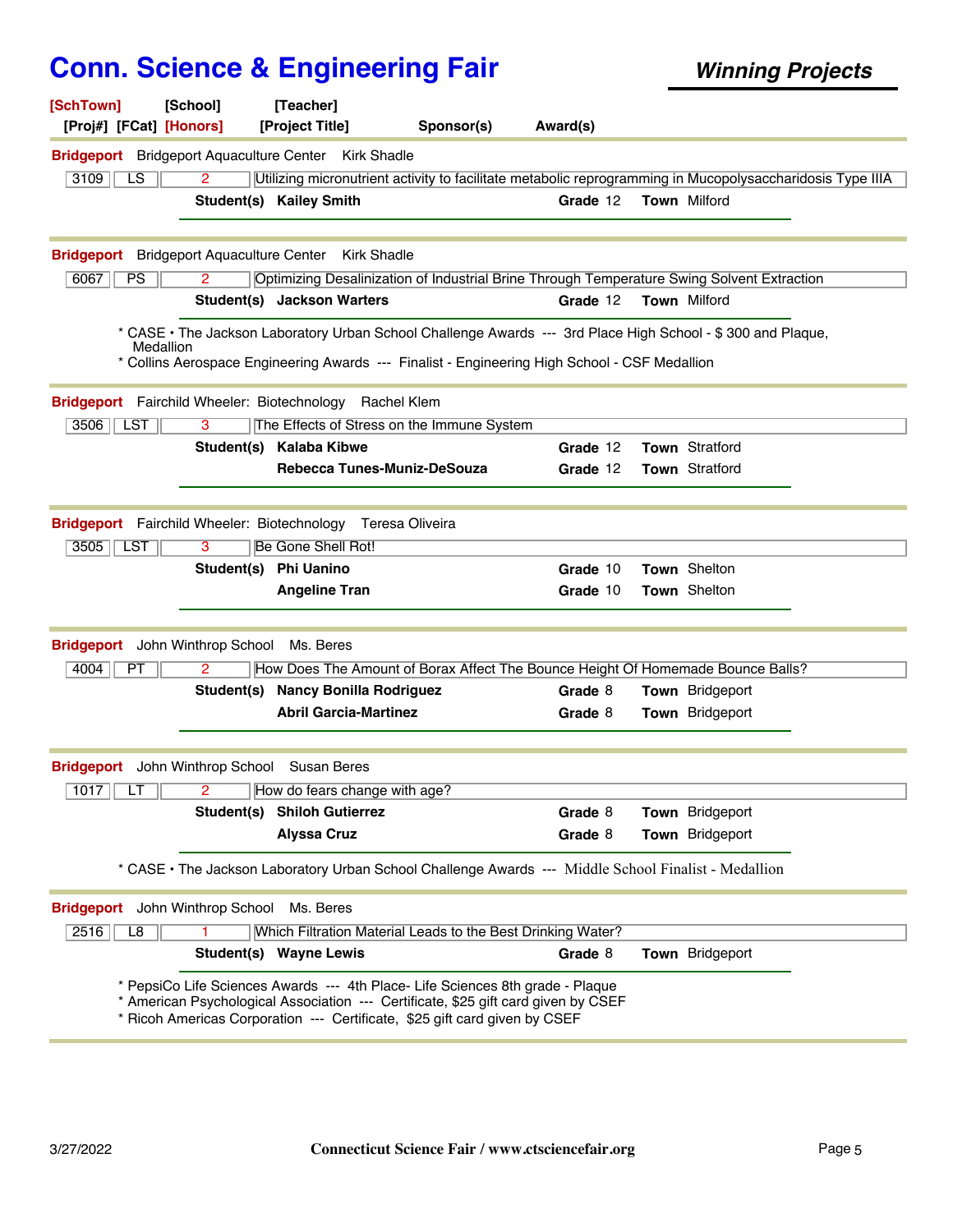| [SchTown]               | [Proj#] [FCat] [Honors] | [School]                               | [Teacher]<br>[Project Title]                        | Sponsor(s)                                                                                                                                                                                                                                                                                                                                                                                                        | Award(s) |                 |  |
|-------------------------|-------------------------|----------------------------------------|-----------------------------------------------------|-------------------------------------------------------------------------------------------------------------------------------------------------------------------------------------------------------------------------------------------------------------------------------------------------------------------------------------------------------------------------------------------------------------------|----------|-----------------|--|
|                         |                         |                                        | Bridgeport Park City Prep Charter School Mr. Jaekle |                                                                                                                                                                                                                                                                                                                                                                                                                   |          |                 |  |
| 5522                    | P <sub>8</sub>          |                                        |                                                     | The Connection of Coronal Mass Ejections and Sunspots                                                                                                                                                                                                                                                                                                                                                             |          |                 |  |
|                         |                         |                                        | <b>Student(s) Marcus Rosario</b>                    |                                                                                                                                                                                                                                                                                                                                                                                                                   | Grade 8  | Town Bridgeport |  |
|                         |                         |                                        |                                                     | * Lockheed Martin Physical Sciences Awards --- 5th Place - Physical Sciences 8th Grade Ind. - Plaque<br>* Mathematics Awards --- 3rd Place Middle School - \$100 and Plaque                                                                                                                                                                                                                                       |          |                 |  |
|                         |                         |                                        | Bridgeport Waltersville School John Cunningham      |                                                                                                                                                                                                                                                                                                                                                                                                                   |          |                 |  |
| 4012                    | <b>PT</b>               | 3                                      |                                                     | Does Potato Variety Affect Electrical Output in a Potato Battery?                                                                                                                                                                                                                                                                                                                                                 |          |                 |  |
|                         |                         |                                        | Student(s) Luna Santiago                            |                                                                                                                                                                                                                                                                                                                                                                                                                   | Grade 8  | Town BRIDGEPORT |  |
|                         |                         |                                        | Delani Bailey                                       |                                                                                                                                                                                                                                                                                                                                                                                                                   | Grade 8  | Town Bridgeport |  |
|                         |                         |                                        |                                                     | * Alumni Botany Awards --- Alumni Middle School Botany Award- \$100 Cash                                                                                                                                                                                                                                                                                                                                          |          |                 |  |
| <b>Cheshire</b>         |                         | Cheshire High School Julie Barker      |                                                     |                                                                                                                                                                                                                                                                                                                                                                                                                   |          |                 |  |
| 6030                    | PS                      | $\mathbf{2}^{\circ}$                   | Aid to the Visually Impaired Community              | How Raspberry Pi Microcomputers and Computer Vision Artificial Intelligence Can Be Utilized to Provide                                                                                                                                                                                                                                                                                                            |          |                 |  |
|                         |                         |                                        | Student(s) Siddhant Bhardwaj                        |                                                                                                                                                                                                                                                                                                                                                                                                                   | Grade 11 | Town Cheshire   |  |
| <b>Cheshire</b><br>3058 | LS                      | Cheshire High School Julie Barker<br>3 |                                                     | * Collins Aerospace Engineering Awards --- Finalist - Engineering High School - CSF Medallion<br>* Zepke Awards --- \$125 - For the Best Use of Electronic Circuitry- Senior High<br>* Jon Stone Memorial Award --- Jon Stone Award for Innovative Engineering- \$100<br>What is the Difference Between Expensive Surgical/Cloth Masks and Cheap Surgical/Cloth Masks?<br>Should One Be Preferred Over the Other? |          |                 |  |
|                         |                         |                                        | Student(s) Dipti Rajbongshi                         |                                                                                                                                                                                                                                                                                                                                                                                                                   | Grade 9  | Town Cheshire   |  |
| <b>Cheshire</b>         |                         | Cheshire High School                   | Julie Barker                                        |                                                                                                                                                                                                                                                                                                                                                                                                                   |          |                 |  |
| 6048                    | PS                      | 2                                      |                                                     | A Drunk-Driving Alerting Device using an HX711 Weight Sensor and MQ-3 Alcohol sensor                                                                                                                                                                                                                                                                                                                              |          |                 |  |
|                         |                         |                                        | Student(s) Sagarika Srinivasan                      |                                                                                                                                                                                                                                                                                                                                                                                                                   | Grade 11 | Town Cheshire   |  |
|                         |                         |                                        |                                                     | * Stanley Black & Decker Applied Technology Awards --- Senior High Finalist - Medallion                                                                                                                                                                                                                                                                                                                           |          |                 |  |
| <b>Cheshire</b>         |                         | Cheshire High School                   | Julie Barker                                        |                                                                                                                                                                                                                                                                                                                                                                                                                   |          |                 |  |
| 3050                    | LS                      | 3                                      |                                                     | Effects of Lead on Gallus Gallus Embryonic Neurite Projections                                                                                                                                                                                                                                                                                                                                                    |          |                 |  |
|                         |                         | Student(s) Tyler Tan                   |                                                     |                                                                                                                                                                                                                                                                                                                                                                                                                   | Grade 12 | Town Cheshire   |  |
| <b>Cheshire</b>         |                         | Cheshire High School                   | Julie Barker                                        |                                                                                                                                                                                                                                                                                                                                                                                                                   |          |                 |  |
| 3044                    | $\overline{\text{LS}}$  | 3                                      |                                                     | Statistical Methods on Incorporating Protein Structure Information with Rare Variant Association Studies                                                                                                                                                                                                                                                                                                          |          |                 |  |
|                         |                         |                                        | Student(s) Shangyu Xu                               |                                                                                                                                                                                                                                                                                                                                                                                                                   | Grade 11 | Town Cheshire   |  |
|                         |                         |                                        |                                                     |                                                                                                                                                                                                                                                                                                                                                                                                                   |          |                 |  |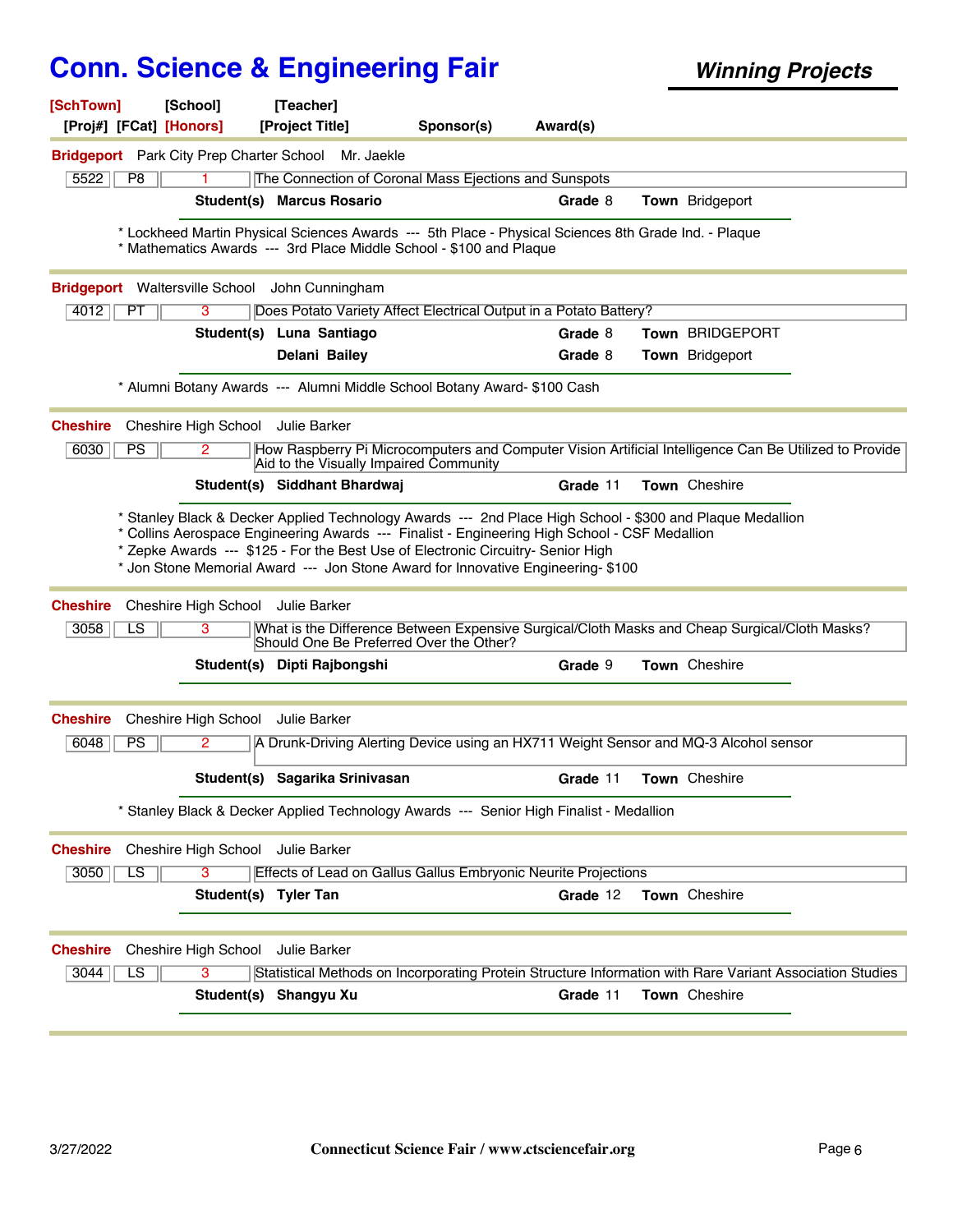| [SchTown]                                         | [School]                                  | [Teacher]                          |                                                                                                                                                                                                                                                                                                                                                                                                                                                                                                                                                                                                                                                                                                                                                                                                                                                  |          |                |  |
|---------------------------------------------------|-------------------------------------------|------------------------------------|--------------------------------------------------------------------------------------------------------------------------------------------------------------------------------------------------------------------------------------------------------------------------------------------------------------------------------------------------------------------------------------------------------------------------------------------------------------------------------------------------------------------------------------------------------------------------------------------------------------------------------------------------------------------------------------------------------------------------------------------------------------------------------------------------------------------------------------------------|----------|----------------|--|
| [Proj#] [FCat] [Honors]                           |                                           | [Project Title]                    | Sponsor(s)                                                                                                                                                                                                                                                                                                                                                                                                                                                                                                                                                                                                                                                                                                                                                                                                                                       | Award(s) |                |  |
| <b>Cheshire</b><br>5509<br>P <sub>8</sub>         | Dodd Middle School                        | Clare Gonzalez                     | A Domestic Violence Alerting Device Comprised of an Analog Sound Level Meter OLED Display and iOS                                                                                                                                                                                                                                                                                                                                                                                                                                                                                                                                                                                                                                                                                                                                                |          |                |  |
|                                                   |                                           | Mobile App built using Swift       |                                                                                                                                                                                                                                                                                                                                                                                                                                                                                                                                                                                                                                                                                                                                                                                                                                                  |          |                |  |
|                                                   |                                           | Student(s) Suchita Srinivasan      |                                                                                                                                                                                                                                                                                                                                                                                                                                                                                                                                                                                                                                                                                                                                                                                                                                                  | Grade 8  | Town Cheshire  |  |
| an audiologist                                    | students - \$100<br>Middle School Student |                                    | * Lockheed Martin Physical Sciences Awards --- Finalist - Physical Sciences 8th Grade - CSF Medallion<br>* Petit Family Foundation Women in Science & Engineering Awards --- 3rd Place - Middle Schools- \$100 / Plaque<br>* Collins Aerospace Engineering Awards --- 1st Place- Engineering Middle School- \$400 & Plaque<br>* Society of Women Engineers - Hartford Section --- Scientific Calculator<br>* Connecticut Academy of Audiology --- \$200 Award MS- For Excellence in Audiology and Acoustics, opport. to shadow<br>* Robert Francoeur Memorial Award --- Creative or innovative project in engineering or computer science by female<br>* Milton Fisher Science Fair Award for Innovation and Creativity --- For Excellence in Creativity and Innovation by a<br>* Broadcom MASTERS --- Invitation to compete in Broadcom MASTERS |          |                |  |
| <b>Cheshire</b>                                   | St. Bridget School                        | Michelle. Carroll                  |                                                                                                                                                                                                                                                                                                                                                                                                                                                                                                                                                                                                                                                                                                                                                                                                                                                  |          |                |  |
| 5011<br>P7                                        |                                           |                                    | Coding an Affordable Goat Identification System for All Farmers                                                                                                                                                                                                                                                                                                                                                                                                                                                                                                                                                                                                                                                                                                                                                                                  |          |                |  |
|                                                   |                                           | <b>Student(s) Avery Fowler</b>     |                                                                                                                                                                                                                                                                                                                                                                                                                                                                                                                                                                                                                                                                                                                                                                                                                                                  | Grade 7  | Town Cheshire  |  |
| <b>Cheshire</b>                                   | St. Bridget School                        | Mrs. Michelle Carol                | * National Center for Inquiry Learning --- Danielle & Maggie Award for Imagination - MS \$100<br>* Dreams Unlimited Award --- \$100 Cash Award + Certificate to each student<br>* Broadcom MASTERS --- Invitation to compete in Broadcom MASTERS                                                                                                                                                                                                                                                                                                                                                                                                                                                                                                                                                                                                 |          |                |  |
| P <sub>8</sub><br>5504                            | $\mathbf{2}^{\circ}$                      | Electrolyte Challenge              |                                                                                                                                                                                                                                                                                                                                                                                                                                                                                                                                                                                                                                                                                                                                                                                                                                                  |          |                |  |
|                                                   |                                           | Student(s) Hailey Greasley         |                                                                                                                                                                                                                                                                                                                                                                                                                                                                                                                                                                                                                                                                                                                                                                                                                                                  | Grade 8  | Town Naugatuck |  |
|                                                   |                                           |                                    | * Alexion Biotechnology Awards --- Finalist - Biotechnology 8th grade - CSF Medallion<br>* American Society of Safety Professionals, CT Valley Chapter --- \$150 grade 7-8 project                                                                                                                                                                                                                                                                                                                                                                                                                                                                                                                                                                                                                                                               |          |                |  |
| <b>Clinton</b> The Morgan School Lawrence Chapman |                                           |                                    |                                                                                                                                                                                                                                                                                                                                                                                                                                                                                                                                                                                                                                                                                                                                                                                                                                                  |          |                |  |
| 6083<br><b>PS</b>                                 | 3                                         | Neck and Head injuries in football |                                                                                                                                                                                                                                                                                                                                                                                                                                                                                                                                                                                                                                                                                                                                                                                                                                                  |          |                |  |
|                                                   |                                           | Student(s) Connor Loth             |                                                                                                                                                                                                                                                                                                                                                                                                                                                                                                                                                                                                                                                                                                                                                                                                                                                  | Grade 12 | Town Clinton   |  |
| <b>Clinton</b><br>The Morgan School               |                                           | Lawrence Chapman                   |                                                                                                                                                                                                                                                                                                                                                                                                                                                                                                                                                                                                                                                                                                                                                                                                                                                  |          |                |  |
| $\overline{PS}$<br>6047                           | 3                                         |                                    | The Effect of a Car's Age on Cabin Noise                                                                                                                                                                                                                                                                                                                                                                                                                                                                                                                                                                                                                                                                                                                                                                                                         |          |                |  |
|                                                   |                                           | <b>Student(s) Davis Walker</b>     |                                                                                                                                                                                                                                                                                                                                                                                                                                                                                                                                                                                                                                                                                                                                                                                                                                                  | Grade 10 | Town Clinton   |  |
| The Morgan School<br><b>Clinton</b>               |                                           | Lawrence Chapman                   |                                                                                                                                                                                                                                                                                                                                                                                                                                                                                                                                                                                                                                                                                                                                                                                                                                                  |          |                |  |
| $\overline{\mathsf{PS}}$<br>6045                  | 3                                         | 28, 2022                           | Marine Debris Collected From Hammonasset Beach State Park Between January 1, 2022 to February                                                                                                                                                                                                                                                                                                                                                                                                                                                                                                                                                                                                                                                                                                                                                    |          |                |  |
|                                                   |                                           | Student(s) Julia Walker            |                                                                                                                                                                                                                                                                                                                                                                                                                                                                                                                                                                                                                                                                                                                                                                                                                                                  | Grade 12 | Town Clinton   |  |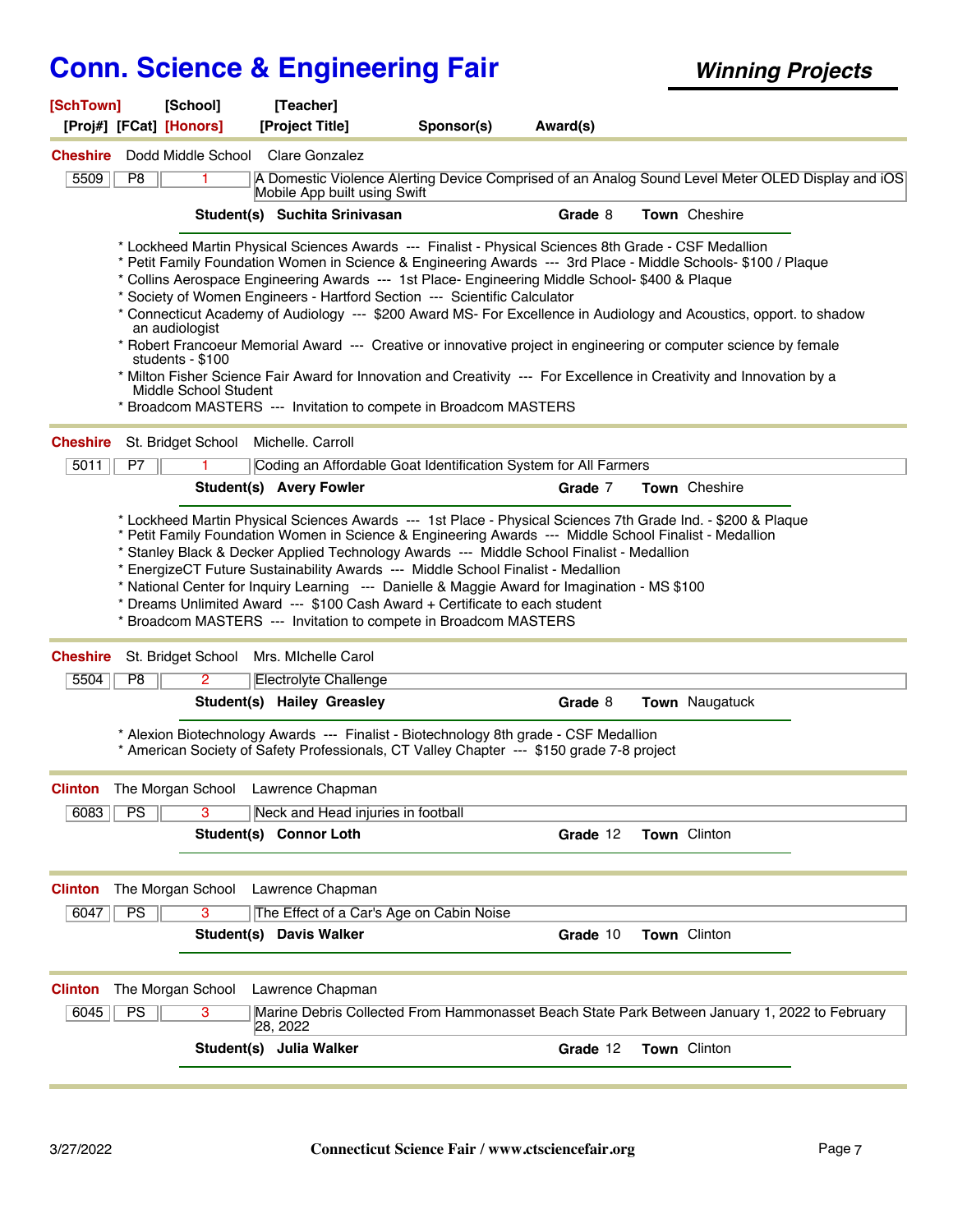**Sponsor(s) [SchTown] [School] [Teacher] [Proj#] [FCat] [Honors] [Project Title] Award(s)** 6064 2 Comparing Various Machine Learning Models while Predicting Taxonomy using Codon Combinations **Danbury** Danbury High School Victoria McClelland PS **Student(s) Shriya Jonnalagadda Grade** 10 **Town** Danbury \* CASE • The Jackson Laboratory Urban School Challenge Awards --- Senior High Finalist - Medallion 3048 | LS | 3 | ways to safely provide lightening service to cosmetology customers using safer chemicals or organic products 3 **Danbury** Henry Abbott Technical High School andrew ipkovich LS **Student(s) Ruth Pacheco Grade** 11 **Town** danbury \* American Society of Safety Professionals, CT Valley Chapter --- \$200 grade 9-12 project 2004 L7 3 How Does Water Temperature Affect Yeast Fermentation and Pizza Dough Growth? **Danbury** St. Gregory the Great School Mrs. Fahey  $\overline{L7}$ **Student(s) Anthony Bruno Grade** 7 **Town** New Fairfield **2013** L7 2 The Affects of Antacid Tablets on Acidity **Danbury** St. Gregory the Great School Christine Fahey  $L7$ **Student(s) Francesco Carr Grade** 7 **Town** Brookfield 1004 **LT** 1 **Sun vs. Moon Danbury** St. Gregory the Great School Mrs,Fahey LT **Student(s) Briella Dunkle Grade** 8 **Town** Newtown **Nicole Dicello Grade** 8 **Town** Southbury **Sophia DaSilva Grade** 8 **Town** Danbury \* PepsiCo Life Sciences Awards --- Finalist - Life Sciences Middle School Team - CSF Medallion \* EnergizeCT Future Sustainability Awards --- 3rd Place Middle School - \$150 and Plaque 2510 L8 2 Type of light on sweet corn **Danbury** St. Gregory the Great School Mrs. Fahey L8 **Student(s) Andrew Falcao Grade** 8 **Town** Danbury 5003 2 Folds in Flight **Danbury** St. Gregory the Great School Mrs. Fahey **P7 Student(s) Albert Fenaroli Grade** 7 **Town** Danbury 5520 3 The Effect Of A Parabola On Wi-Fi Speed **Danbury** St. Gregory the Great School Mrs. Fahey P8 **Student(s)** Liswed Layog **Grade** 8 **Town** Danbury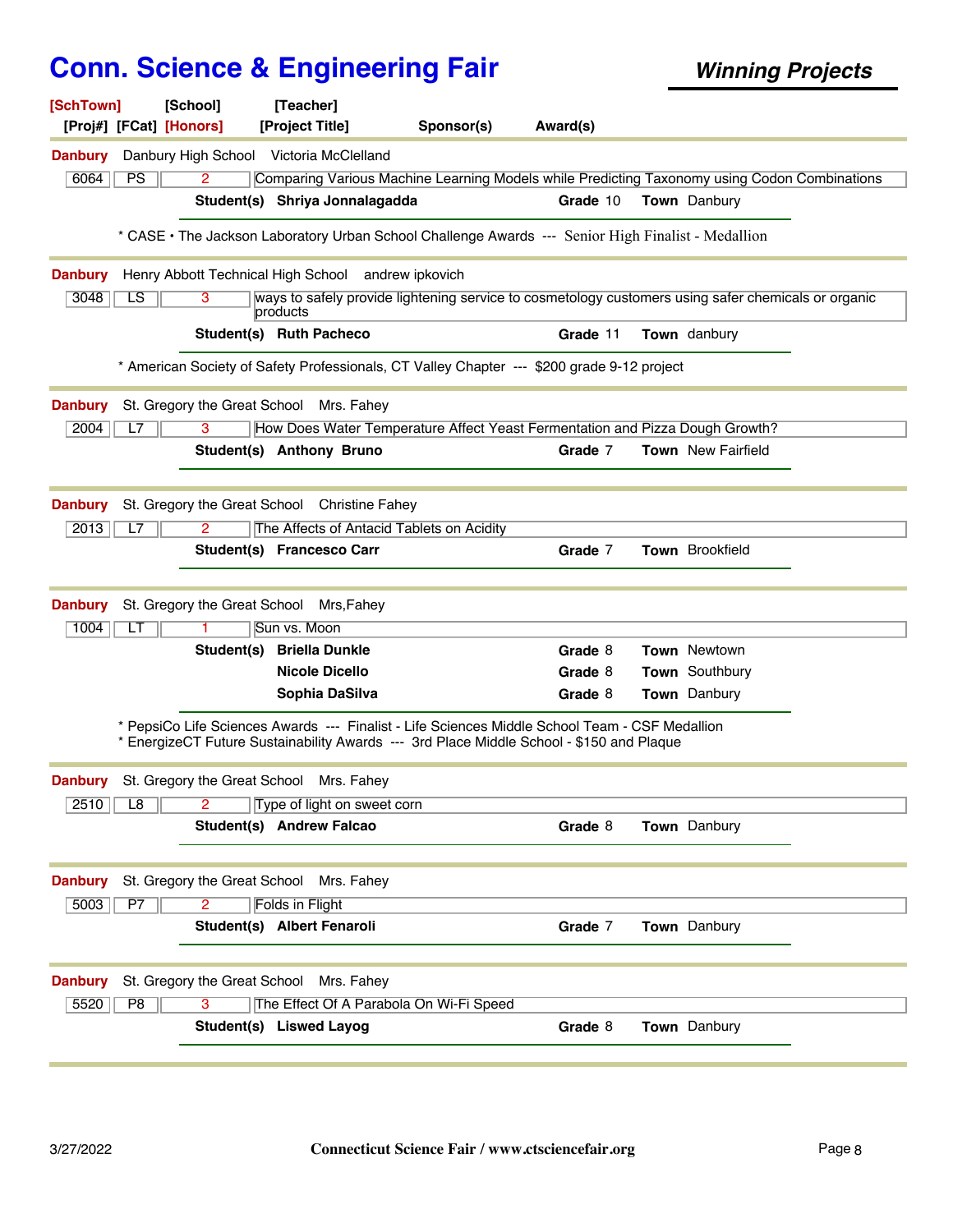| [SchTown]<br>[Proj#] [FCat] [Honors] | [School]                     | [Teacher]<br>[Project Title]                                                                                                                                                                                                                                                                                                                                                                                                     | Sponsor(s) | Award(s)           |                                                                                                                                                                                                                                                                                                                                                                                                                                                           |  |
|--------------------------------------|------------------------------|----------------------------------------------------------------------------------------------------------------------------------------------------------------------------------------------------------------------------------------------------------------------------------------------------------------------------------------------------------------------------------------------------------------------------------|------------|--------------------|-----------------------------------------------------------------------------------------------------------------------------------------------------------------------------------------------------------------------------------------------------------------------------------------------------------------------------------------------------------------------------------------------------------------------------------------------------------|--|
| <b>Danbury</b>                       |                              | St. Gregory the Great School Christine Fahey                                                                                                                                                                                                                                                                                                                                                                                     |            |                    |                                                                                                                                                                                                                                                                                                                                                                                                                                                           |  |
| 2002<br>L7                           | 2                            | <b>Fertilizer Frenzy</b><br>Student(s) Connor McMahon                                                                                                                                                                                                                                                                                                                                                                            |            | Grade 7            | <b>Town</b> Brookfield                                                                                                                                                                                                                                                                                                                                                                                                                                    |  |
| <b>Danbury</b>                       | St. Gregory the Great School | Mrs. Fahey                                                                                                                                                                                                                                                                                                                                                                                                                       |            |                    |                                                                                                                                                                                                                                                                                                                                                                                                                                                           |  |
| 4015<br><b>PT</b>                    | 3                            | Light it up with wind energy                                                                                                                                                                                                                                                                                                                                                                                                     |            |                    |                                                                                                                                                                                                                                                                                                                                                                                                                                                           |  |
|                                      |                              | Student(s) Lukas Muy-cardenas                                                                                                                                                                                                                                                                                                                                                                                                    |            | Grade 8            | <b>Town</b> Danbury                                                                                                                                                                                                                                                                                                                                                                                                                                       |  |
|                                      |                              | <b>David Perez</b>                                                                                                                                                                                                                                                                                                                                                                                                               |            | Grade 8            | Town Danbury                                                                                                                                                                                                                                                                                                                                                                                                                                              |  |
|                                      |                              | * EnergizeCT Future Sustainability Awards --- Middle School Finalist - Medallion                                                                                                                                                                                                                                                                                                                                                 |            |                    |                                                                                                                                                                                                                                                                                                                                                                                                                                                           |  |
| <b>Danbury</b>                       |                              | Westside Middle School Academy Jon Neuhausel                                                                                                                                                                                                                                                                                                                                                                                     |            |                    |                                                                                                                                                                                                                                                                                                                                                                                                                                                           |  |
| P8<br>5510                           |                              | The Effects of Ice Mitigation Strategies on Livestock Waterers                                                                                                                                                                                                                                                                                                                                                                   |            |                    |                                                                                                                                                                                                                                                                                                                                                                                                                                                           |  |
|                                      |                              | Student(s) Sophia Blumenreich                                                                                                                                                                                                                                                                                                                                                                                                    |            | Grade 8            | Town Danbury                                                                                                                                                                                                                                                                                                                                                                                                                                              |  |
| <b>Danbury</b>                       |                              | * Alexion Biotechnology Awards --- Finalist - Biotechnology 8th grade - CSF Medallion<br>* J.A. Augustine Award --- \$100 for excellence in physical sciences<br>* Broadcom MASTERS --- Invitation to compete in Broadcom MASTERS<br>Westside Middle School Academy Jon Neuhausel                                                                                                                                                |            |                    |                                                                                                                                                                                                                                                                                                                                                                                                                                                           |  |
| 5514<br>P8                           |                              | Model System Design For Technology-Assisted Insulin Regulation                                                                                                                                                                                                                                                                                                                                                                   |            |                    |                                                                                                                                                                                                                                                                                                                                                                                                                                                           |  |
|                                      |                              | Student(s) Sydney Borst                                                                                                                                                                                                                                                                                                                                                                                                          |            | Grade 8            | <b>Town</b> Danbury                                                                                                                                                                                                                                                                                                                                                                                                                                       |  |
|                                      | Medallion                    | * Pfizer Computational Biology and Bioinformatics Awards --- 1st Place Middle School - \$300, Plaque<br>* Collins Aerospace Engineering Awards --- Finalist - Engineering Middle School - CSF Medallion<br>* Alexion Biotechnology Awards --- 2nd Place- Biotechnology 8th grade - \$200 & Plaque<br>* IEEE, Connecticut Section --- \$100 Honorable Mention<br>* Broadcom MASTERS --- Invitation to compete in Broadcom MASTERS |            |                    | * Lockheed Martin Physical Sciences Awards --- 3rd Place - Physical Sciences 8th Grade Ind, - \$100 & Plaque<br>* Petit Family Foundation Women in Science & Engineering Awards --- Middle School Finalist - Medallion<br>* CASE • The Jackson Laboratory Urban School Challenge Awards --- 2nd Place Middle School - \$200 and Plaque,<br>* GENIUS Olympiad --- GENIUS Olympiad Competition for Highest Placing USC 8th grade Project with \$700 stipend |  |
| <b>Danbury</b>                       |                              | Westside Middle School Academy Jon Neuhausel                                                                                                                                                                                                                                                                                                                                                                                     |            |                    |                                                                                                                                                                                                                                                                                                                                                                                                                                                           |  |
| 4013<br><b>PT</b>                    |                              | Benefit of Granular and Mesh Filters on Concentrations of Microplastics in Water                                                                                                                                                                                                                                                                                                                                                 |            |                    |                                                                                                                                                                                                                                                                                                                                                                                                                                                           |  |
|                                      |                              | Student(s) Krrish Brahmkshatriya                                                                                                                                                                                                                                                                                                                                                                                                 |            | Grade 8            | Town Danbury                                                                                                                                                                                                                                                                                                                                                                                                                                              |  |
|                                      |                              | <b>Benjamin Miller</b><br><b>Alexander Herzegovitch</b>                                                                                                                                                                                                                                                                                                                                                                          |            | Grade 8<br>Grade 8 | <b>Town</b> Danbury<br>Town Danbury                                                                                                                                                                                                                                                                                                                                                                                                                       |  |
| School                               |                              | * Lockheed Martin Physical Sciences Awards --- 3rd Place - Physical Sciences MS Team - Plaque<br>* Environmental Sciences Awards with CACIWC --- MS Finalist - CSF Medallion<br>* Alexion Biotechnology Awards --- 5th Place- Biotechnology 8th grade - Plaque                                                                                                                                                                   |            |                    | * CASE • The Jackson Laboratory Urban School Challenge Awards --- Middle School Finalist - Medallion<br>* John S. Kendall Memorial Awards --- \$300 John S. Kendall Award for Excellence In Mechanical Engineering - Middle                                                                                                                                                                                                                               |  |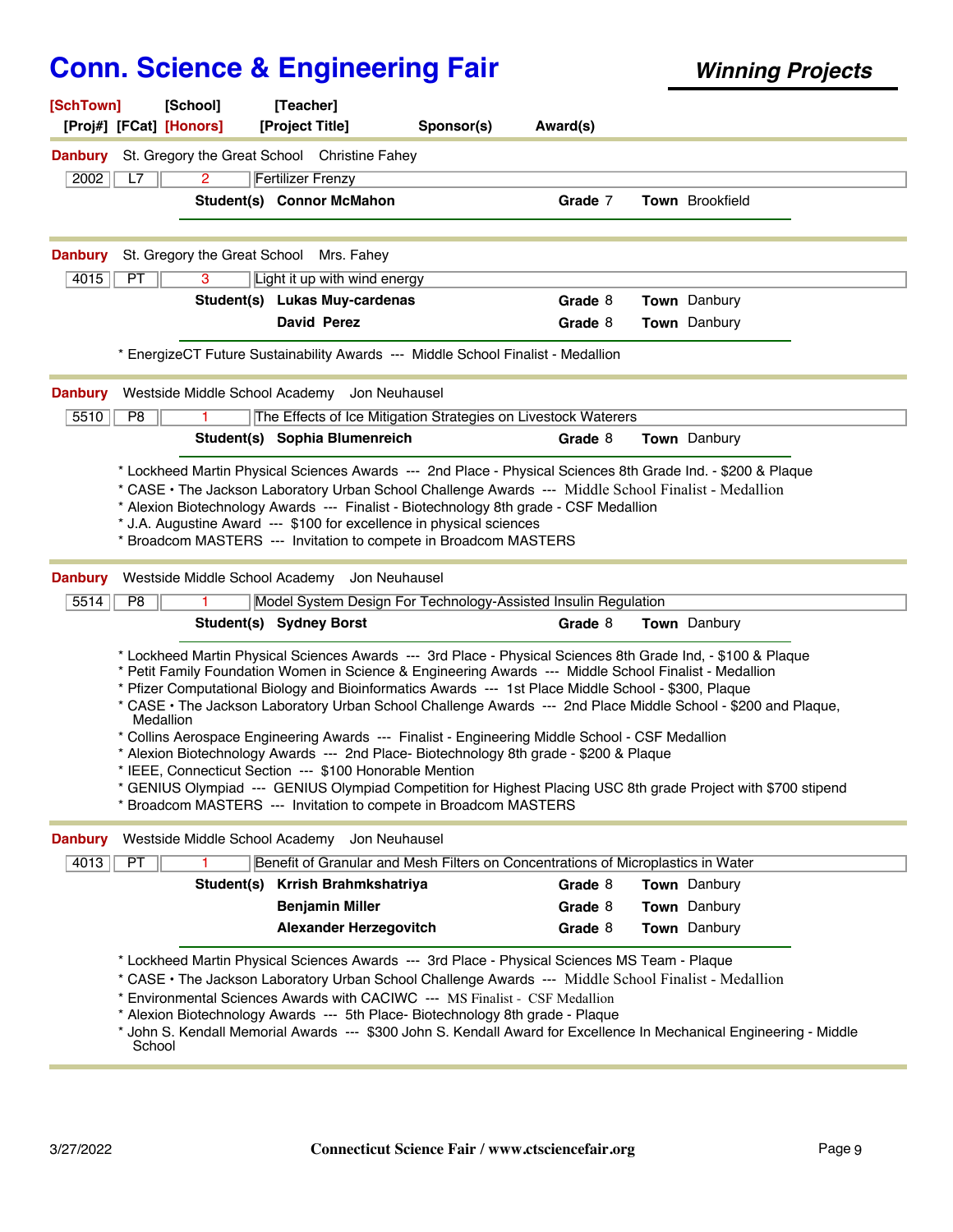| [SchTown]              |                | [School]<br>[Proj#] [FCat] [Honors]     | [Teacher]<br>[Project Title]                    | Sponsor(s)                                                                                                                                                                                                                                                                                                                                                                                                                                                                                                                                                                                                                                                                          | Award(s) |                                                                                                                                                                                                                                                                                                                                                          |
|------------------------|----------------|-----------------------------------------|-------------------------------------------------|-------------------------------------------------------------------------------------------------------------------------------------------------------------------------------------------------------------------------------------------------------------------------------------------------------------------------------------------------------------------------------------------------------------------------------------------------------------------------------------------------------------------------------------------------------------------------------------------------------------------------------------------------------------------------------------|----------|----------------------------------------------------------------------------------------------------------------------------------------------------------------------------------------------------------------------------------------------------------------------------------------------------------------------------------------------------------|
| <b>Danbury</b>         |                |                                         |                                                 | Westside Middle School Academy Jonathan Neuhausel                                                                                                                                                                                                                                                                                                                                                                                                                                                                                                                                                                                                                                   |          |                                                                                                                                                                                                                                                                                                                                                          |
| 5009                   | P7             |                                         |                                                 | Impact of prediction methods on the percentage accuracy of a stock forecast.                                                                                                                                                                                                                                                                                                                                                                                                                                                                                                                                                                                                        |          |                                                                                                                                                                                                                                                                                                                                                          |
|                        |                |                                         | Student(s) Alejandro Mayorga                    |                                                                                                                                                                                                                                                                                                                                                                                                                                                                                                                                                                                                                                                                                     | Grade 7  | Town Danbury                                                                                                                                                                                                                                                                                                                                             |
|                        |                | Medallion<br>Middle School Phys Science |                                                 | * Lockheed Martin Physical Sciences Awards --- 3rd Place - Physical Sciences 7th Grade Ind. - \$100 & Plaque<br>* Mathematics Awards --- 2nd Place Middle School - \$200 and Plaque                                                                                                                                                                                                                                                                                                                                                                                                                                                                                                 |          | * CASE • The Jackson Laboratory Urban School Challenge Awards --- 3rd Place Middle School - \$100 and Plaque,<br>* Talcott Mountain Science Center & Academy --- Founder's Award - \$450 Saturday Mentorship Course at TMSC -                                                                                                                            |
| <b>Danbury</b>         |                |                                         | Westside Middle School Academy Jon Neuhausel    |                                                                                                                                                                                                                                                                                                                                                                                                                                                                                                                                                                                                                                                                                     |          |                                                                                                                                                                                                                                                                                                                                                          |
| 5517                   | P8             | 3                                       |                                                 | The Impact of Acetic Acid and Citric Acid on the Integrity of Plastic                                                                                                                                                                                                                                                                                                                                                                                                                                                                                                                                                                                                               |          |                                                                                                                                                                                                                                                                                                                                                          |
|                        |                |                                         | Student(s) Aiden McAllister                     |                                                                                                                                                                                                                                                                                                                                                                                                                                                                                                                                                                                                                                                                                     | Grade 8  | Town Danbury                                                                                                                                                                                                                                                                                                                                             |
| <b>Danbury</b><br>5501 | P <sub>8</sub> | Westside Middle School Academy<br>2     |                                                 | Jon Neuhausel                                                                                                                                                                                                                                                                                                                                                                                                                                                                                                                                                                                                                                                                       |          | The effect that hours of the night have on magnitude per square arcsecond on a sky quality meter                                                                                                                                                                                                                                                         |
|                        |                |                                         | Student(s) David Miller                         |                                                                                                                                                                                                                                                                                                                                                                                                                                                                                                                                                                                                                                                                                     | Grade 8  | <b>Town</b> Danbury                                                                                                                                                                                                                                                                                                                                      |
| <b>Danbury</b>         |                |                                         | Westside Middle School Academy Jon Neuhausel    | * National Center for Inquiry Learning --- Danielle & Maggie Award for Imagination - MS \$100                                                                                                                                                                                                                                                                                                                                                                                                                                                                                                                                                                                       |          |                                                                                                                                                                                                                                                                                                                                                          |
| 5523                   | P8             | 2                                       |                                                 | Environmental Impact on the Corrosion of Steel Nipples                                                                                                                                                                                                                                                                                                                                                                                                                                                                                                                                                                                                                              |          |                                                                                                                                                                                                                                                                                                                                                          |
|                        |                |                                         | Student(s) Emilia Schweitzer                    |                                                                                                                                                                                                                                                                                                                                                                                                                                                                                                                                                                                                                                                                                     | Grade 8  | Town Danbury                                                                                                                                                                                                                                                                                                                                             |
| <b>Danbury</b>         |                |                                         |                                                 | Westside Middle School Academy Jonathan Neuhausel                                                                                                                                                                                                                                                                                                                                                                                                                                                                                                                                                                                                                                   |          |                                                                                                                                                                                                                                                                                                                                                          |
| 5505                   | P <sub>8</sub> |                                         |                                                 |                                                                                                                                                                                                                                                                                                                                                                                                                                                                                                                                                                                                                                                                                     |          | Design and Testing of an Integrated 360 Degree Pi Camera System for Deep Well Rescue Mission                                                                                                                                                                                                                                                             |
|                        |                |                                         | Student(s) Sandhya Sudarsanam                   |                                                                                                                                                                                                                                                                                                                                                                                                                                                                                                                                                                                                                                                                                     | Grade 8  | <b>Town</b> Danbury                                                                                                                                                                                                                                                                                                                                      |
|                        |                |                                         | * Raytheon Corporation Awards --- \$500, Plaque | * Lockheed Martin Physical Sciences Awards --- 4th Place - Physical Sciences 8th Grade Ind. - Plaque<br>* Stanley Black & Decker Applied Technology Awards --- Middle School Finalist - Medallion<br>* Computer Science Awards --- 1st Place Middle School - \$300, Plaque<br>* Collins Aerospace Engineering Awards --- 2nd Place- Engineering MS- \$200 & Plaque<br>* IEEE, Connecticut Section --- \$250 Honors Award -Junior<br>* Jon Chapitis Memorial Award --- John Chapitis Spirit of Innovation Award - MS \$100<br>* Zepke Awards --- \$100 - For the Best Use of Electronic Circuitry- Middle School<br>* Broadcom MASTERS --- Invitation to compete in Broadcom MASTERS |          | * Petit Family Foundation Women in Science & Engineering Awards --- 2nd Place - Middle School- \$200 / Plaque<br>* CASE • The Jackson Laboratory Urban School Challenge Awards --- 4th Place Middle School - Plaque, Medallion<br>* Office of Naval Research- U.S. Navy / U.S. Marine Corps --- Middle School- Certificate, \$25 gift card given by CSEF |
| <b>Danbury</b>         |                | Westside Middle School Academy          |                                                 | Jon Neuhausel                                                                                                                                                                                                                                                                                                                                                                                                                                                                                                                                                                                                                                                                       |          |                                                                                                                                                                                                                                                                                                                                                          |
| 5002                   | P7             | 3                                       |                                                 | Citrus-based Super Absorbent Polymers (SAPs) for Remediation                                                                                                                                                                                                                                                                                                                                                                                                                                                                                                                                                                                                                        |          |                                                                                                                                                                                                                                                                                                                                                          |
|                        |                |                                         | Student(s) Allison Tran                         |                                                                                                                                                                                                                                                                                                                                                                                                                                                                                                                                                                                                                                                                                     | Grade 7  | Town Danbury                                                                                                                                                                                                                                                                                                                                             |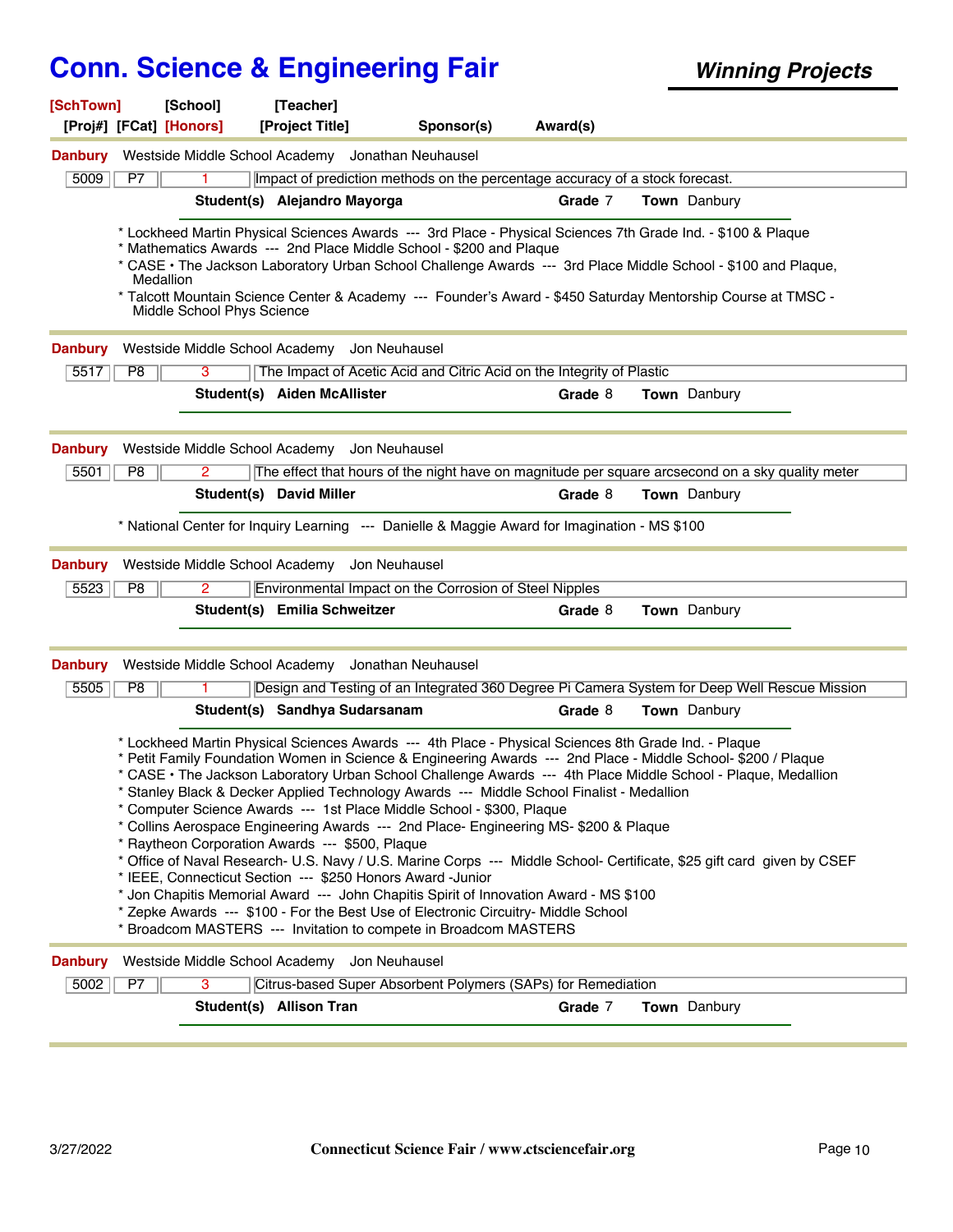| [SchTown]<br>[Proj#] [FCat] [Honors]                    | [School]             | [Teacher]<br>[Project Title]                                                                                                                                                           | Sponsor(s) | Award(s)                                                                                                                                                                              |                                                                                                                                                                                                                               |  |
|---------------------------------------------------------|----------------------|----------------------------------------------------------------------------------------------------------------------------------------------------------------------------------------|------------|---------------------------------------------------------------------------------------------------------------------------------------------------------------------------------------|-------------------------------------------------------------------------------------------------------------------------------------------------------------------------------------------------------------------------------|--|
| Darien                                                  | Darien High School   | David Lewis                                                                                                                                                                            |            |                                                                                                                                                                                       |                                                                                                                                                                                                                               |  |
| LS<br>3097                                              | 1.                   | (Littorina littorea).                                                                                                                                                                  |            |                                                                                                                                                                                       | The effect of microplastic ingestion on the health of parasites (Cryptocotyle lingua) in periwinkles                                                                                                                          |  |
|                                                         |                      | <b>Student(s) Alison Enters</b>                                                                                                                                                        |            | Grade 12                                                                                                                                                                              | Town Darien                                                                                                                                                                                                                   |  |
|                                                         |                      |                                                                                                                                                                                        |            | * PepsiCo Life Sciences Awards --- Finalist - Life Science Senior High - CSF Medallion<br>* Project Oceanology --- Individual - 1 Ocean Camp slot + T-Shirt & cap, First Place Senior |                                                                                                                                                                                                                               |  |
| <b>Darien</b>                                           | Darien High School   | <b>Guy Pratt</b>                                                                                                                                                                       |            |                                                                                                                                                                                       |                                                                                                                                                                                                                               |  |
| LS<br>3113                                              | $\overline{2}$       |                                                                                                                                                                                        |            | BLAST-based Characterization of Protein Drug Targets in Protozoan Parasites                                                                                                           |                                                                                                                                                                                                                               |  |
|                                                         |                      | Student(s) Ryan Jones                                                                                                                                                                  |            | Grade 12                                                                                                                                                                              | <b>Town</b> Darien                                                                                                                                                                                                            |  |
| Darien                                                  | Darien High School   | David Lewis                                                                                                                                                                            |            |                                                                                                                                                                                       |                                                                                                                                                                                                                               |  |
| 3011<br>LS                                              | 2                    | Immunotherapy                                                                                                                                                                          |            |                                                                                                                                                                                       | Selection of High-Affinity scFv for HPRT by Yeast Surface Display to Create an Antibody-Mediated                                                                                                                              |  |
|                                                         |                      | Student(s) Stella Meier                                                                                                                                                                |            | Grade 12                                                                                                                                                                              | Town Darien                                                                                                                                                                                                                   |  |
|                                                         |                      |                                                                                                                                                                                        |            |                                                                                                                                                                                       |                                                                                                                                                                                                                               |  |
| Darien                                                  | Darien High School   | David Lewis                                                                                                                                                                            |            |                                                                                                                                                                                       |                                                                                                                                                                                                                               |  |
| PS<br>6071                                              |                      |                                                                                                                                                                                        |            | Cloud Identification in Mars Daily Global Maps with Deep Learning                                                                                                                     |                                                                                                                                                                                                                               |  |
|                                                         |                      | Student(s) Sebastian Mengwall                                                                                                                                                          |            | Grade 12                                                                                                                                                                              | <b>Town</b> Darien                                                                                                                                                                                                            |  |
|                                                         | Software and T-shirt | * Mathematics Awards --- 2nd Place High School - \$300 and Plaque<br>* Computer Science Awards --- Senior High Finalist - Medallion<br>* Raytheon Corporation Awards --- \$500, Plaque |            |                                                                                                                                                                                       | * Lockheed Martin Physical Sciences Awards --- 5th Place - Physical Sciences Senior High Individual - Plaque<br>* MapleSoft Awards for Applied Mathematics and Modeling --- For execlence in Mathematics and Modeling - Maple |  |
| Darien                                                  | Darien High School   | <b>Guy Pratt</b>                                                                                                                                                                       |            |                                                                                                                                                                                       |                                                                                                                                                                                                                               |  |
| LS<br>3043                                              | 2                    |                                                                                                                                                                                        |            |                                                                                                                                                                                       | Identification of Druggable Sites and Lead Compounds to Target ORF8 in SARS-CoV-2                                                                                                                                             |  |
|                                                         |                      | Student(s) Sibi Satheeshkumar                                                                                                                                                          |            | Grade 12                                                                                                                                                                              | Town Darien                                                                                                                                                                                                                   |  |
| <b>Darien</b> Darien High School                        |                      | <b>Guy Pratt</b>                                                                                                                                                                       |            |                                                                                                                                                                                       |                                                                                                                                                                                                                               |  |
| 3047<br>LS                                              | 2                    |                                                                                                                                                                                        |            | Berberis thunbergii, Amynthas agrestis, and Lumbricus terrestris                                                                                                                      | Positive Reinforcement of Invasive Species Populations Through Manipulation of Microclimate by                                                                                                                                |  |
|                                                         |                      | Student(s) Charlotte Simari                                                                                                                                                            |            | Grade 12                                                                                                                                                                              | <b>Town</b> Darien                                                                                                                                                                                                            |  |
| Darien High School<br>Darien<br>$\overline{LS}$<br>3049 |                      | Mrs. Leventhal                                                                                                                                                                         |            |                                                                                                                                                                                       |                                                                                                                                                                                                                               |  |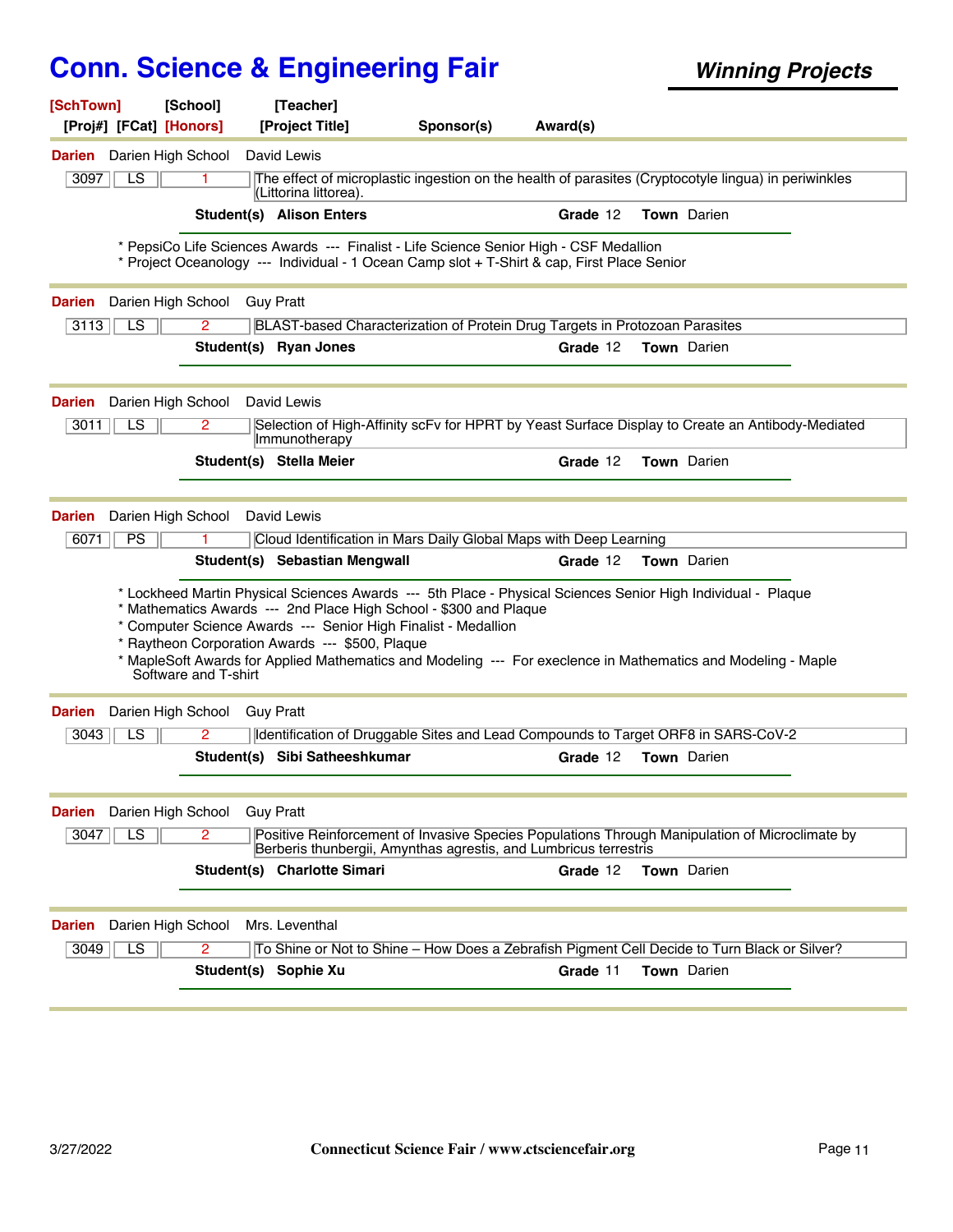| [SchTown]<br>[Proj#] [FCat] [Honors]                | [School]                             | [Teacher]<br>[Project Title]                                                                                                                                                                                                                                                                                               | Sponsor(s) | Award(s) |                                                                                                                                                                                                                                                                                                                                                                   |
|-----------------------------------------------------|--------------------------------------|----------------------------------------------------------------------------------------------------------------------------------------------------------------------------------------------------------------------------------------------------------------------------------------------------------------------------|------------|----------|-------------------------------------------------------------------------------------------------------------------------------------------------------------------------------------------------------------------------------------------------------------------------------------------------------------------------------------------------------------------|
|                                                     |                                      | <b>East Lyme</b> East Lyme High School Frederic Clark                                                                                                                                                                                                                                                                      |            |          |                                                                                                                                                                                                                                                                                                                                                                   |
| 3523<br><b>LST</b>                                  | 3                                    | Effects of Deep Brain Stimulation Against Certain Malignant Tumors                                                                                                                                                                                                                                                         |            |          |                                                                                                                                                                                                                                                                                                                                                                   |
|                                                     | Student(s)                           | Nikhita Bolineni                                                                                                                                                                                                                                                                                                           |            | Grade 11 | <b>Town</b> East Lyme                                                                                                                                                                                                                                                                                                                                             |
|                                                     |                                      | <b>Yurina Shirai</b>                                                                                                                                                                                                                                                                                                       |            | Grade 12 | <b>Town</b> Niantic                                                                                                                                                                                                                                                                                                                                               |
|                                                     |                                      | Jenny Guo                                                                                                                                                                                                                                                                                                                  |            | Grade 12 | Town East Lyme                                                                                                                                                                                                                                                                                                                                                    |
| <b>East Lyme</b> East Lyme High School Fred Willson |                                      |                                                                                                                                                                                                                                                                                                                            |            |          |                                                                                                                                                                                                                                                                                                                                                                   |
| 6001<br>PS                                          | 2                                    | The Hydrogen Motor                                                                                                                                                                                                                                                                                                         |            |          |                                                                                                                                                                                                                                                                                                                                                                   |
|                                                     |                                      | Student(s) Benjamin England                                                                                                                                                                                                                                                                                                |            | Grade 12 | <b>Town</b> salem                                                                                                                                                                                                                                                                                                                                                 |
|                                                     |                                      | * EnergizeCT Alternative/Renewable Energy Awards --- High School Finalist - Medallion                                                                                                                                                                                                                                      |            |          |                                                                                                                                                                                                                                                                                                                                                                   |
| <b>East Lyme</b>                                    |                                      | East Lyme High School Frederic Clark                                                                                                                                                                                                                                                                                       |            |          |                                                                                                                                                                                                                                                                                                                                                                   |
| 3024<br>LS                                          | 3                                    | Pathoid - A Video Game that Teaches the Immune System                                                                                                                                                                                                                                                                      |            |          |                                                                                                                                                                                                                                                                                                                                                                   |
|                                                     | Student(s) Eric Yang                 |                                                                                                                                                                                                                                                                                                                            |            | Grade 9  | Town East Lyme                                                                                                                                                                                                                                                                                                                                                    |
| <b>Ellington</b>                                    | Ellington Middle School Scott Raiola |                                                                                                                                                                                                                                                                                                                            |            |          |                                                                                                                                                                                                                                                                                                                                                                   |
| 5007<br>P7                                          |                                      | Wall climbing soft robot                                                                                                                                                                                                                                                                                                   |            |          |                                                                                                                                                                                                                                                                                                                                                                   |
|                                                     |                                      | Student(s) Thomas Gerlach                                                                                                                                                                                                                                                                                                  |            | Grade 7  | Town Ellington                                                                                                                                                                                                                                                                                                                                                    |
| Student                                             |                                      | * Collins Aerospace Engineering Awards --- Finalist - Engineering Middle School - CSF Medallion<br>Connecticut Architecture Foundation, William M. Mack, AIA Award.<br>* Demos R Us Award --- \$150 Cash Award-- Clear Execution of Research-7th Grade<br>* Broadcom MASTERS --- Invitation to compete in Broadcom MASTERS |            |          | * Lockheed Martin Physical Sciences Awards --- 2nd Place - Physical Sciences 7th Grade Ind. - \$100 & Plaque<br>* Quinnipiac University Scholarships --- \$30,000, 4 year scholarship (\$7,500 per year) to Quinnipiac University for MS<br>* CT Architecture Foundation - The William M. Mack, AIA Award --- \$250 Gift Certificate to Barnes and Noble from the |
| <b>Enfield</b>                                      | Chiaravalle Academy                  | Mrs. Quinby                                                                                                                                                                                                                                                                                                                |            |          |                                                                                                                                                                                                                                                                                                                                                                   |
| 1008<br>LT                                          |                                      | How music affects pill bugs behaviors.                                                                                                                                                                                                                                                                                     |            |          |                                                                                                                                                                                                                                                                                                                                                                   |
|                                                     |                                      | Student(s) Anna Burnham                                                                                                                                                                                                                                                                                                    |            | Grade 7  | Town Suffield                                                                                                                                                                                                                                                                                                                                                     |
|                                                     |                                      | <b>Hadley Buttrey</b>                                                                                                                                                                                                                                                                                                      |            | Grade 7  | Town Windsor                                                                                                                                                                                                                                                                                                                                                      |
|                                                     |                                      | * American Psychological Association --- Certificate, \$25 gift card given by CSEF                                                                                                                                                                                                                                         |            |          |                                                                                                                                                                                                                                                                                                                                                                   |
| <b>Enfield</b>                                      | Chiaravalle Academy                  | <b>Timothy Coleman</b>                                                                                                                                                                                                                                                                                                     |            |          |                                                                                                                                                                                                                                                                                                                                                                   |
| 1014<br>LT                                          | 2                                    | Sodium Bicarbonate as a Cost Effective Method for Raising the pH of Soil                                                                                                                                                                                                                                                   |            |          |                                                                                                                                                                                                                                                                                                                                                                   |
|                                                     |                                      | <b>Student(s) Lainey Czerwiec</b>                                                                                                                                                                                                                                                                                          |            | Grade 8  | <b>Town</b> Feeding Hills                                                                                                                                                                                                                                                                                                                                         |
|                                                     |                                      | <b>Olivia Keise</b>                                                                                                                                                                                                                                                                                                        |            | Grade 8  | Town South Windsor                                                                                                                                                                                                                                                                                                                                                |
|                                                     |                                      | <b>Bridget Kelly</b>                                                                                                                                                                                                                                                                                                       |            | Grade 8  | Town Enfield                                                                                                                                                                                                                                                                                                                                                      |
|                                                     |                                      | * Alexion Biotechnology Awards --- Finalist - Biotechnology 8th grade - CSF Medallion<br>* U.S. Agency for International Development (USAID) --- Certificate and \$25 gift card given by CSEF                                                                                                                              |            |          |                                                                                                                                                                                                                                                                                                                                                                   |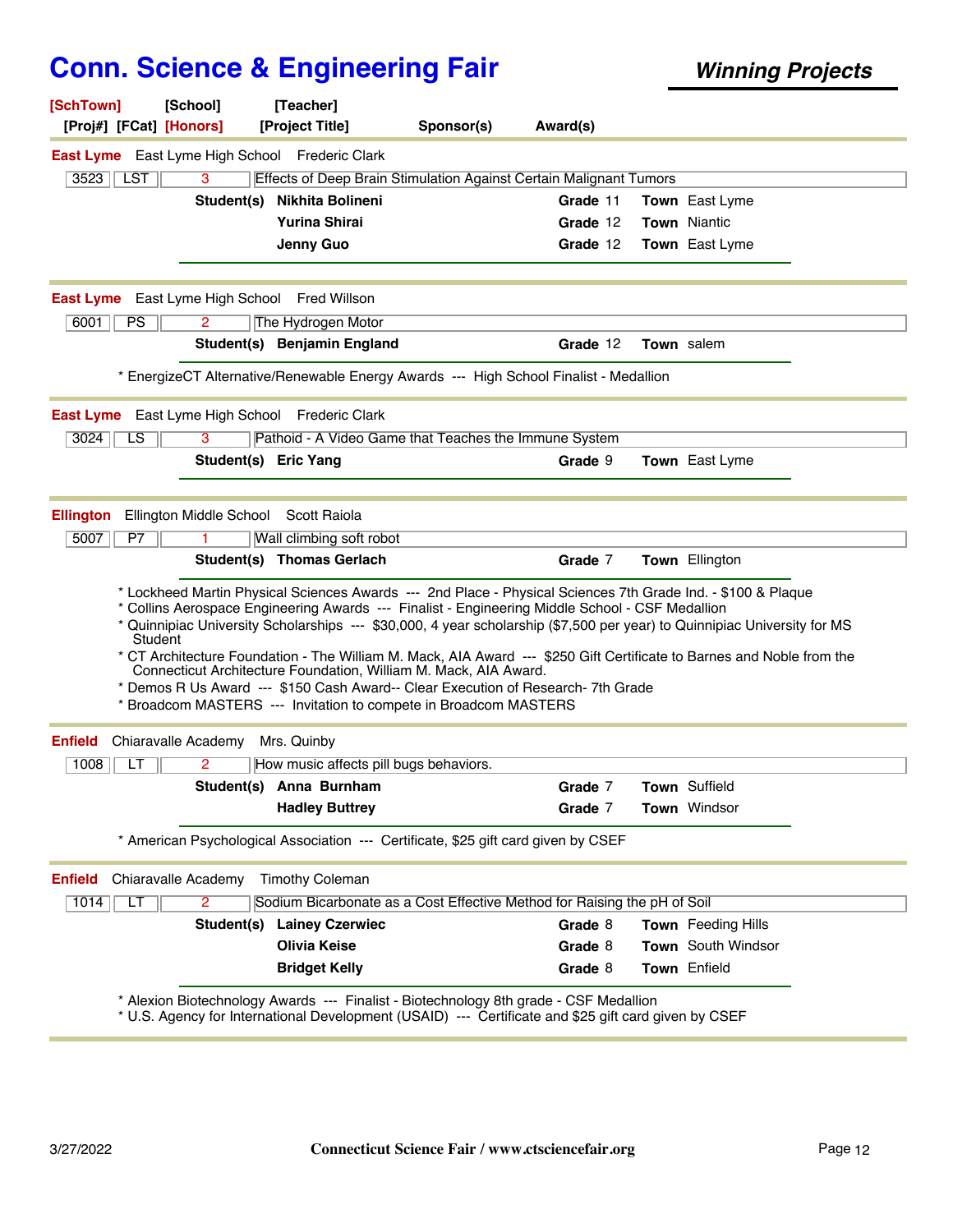| [SchTown]<br>[Proj#] [FCat] [Honors] | [School]            | [Teacher]<br>[Project Title]                                                                                                                                                                                                                                                                                                                                                                                                                                   | Sponsor(s) | Award(s) |                                                                                                           |
|--------------------------------------|---------------------|----------------------------------------------------------------------------------------------------------------------------------------------------------------------------------------------------------------------------------------------------------------------------------------------------------------------------------------------------------------------------------------------------------------------------------------------------------------|------------|----------|-----------------------------------------------------------------------------------------------------------|
| <b>Enfield</b> Chiaravalle Academy   |                     | Tim Coleman                                                                                                                                                                                                                                                                                                                                                                                                                                                    |            |          |                                                                                                           |
| 1001<br>LT                           | 3                   | Do Essential Oils Promote the Growth of Yeast Cells?                                                                                                                                                                                                                                                                                                                                                                                                           |            |          |                                                                                                           |
|                                      |                     | Student(s) John Donnelly                                                                                                                                                                                                                                                                                                                                                                                                                                       |            | Grade 7  | Town Suffield                                                                                             |
|                                      |                     | <b>John Pereira IV</b>                                                                                                                                                                                                                                                                                                                                                                                                                                         |            | Grade 7  | Town Enfield                                                                                              |
|                                      |                     | * Alexion Biotechnology Awards --- Finalist - Biotechnology 7h grade - CSF Medallion                                                                                                                                                                                                                                                                                                                                                                           |            |          |                                                                                                           |
| <b>Enfield</b>                       | Chiaravalle Academy | <b>Tim Coleman</b>                                                                                                                                                                                                                                                                                                                                                                                                                                             |            |          |                                                                                                           |
| 1016<br>LТ                           |                     | Improving Composting During the Winter Months                                                                                                                                                                                                                                                                                                                                                                                                                  |            |          |                                                                                                           |
|                                      |                     | <b>Student(s) Delainey Pappas</b>                                                                                                                                                                                                                                                                                                                                                                                                                              |            | Grade 7  | <b>Town</b> Enfield                                                                                       |
|                                      |                     | <b>Sabrina Plaz</b>                                                                                                                                                                                                                                                                                                                                                                                                                                            |            | Grade 7  | Town Suffield                                                                                             |
|                                      |                     | <b>Madeline Agrafojo</b>                                                                                                                                                                                                                                                                                                                                                                                                                                       |            | Grade 7  | Town Suffield                                                                                             |
|                                      |                     | * PepsiCo Life Sciences Awards --- Finalist - Life Sciences Middle School Team - CSF Medallion<br>* Alexion Biotechnology Awards --- 4th Place- Biotechnology 7th grade - Plaque                                                                                                                                                                                                                                                                               |            |          |                                                                                                           |
| Enfield                              | Chiaravalle Academy | Mr. Coleman                                                                                                                                                                                                                                                                                                                                                                                                                                                    |            |          |                                                                                                           |
| 1002<br>LI                           | 2                   | Optimum Composting For Eisenia fetida                                                                                                                                                                                                                                                                                                                                                                                                                          |            |          |                                                                                                           |
|                                      |                     | Student(s) Sage Pierce                                                                                                                                                                                                                                                                                                                                                                                                                                         |            | Grade 8  | <b>Town</b> Enfield                                                                                       |
|                                      |                     | <b>Catherine Wilcox</b>                                                                                                                                                                                                                                                                                                                                                                                                                                        |            | Grade 8  | <b>Town</b> Enfield                                                                                       |
|                                      |                     | * Alexion Biotechnology Awards --- Finalist - Biotechnology 8th grade - CSF Medallion<br>* Connecticut Science Supervisors Association --- \$125 for a middle school project<br>* NYUC Pony Club Equine or Animal Science Award --- \$100 Cash Award or excellence in equine studies                                                                                                                                                                           |            |          |                                                                                                           |
| <b>Enfield</b>                       | Chiaravalle Academy | <b>Timothy Coleman</b>                                                                                                                                                                                                                                                                                                                                                                                                                                         |            |          |                                                                                                           |
| 4014<br><b>PT</b>                    |                     | Can You Separate Solids and Liquids Going Down Your Sink                                                                                                                                                                                                                                                                                                                                                                                                       |            |          |                                                                                                           |
|                                      |                     | Student(s) Caleb Quinby                                                                                                                                                                                                                                                                                                                                                                                                                                        |            | Grade 7  | <b>Town Windsor</b>                                                                                       |
|                                      |                     | <b>Holt Serrano</b>                                                                                                                                                                                                                                                                                                                                                                                                                                            |            | Grade 7  | Town Somers                                                                                               |
|                                      |                     | * Environmental Sciences Awards with CACIWC --- MS Finalist - CSF Medallion<br>* Broadcom MASTERS --- Invitation to compete in Broadcom MASTERS                                                                                                                                                                                                                                                                                                                |            |          | * Lockheed Martin Physical Sciences Awards --- 2nd Place - Physical Sciences MS Team- \$100 each & Plaque |
| <b>Enfield</b>                       | Chiaravalle Academy | <b>Timothy Coleman</b>                                                                                                                                                                                                                                                                                                                                                                                                                                         |            |          |                                                                                                           |
| 1003<br>LT                           |                     | Comparing Kale Growth In Hydroponics Versus Potting Soil In Winter                                                                                                                                                                                                                                                                                                                                                                                             |            |          |                                                                                                           |
|                                      |                     | Student(s) Carys Wilson                                                                                                                                                                                                                                                                                                                                                                                                                                        |            | Grade 7  | Town Somers                                                                                               |
|                                      |                     | <b>Delphine Lamattina</b>                                                                                                                                                                                                                                                                                                                                                                                                                                      |            | Grade 7  | <b>Town</b> West Hartford                                                                                 |
|                                      |                     | * PepsiCo Life Sciences Awards --- Finalist - Life Sciences Middle School Team - CSF Medallion<br>* Petit Family Foundation Women in Science & Engineering Awards --- Middle School Finalist - Medallion<br>EnergizeCT Future Sustainability Awards --- 2nd Place Middle School - \$200 and Plaque<br>* Alexion Biotechnology Awards --- 1st Place- Biotechnology 7th grade - \$300 & Plaque<br>Broadcom MASTERS --- Invitation to compete in Broadcom MASTERS |            |          |                                                                                                           |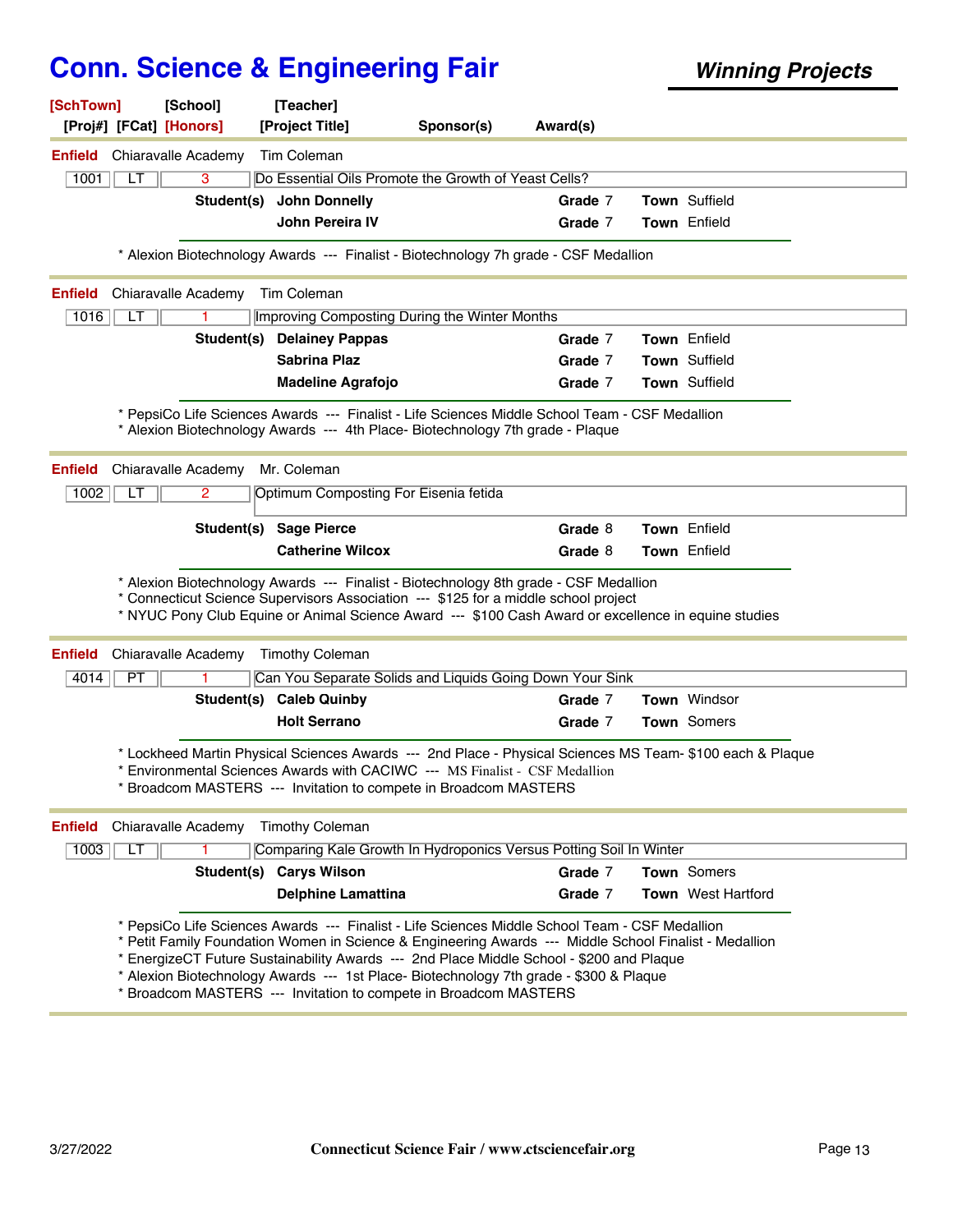| [SchTown]<br>[Proj#] [FCat] [Honors]   | [School]                             | [Teacher]<br>[Project Title]                                                                                                                                                                                                                                                                                                    | Sponsor(s) | Award(s) |                                                                                                       |
|----------------------------------------|--------------------------------------|---------------------------------------------------------------------------------------------------------------------------------------------------------------------------------------------------------------------------------------------------------------------------------------------------------------------------------|------------|----------|-------------------------------------------------------------------------------------------------------|
| <b>Enfield</b>                         | Chiaravalle Academy                  | <b>Timothy Coleman</b>                                                                                                                                                                                                                                                                                                          |            |          |                                                                                                       |
| PT<br>4010                             |                                      | Water                                                                                                                                                                                                                                                                                                                           |            |          | Determining the Most Efficient and Effective Method of Filtration for the Purpose of Creating Potable |
|                                        |                                      | Student(s) Rhys Wilson                                                                                                                                                                                                                                                                                                          |            | Grade 8  | Town Somers                                                                                           |
|                                        |                                      | <b>Oliver Kolb</b>                                                                                                                                                                                                                                                                                                              |            | Grade 8  | Town Longmeadow                                                                                       |
|                                        |                                      | <b>Jacek Cieslak</b>                                                                                                                                                                                                                                                                                                            |            | Grade 8  | <b>Town Monson</b>                                                                                    |
|                                        |                                      | * Lockheed Martin Physical Sciences Awards --- Finalist - Physical Sciences Jr Team - CSF Medallion<br>Environmental Sciences Awards with CACIWC --- MS Finalist - CSF Medallion<br>* Alexion Biotechnology Awards --- 3rd Place- Biotechnology 8th grade - \$100 & Plaque                                                      |            |          |                                                                                                       |
| <b>Fairfield</b>                       | Fairfield College Preparatory School | Mrs. Kiel                                                                                                                                                                                                                                                                                                                       |            |          |                                                                                                       |
| 3055<br>LS.                            | 3                                    | <b>Better Honey</b>                                                                                                                                                                                                                                                                                                             |            |          |                                                                                                       |
|                                        |                                      | Student(s) David Boudreau Jr                                                                                                                                                                                                                                                                                                    |            | Grade 11 | Town Ansonia                                                                                          |
| <b>Farmington</b> Miss Porter's School |                                      | Betty Wang                                                                                                                                                                                                                                                                                                                      |            |          |                                                                                                       |
| 3078<br>LS                             |                                      | Using Single-Cell Analysis to Explore Prognostic Genes in Prostate Cancer                                                                                                                                                                                                                                                       |            |          |                                                                                                       |
|                                        |                                      | Student(s) Junyue Ma                                                                                                                                                                                                                                                                                                            |            | Grade 11 | <b>Town</b> Farmington                                                                                |
|                                        |                                      | * PepsiCo Life Sciences Awards --- Finalist - Life Science Senior High - CSF Medallion<br>* Pfizer Computational Biology and Bioinformatics Awards --- 3rd Place High School - \$200, Plaque<br>* Regeneron Biomedical Science Award --- Certificate & \$500.00 cash<br><b>Fishers Island</b> Fishers Island School Carol Giles |            |          |                                                                                                       |
| 3083<br>LS                             | 2                                    | Marine Sponge Species Halichondria Bowerbanki.                                                                                                                                                                                                                                                                                  |            |          | The Effects Ocean Acidification has on the Antimicrobial properties of Sulfur Nanoparticles from the  |
|                                        |                                      | Student(s) Madeleine Hatfield                                                                                                                                                                                                                                                                                                   |            | Grade 11 | Town GROTON                                                                                           |
|                                        |                                      | * CSEF Board of Directors Award --- certificate and \$25 Amazon gift card given by CSF                                                                                                                                                                                                                                          |            |          |                                                                                                       |
| Glastonbury Glastonbury High School    |                                      | Diane Pintavalle                                                                                                                                                                                                                                                                                                                |            |          |                                                                                                       |
| 3085<br>LS                             | 2                                    | Potential Role of Filaggrin within Different Stages of Osteosarcoma                                                                                                                                                                                                                                                             |            |          |                                                                                                       |
|                                        |                                      | Student(s) Meghan Brink                                                                                                                                                                                                                                                                                                         |            | Grade 12 | <b>Town</b> South Glastonbury                                                                         |
| Glastonbury                            | Glastonbury High School              | Diane Pintavalle                                                                                                                                                                                                                                                                                                                |            |          |                                                                                                       |
| 3102<br>LS                             | 3                                    | Investigating bipartite reaction of DNA polymerase iota with deubiquitinating enzyme usp7                                                                                                                                                                                                                                       |            |          |                                                                                                       |
|                                        |                                      | Student(s) Zoe Gates                                                                                                                                                                                                                                                                                                            |            | Grade 12 | Town Glastonbury                                                                                      |
| Glastonbury Glastonbury High School    |                                      | Diane Pintavalle                                                                                                                                                                                                                                                                                                                |            |          |                                                                                                       |
| 3027<br>LS                             | 3                                    | Dyslexia Over the Course of a Five-Week Reading Intervention                                                                                                                                                                                                                                                                    |            |          | Changes in Resting State Electroencephalographic (EEG) Power in Children with Developmental           |
|                                        |                                      | Student(s) Ruviha Homma                                                                                                                                                                                                                                                                                                         |            | Grade 12 | Town Glastonbury                                                                                      |
|                                        |                                      |                                                                                                                                                                                                                                                                                                                                 |            |          |                                                                                                       |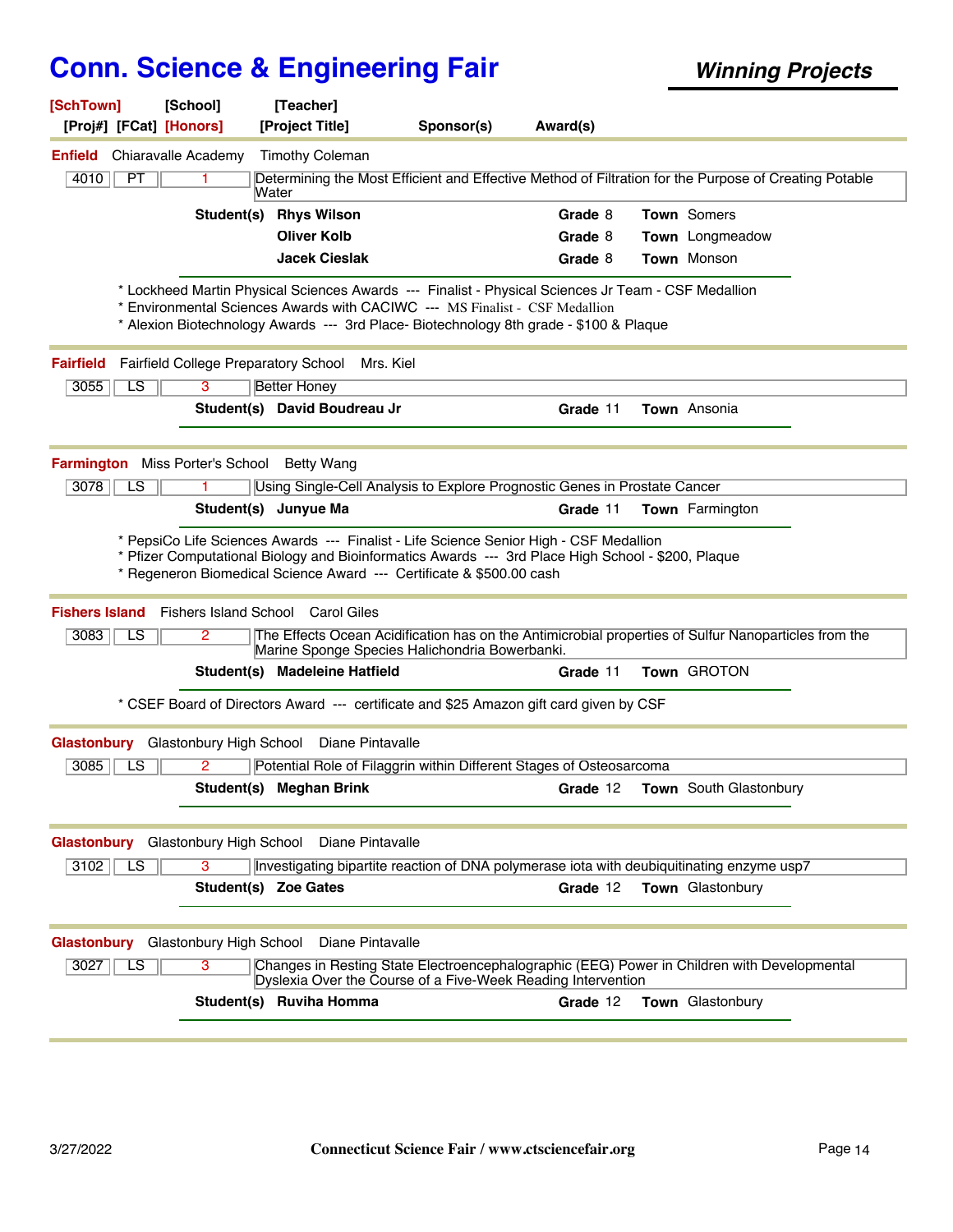| [SchTown]                                            | [School]                         | [Teacher]            |                                                                                                                                                                                              |          |                    |  |
|------------------------------------------------------|----------------------------------|----------------------|----------------------------------------------------------------------------------------------------------------------------------------------------------------------------------------------|----------|--------------------|--|
| [Proj#] [FCat] [Honors]                              |                                  | [Project Title]      | Sponsor(s)                                                                                                                                                                                   | Award(s) |                    |  |
| Glastonbury Glastonbury High School Diane Pintavalle |                                  |                      |                                                                                                                                                                                              |          |                    |  |
| 3020<br>LS                                           | 1                                | Schizophrenic Adults | Machine Learning Analysis of EEG Signals to Predict Working Memory Performance in Healthy and                                                                                                |          |                    |  |
|                                                      | Student(s) Niteesh Kalangi       |                      |                                                                                                                                                                                              | Grade 11 | Town Glastonbury   |  |
|                                                      |                                  |                      | * PepsiCo Life Sciences Awards --- Finalist - Life Science Senior High - CSF Medallion<br>* Pfizer Computational Biology and Bioinformatics Awards --- 2nd Place High School - \$300, Plaque |          |                    |  |
| <b>Glastonbury</b>                                   | Glastonbury High School          |                      | Diane Pintavalle                                                                                                                                                                             |          |                    |  |
| 3081<br>$\overline{LS}$                              | 2.                               | lasthma              | Investigation of RNA concentration in three layered or surgical masks among children with and without                                                                                        |          |                    |  |
|                                                      | <b>Student(s) Tyler Rogers</b>   |                      |                                                                                                                                                                                              | Grade 11 | Town Glastonbury   |  |
| <b>Glastonbury</b>                                   | Glastonbury High School          |                      | Diane Pintavalle                                                                                                                                                                             |          |                    |  |
| 3046<br>LS.                                          | 3                                |                      | Longitudinal viability of a mixed community of microbes in two methods of preservation                                                                                                       |          |                    |  |
|                                                      | Student(s) Arushi Sharma         |                      |                                                                                                                                                                                              | Grade 12 | Town Glastonbury   |  |
| <b>Glastonbury</b>                                   | Glastonbury High School          |                      | Diane Pintavalle                                                                                                                                                                             |          |                    |  |
| 3031<br>LS                                           | 3                                |                      | Impact of Cationic Lysine Residues on the Endosomal Escape Rate of Nucleic Acid Nanocapsules                                                                                                 |          |                    |  |
|                                                      | Student(s) Emily Szydlo          |                      |                                                                                                                                                                                              | Grade 12 | Town Glastonbury   |  |
|                                                      |                                  |                      |                                                                                                                                                                                              |          |                    |  |
| <b>Greenwich</b><br>LS                               | <b>Brunswick School</b><br>3     | Dana Montanez        | White-Nose Syndrome: A study of UV light on propagation and growth rate of a proxy for                                                                                                       |          |                    |  |
| 3033                                                 |                                  |                      | Pseudogymnoascus destructans.                                                                                                                                                                |          |                    |  |
|                                                      | Student(s) Cole Cline            |                      |                                                                                                                                                                                              | Grade 10 | Town Greenwich     |  |
| <b>Greenwich</b>                                     | <b>Brunswick School</b>          | Dana Montanez        |                                                                                                                                                                                              |          |                    |  |
| 3105<br>LS                                           | 2                                |                      | Comparing the effectiveness of chemically derived chitin v. protease derived chitin, in increasing plant<br>growth in low water areas.                                                       |          |                    |  |
|                                                      | <b>Student(s) Luke Dougherty</b> |                      |                                                                                                                                                                                              | Grade 10 | Town Bronxville    |  |
| <b>Greenwich</b> Brunswick School                    |                                  | Dana Montanez        |                                                                                                                                                                                              |          |                    |  |
| $3502$    LST                                        | 3                                |                      | Metal-Mediated Electromagnetic Radiation:                                                                                                                                                    |          |                    |  |
|                                                      | Student(s) Collin Eschricht      |                      |                                                                                                                                                                                              | Grade 11 | Town OLD GREENWICH |  |
|                                                      |                                  | <b>Hunter Spiess</b> |                                                                                                                                                                                              | Grade 11 | Town Old Greenwich |  |
|                                                      |                                  |                      | * Environmental Sciences Awards with CACIWC --- HS Finalist - CSF Medallion                                                                                                                  |          |                    |  |
| <b>Greenwich</b> Brunswick School                    |                                  | Dana Montanez        |                                                                                                                                                                                              |          |                    |  |
| $3516$   LST                                         | $\overline{2}$                   |                      | A Comparative Analysis of Denitrifying Bioreactors as an Abatement of Heightened Nitrous Oxide Levels                                                                                        |          |                    |  |
|                                                      | Student(s)                       | <b>Jackson Fels</b>  |                                                                                                                                                                                              | Grade 11 | Town Riverside     |  |
|                                                      |                                  | <b>William Klein</b> |                                                                                                                                                                                              | Grade 11 | Town Greenwich     |  |
|                                                      |                                  |                      |                                                                                                                                                                                              |          |                    |  |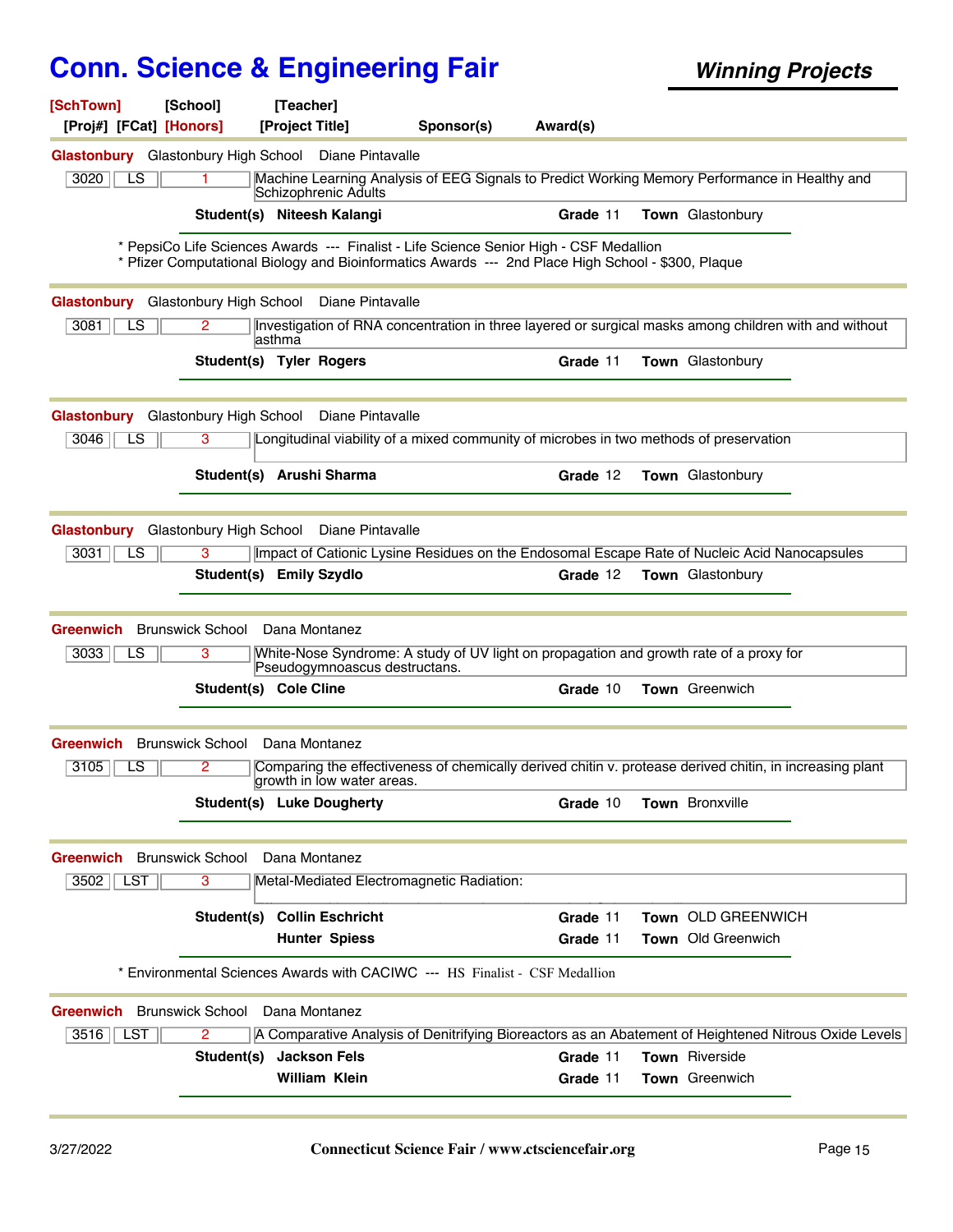| [SchTown]<br>[Proj#] [FCat] [Honors] | [School]                     | [Teacher]<br>[Project Title]                                                                                                                                                                                                                                                                                                                                                                       | Sponsor(s) | Award(s) |          |                       |  |
|--------------------------------------|------------------------------|----------------------------------------------------------------------------------------------------------------------------------------------------------------------------------------------------------------------------------------------------------------------------------------------------------------------------------------------------------------------------------------------------|------------|----------|----------|-----------------------|--|
| <b>Greenwich</b> Brunswick School    |                              | Dana Montanez                                                                                                                                                                                                                                                                                                                                                                                      |            |          |          |                       |  |
| <b>LST</b><br>3508                   | $\mathbf{2}^{\prime}$        | Microbial Fuel Cells: Generation of Clean Energy by Electrogenic Bacteria                                                                                                                                                                                                                                                                                                                          |            |          |          |                       |  |
|                                      |                              | Student(s) Henry Ferguson                                                                                                                                                                                                                                                                                                                                                                          |            | Grade 10 |          | <b>Town</b> Greenwich |  |
|                                      |                              | <b>Thomas Pope</b>                                                                                                                                                                                                                                                                                                                                                                                 |            | Grade 10 |          | <b>Town</b> Darien    |  |
| <b>Greenwich</b> Brunswick School    |                              | Dana Montanez                                                                                                                                                                                                                                                                                                                                                                                      |            |          |          |                       |  |
| 6061<br><b>PS</b>                    | 2                            | Optimization of the Sleep Cycle by Activation of the Parasympathetic Nervous System Using Low-<br>frequency Vibrations and Heart Rate Variability Analysis.                                                                                                                                                                                                                                        |            |          |          |                       |  |
|                                      |                              | Student(s) Ryan Kulsakdinun                                                                                                                                                                                                                                                                                                                                                                        |            | Grade 11 |          | <b>Town</b> Armonk    |  |
|                                      |                              | * Stanley Black & Decker Applied Technology Awards --- Senior High Finalist - Medallion<br>* Lunch with a Patent Attorney --- Lunch with a Patent Attorney                                                                                                                                                                                                                                         |            |          |          |                       |  |
| <b>Greenwich</b> Brunswick School    |                              | Dana Montanez                                                                                                                                                                                                                                                                                                                                                                                      |            |          |          |                       |  |
| <b>PST</b><br>6501                   | 2                            | Thermal Desalination: A More Efficient and Sustainable Alternative to Reverse Osmosis                                                                                                                                                                                                                                                                                                              |            |          |          |                       |  |
|                                      |                              | Student(s) Robert MacNaughton                                                                                                                                                                                                                                                                                                                                                                      |            | Grade 10 |          | Town Bronxville       |  |
|                                      |                              | <b>Michael Yeager</b>                                                                                                                                                                                                                                                                                                                                                                              |            | Grade 10 |          | <b>Town</b> Greenwich |  |
|                                      |                              | EnergizeCT Future Sustainability Awards --- 2nd Place High School - \$300 and Plaque<br>Stockholm Junior Water Prize --- Certificate, \$25 gift card by CSEF, possible advance to further competition<br>* CT Architecture Foundation - The William M. Mack, AIA Award --- \$250 Gift Certificate to Barnes and Noble from the<br>Connecticut Architecture Foundation, William M. Mack, AIA Award. |            |          |          |                       |  |
| Greenwich<br>$3509$   <br><b>LST</b> | <b>Brunswick School</b><br>1 | Dana Montanez<br>Utilizing the Mycorrhizal relationship between plants as a biological control to prevent insect invasion and<br>disease in plant populations.                                                                                                                                                                                                                                     |            |          |          |                       |  |
|                                      |                              | Student(s) Jack Morningstar                                                                                                                                                                                                                                                                                                                                                                        |            | Grade 10 |          | <b>Town</b> Greenwich |  |
|                                      |                              | <b>Sebastian DeAngelis</b><br>* PepsiCo Life Sciences Awards --- Finalist - Life Science Senior High Team - CSF Medallion                                                                                                                                                                                                                                                                          |            | Grade 10 |          | Town Darien           |  |
| Greenwich                            | <b>Brunswick School</b>      | Dana Montanez                                                                                                                                                                                                                                                                                                                                                                                      |            |          |          |                       |  |
| <b>LST</b><br>3507                   | 1                            | Identification and purification of algal supplements as a means to reduce methane production within<br>∣rumınants                                                                                                                                                                                                                                                                                  |            |          |          |                       |  |
|                                      | Student(s)                   | James O'Connor                                                                                                                                                                                                                                                                                                                                                                                     |            | Grade 10 | Town Rye |                       |  |
|                                      |                              | <b>Whip Gorman</b>                                                                                                                                                                                                                                                                                                                                                                                 |            | Grade 10 |          | Town New Cannan       |  |
|                                      |                              | * PepsiCo Life Sciences Awards --- 2nd Place- Life Sciences Senior High Team - \$300 (split) & Plaque<br>* Environmental Sciences Awards with CACIWC --- HS Finalist - CSF Medallion                                                                                                                                                                                                               |            |          |          |                       |  |
| <b>Greenwich</b> Brunswick School    |                              | Dana Montanez                                                                                                                                                                                                                                                                                                                                                                                      |            |          |          |                       |  |
| 3512<br>LST                          |                              | Determining the optimal concentration of nitrogen in fertilizer by examining Wheat samples with NIR<br>spectroscopy.                                                                                                                                                                                                                                                                               |            |          |          |                       |  |
|                                      |                              | Student(s) Campbell Officer                                                                                                                                                                                                                                                                                                                                                                        |            | Grade 11 |          | Town Greenwich        |  |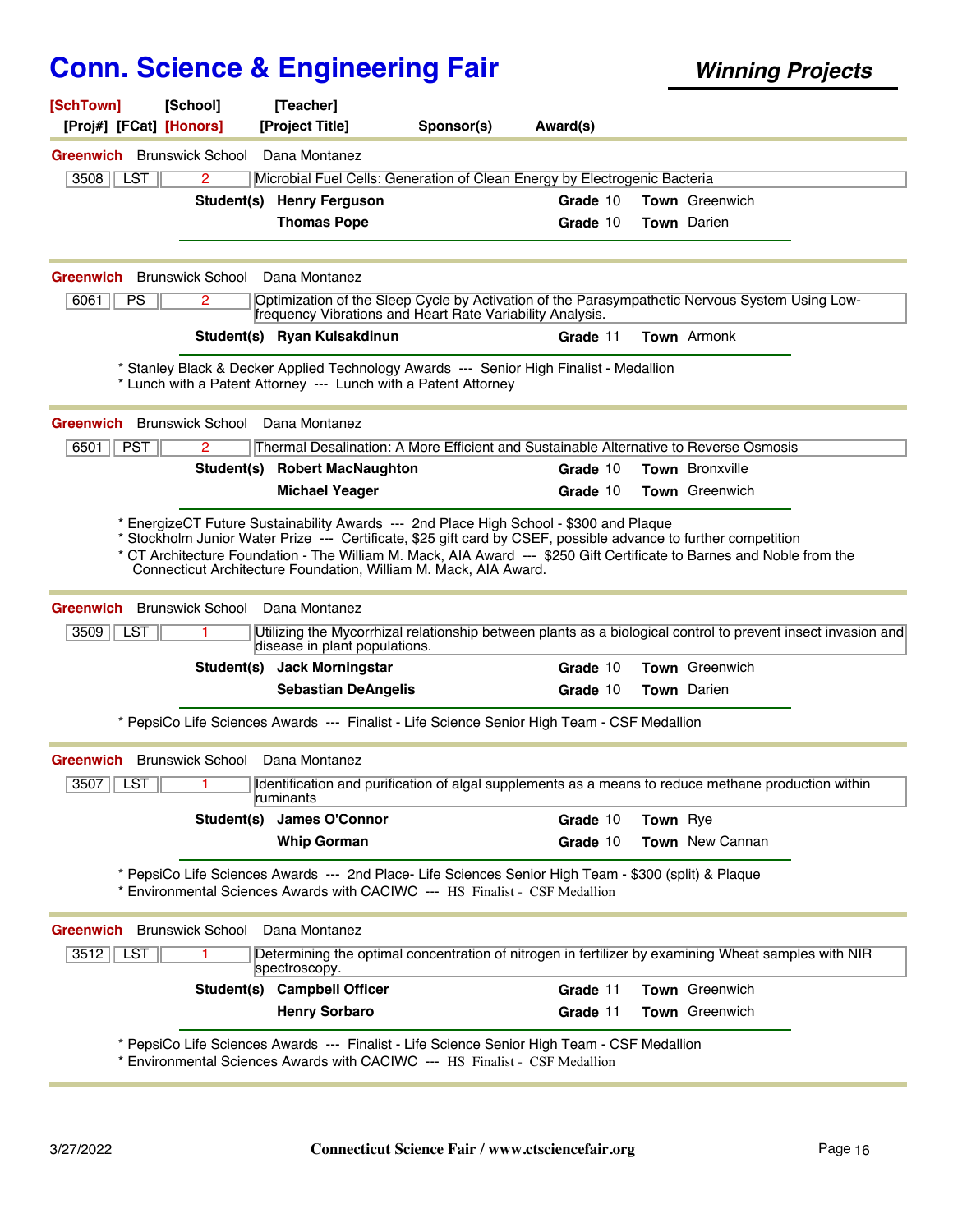| [SchTown]<br>[Proj#] [FCat] [Honors] | [School]                 | [Teacher]<br>[Project Title]                                                                                                                                      | Sponsor(s) | Award(s) |                       |  |
|--------------------------------------|--------------------------|-------------------------------------------------------------------------------------------------------------------------------------------------------------------|------------|----------|-----------------------|--|
| <b>Greenwich</b> Brunswick School    |                          | Dana Montanez                                                                                                                                                     |            |          |                       |  |
| 6512<br><b>PST</b>                   | 3                        | Utilization of Recycled Materials as an Efficient Insulator for Power Distribution Lines                                                                          |            |          |                       |  |
|                                      |                          | <b>Student(s) Casey Quinson</b>                                                                                                                                   |            | Grade 10 | Town Rye Brook        |  |
|                                      |                          | <b>Connor Choy</b>                                                                                                                                                |            | Grade 10 | Town Greenwich        |  |
| Greenwich                            | <b>Brunswick School</b>  | Dana Montanez                                                                                                                                                     |            |          |                       |  |
| 3518<br>LST                          | 2                        | Production and purification of luciferase via bacterial transformation: An effort to create a self-sustaining<br>light cube                                       |            |          |                       |  |
|                                      |                          | Student(s) Trip Williams                                                                                                                                          |            | Grade 11 | <b>Town</b> Greenwich |  |
|                                      |                          | <b>Teddy Danforth</b>                                                                                                                                             |            | Grade 11 | <b>Town</b> Greenwich |  |
| <b>Greenwich</b>                     | <b>Brunswick School</b>  | Dana Montanez                                                                                                                                                     |            |          |                       |  |
| $3510$   <br>LST                     | 2                        | A comparative analysis of the presence of microplastics in soil and rainwater between rural areas, urban<br>areas, and areas adjacent to trash burning facilities |            |          |                       |  |
|                                      |                          | Student(s) Jackson Wolfram                                                                                                                                        |            | Grade 11 | Town Riverside        |  |
|                                      |                          | <b>Tomas Delgado</b>                                                                                                                                              |            | Grade 11 | Town Riverside        |  |
|                                      |                          | * American Meteorological Society --- Certificate & \$25 gift card given by CSEF                                                                                  |            |          |                       |  |
| <b>Greenwich</b>                     | Greenwich Academy        | Kristin Gannon                                                                                                                                                    |            |          |                       |  |
| 6052<br>PS                           | 2                        | Developing and Testing Updated Geometric Structures to Model the Optical Properties of Spirulina, a<br>Helical Photosynthetic Microorganism                       |            |          |                       |  |
|                                      | Student(s)               | <b>Natalie Shell</b>                                                                                                                                              |            | Grade 12 | <b>Town</b> Greenwich |  |
| <b>Greenwich</b>                     | <b>Greenwich Academy</b> | Dr. Monica Ortiz                                                                                                                                                  |            |          |                       |  |
| 6038<br><b>PS</b>                    | 3                        | Using Artificial Intelligence to Analyze the Changes in Opioid Prescriptions and Usages Brought by<br>Efforts to Reduce Overdoses                                 |            |          |                       |  |
|                                      |                          | Student(s) Karthika Siva                                                                                                                                          |            | Grade 11 | <b>Town</b> Stamford  |  |
|                                      |                          | * Computer Science Awards --- Senior High Finalist - Medallion                                                                                                    |            |          |                       |  |
| <b>Greenwich</b>                     |                          | Greenwich Catholic School Mrs. Carol Lutz                                                                                                                         |            |          |                       |  |
| 1007<br>LT                           |                          | Ready, Set, Grow<br><b>Student(s) Nicholas Barone</b>                                                                                                             |            | Grade 7  | <b>Town</b> Stamford  |  |
|                                      |                          | Luke Mannello                                                                                                                                                     |            | Grade 7  | <b>Town</b> Stamford  |  |
|                                      |                          | * PepsiCo Life Sciences Awards --- 1st Place- Life Sciences MS Team - \$100 each & Plaque<br>Broadcom MASTERS --- Invitation to compete in Broadcom MASTERS       |            |          |                       |  |
| <b>Greenwich</b>                     |                          | Greenwich Catholic School Carol Lutz                                                                                                                              |            |          |                       |  |
| PT<br>4011                           | 3                        | Flow Infinity                                                                                                                                                     |            |          |                       |  |
|                                      |                          | Student(s) Rebecca Conroy                                                                                                                                         |            | Grade 8  | Town Stamford         |  |
|                                      |                          | <b>Carlita Mannello</b>                                                                                                                                           |            | Grade 8  | Town Stamford         |  |
|                                      |                          |                                                                                                                                                                   |            |          |                       |  |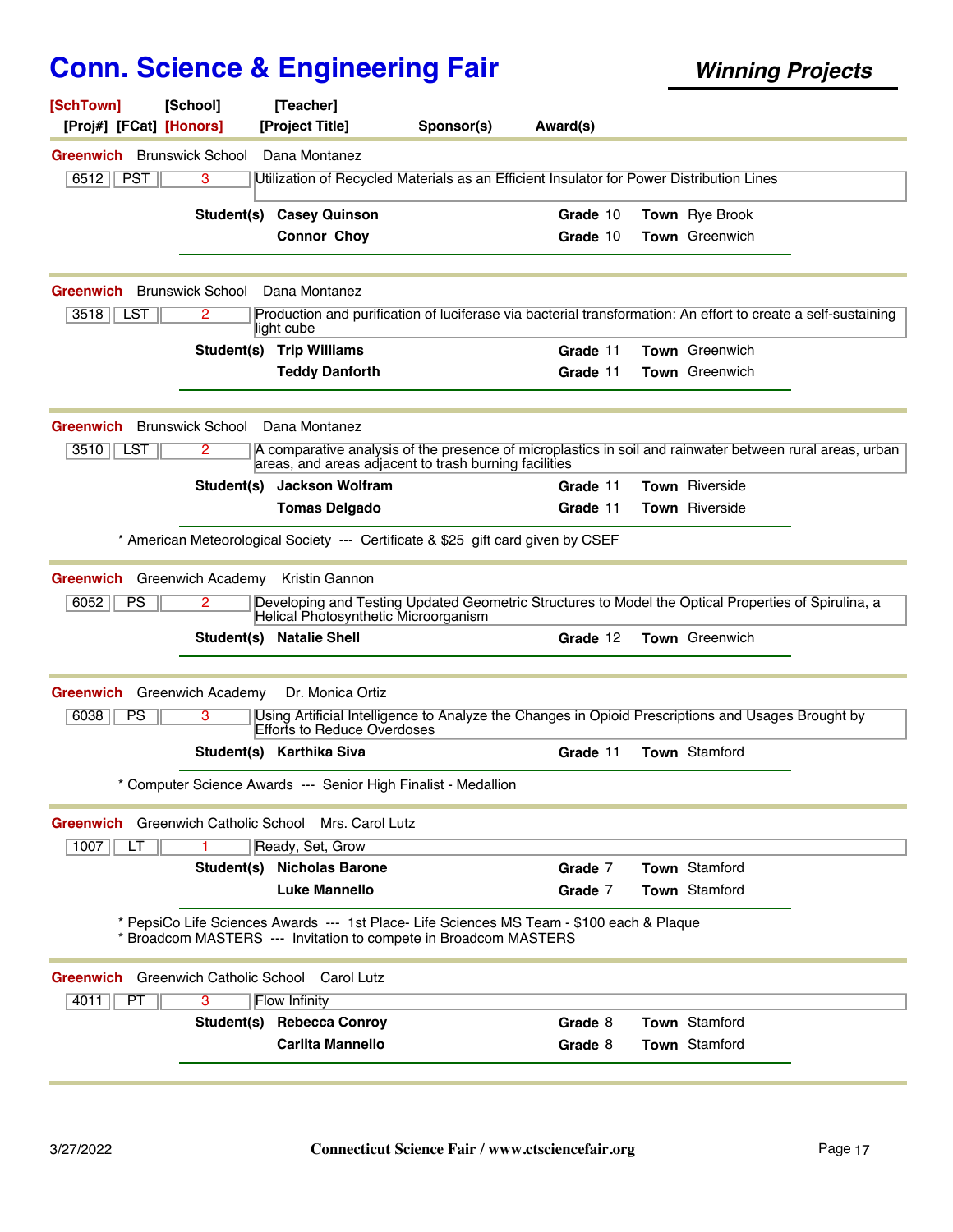| [SchTown]<br>[Proj#] [FCat] [Honors]                             | [School] | [Teacher]<br>[Project Title]                                               | Sponsor(s) | Award(s) |                                                                                                                        |  |
|------------------------------------------------------------------|----------|----------------------------------------------------------------------------|------------|----------|------------------------------------------------------------------------------------------------------------------------|--|
| <b>Greenwich</b> Greenwich Catholic School Carol Lutz            |          |                                                                            |            |          |                                                                                                                        |  |
| 5502<br>P8                                                       | 3        | <b>Fashion Frenzy</b>                                                      |            |          |                                                                                                                        |  |
|                                                                  |          | Student(s) Jaimie Corpuz                                                   |            | Grade 8  | <b>Town</b> Stamford                                                                                                   |  |
|                                                                  |          |                                                                            |            |          |                                                                                                                        |  |
| Greenwich<br>5010<br>P7                                          | 3        | Greenwich Catholic School Mrs. Carol Lutz<br><b>House Elevation</b>        |            |          |                                                                                                                        |  |
|                                                                  |          | Student(s) Ornella Saviano                                                 |            | Grade 7  | <b>Town</b> Stamford                                                                                                   |  |
|                                                                  |          |                                                                            |            |          | * Office of Naval Research- U.S. Navy / U.S. Marine Corps --- Middle School- Certificate, \$25 gift card given by CSEF |  |
| Greenwich Greenwich Country Day School Nathan Haag               |          |                                                                            |            |          |                                                                                                                        |  |
| 3017<br>LS                                                       | 3        | Could Hydroponics be the Solution to a Sustainable Food System?            |            |          |                                                                                                                        |  |
|                                                                  |          | Student(s) Isabella Brahmst                                                |            | Grade 12 | <b>Town</b> South Salem                                                                                                |  |
|                                                                  |          |                                                                            |            |          | * Institute of Food Technologists, Nutmeg Section --- \$150 award + invitation to Awards Night Dinner with guest       |  |
| Greenwich Greenwich Country Day School Nathan Haag               |          |                                                                            |            |          |                                                                                                                        |  |
| 3075<br>LS                                                       | 3        |                                                                            |            |          | What Paint is Best: Finding the Most Effective Anti-Fouling Paint for Steel Hulled Boats.                              |  |
|                                                                  |          | Student(s) Leonardo Corsano-Leopizzi                                       |            | Grade 11 | Town old Greenwich                                                                                                     |  |
|                                                                  |          |                                                                            |            |          |                                                                                                                        |  |
| Greenwich Greenwich Country Day School Nathan Haag<br>3026<br>LS | 3        | A DSM III, IV, and V Dissection of the Accuracy of Autism in Film Overtime |            |          |                                                                                                                        |  |
|                                                                  |          | Student(s) Ellery Futch                                                    |            | Grade 11 | Town Greenwich                                                                                                         |  |
|                                                                  |          |                                                                            |            |          |                                                                                                                        |  |
| Greenwich Greenwich Country Day School Nathan Haag               |          |                                                                            |            |          |                                                                                                                        |  |
| 6070<br><b>PS</b>                                                | 3        | Prototype of a Cleaning Robot                                              |            |          |                                                                                                                        |  |
|                                                                  |          | Student(s) Ellie Hochberg                                                  |            | Grade 11 | Town Rye                                                                                                               |  |
|                                                                  |          |                                                                            |            |          | * Office of Naval Research- U.S. Navy / U.S. Marine Corps --- High School- Certificate, \$75.00 gift card given by ONR |  |
| <b>Greenwich</b> Greenwich Country Day School                    |          | Nathan Haag                                                                |            |          |                                                                                                                        |  |
| 3100<br>LS                                                       | 3        | Analyses and the Greenwich Country Day School SEL Curriculum               |            |          | The Effects of a Social-Emotional Education on Elementary Students: A Study of Past SEL Meta-                          |  |
|                                                                  |          | Student(s) Tessa Loverro                                                   |            | Grade 12 | <b>Town</b> Greenwich                                                                                                  |  |
| Greenwich Greenwich Country Day School Dr. Nathan Haag           |          |                                                                            |            |          |                                                                                                                        |  |
| 3062<br>LS                                                       | 2        | Comparison of the Cognitive Ability of Musically Trained Children          |            |          |                                                                                                                        |  |
|                                                                  |          | <b>Student(s) Emily Moloney</b>                                            |            | Grade 12 | Town Rye                                                                                                               |  |
|                                                                  |          |                                                                            |            |          |                                                                                                                        |  |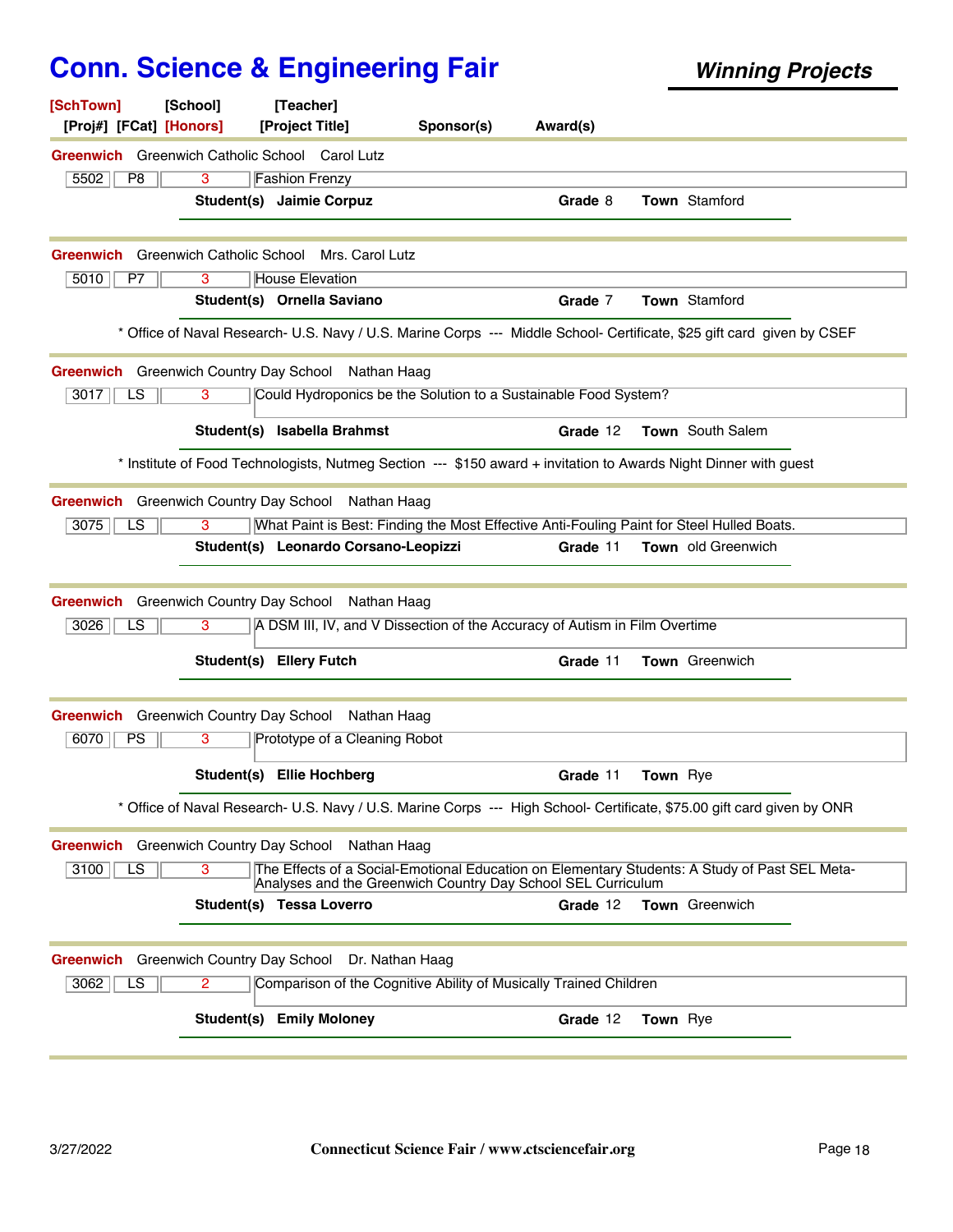| [SchTown]                                                   | [School] | [Teacher]                                                                                                                                                                                                                                                                                                                                                                                                                                                                                                                                                                                                                                                               |            |          |                    |  |
|-------------------------------------------------------------|----------|-------------------------------------------------------------------------------------------------------------------------------------------------------------------------------------------------------------------------------------------------------------------------------------------------------------------------------------------------------------------------------------------------------------------------------------------------------------------------------------------------------------------------------------------------------------------------------------------------------------------------------------------------------------------------|------------|----------|--------------------|--|
| [Proj#] [FCat] [Honors]                                     |          | [Project Title]                                                                                                                                                                                                                                                                                                                                                                                                                                                                                                                                                                                                                                                         | Sponsor(s) | Award(s) |                    |  |
|                                                             |          | Greenwich Greenwich High School Andrew Bramante                                                                                                                                                                                                                                                                                                                                                                                                                                                                                                                                                                                                                         |            |          |                    |  |
| 3034<br>LS                                                  | 3        | Shedding Light on an Obscure Disorder; Highlighting the Psychological and Psychosocial Effects of<br>Hidradenitis Suppurativa                                                                                                                                                                                                                                                                                                                                                                                                                                                                                                                                           |            |          |                    |  |
|                                                             |          | Student(s) Melisa Bayram                                                                                                                                                                                                                                                                                                                                                                                                                                                                                                                                                                                                                                                |            | Grade 11 | Town Greenwich     |  |
|                                                             |          |                                                                                                                                                                                                                                                                                                                                                                                                                                                                                                                                                                                                                                                                         |            |          |                    |  |
|                                                             |          | Greenwich Greenwich High School Andrew Bramante                                                                                                                                                                                                                                                                                                                                                                                                                                                                                                                                                                                                                         |            |          |                    |  |
| 6027<br><b>PS</b>                                           |          | Simple Remediation of Heavy Metal and Fertilizer Runoff Water Contaminants via Carbon Nanotube<br>Infused Pinus strobus Xylem Filtration                                                                                                                                                                                                                                                                                                                                                                                                                                                                                                                                |            |          |                    |  |
|                                                             |          | Student(s) Justin Bernstein                                                                                                                                                                                                                                                                                                                                                                                                                                                                                                                                                                                                                                             |            | Grade 9  | Town Greenwich     |  |
| School                                                      |          | * Lockheed Martin Physical Sciences Awards --- Finalist - Physical Sciences Senior High - CSF Medallion<br>* Environmental Sciences Awards with CACIWC --- 3rd Place HS- \$100 and Plaque<br>* Collins Aerospace Engineering Awards --- Finalist - Engineering High School - CSF Medallion<br>* American Meteorological Society --- Certificate & \$25 gift card given by CSEF<br>* National Oceanic and Atmospheric Administration --- Certificate and \$25 gift card given by CSEF<br>* John S. Kendall Memorial Awards --- \$500 John S. Kendall Award for Excellence In Mechanical Engineering - High                                                               |            |          |                    |  |
|                                                             |          | Greenwich Greenwich High School Andrew Bramante                                                                                                                                                                                                                                                                                                                                                                                                                                                                                                                                                                                                                         |            |          |                    |  |
| 3025<br>LS.                                                 | 2        | Rapid, Visual Detection of Benadryl Cocktails via Competitive, Amine-Responsive Fluorophores                                                                                                                                                                                                                                                                                                                                                                                                                                                                                                                                                                            |            |          |                    |  |
|                                                             |          | Student(s) Angelina Fogarty                                                                                                                                                                                                                                                                                                                                                                                                                                                                                                                                                                                                                                             |            | Grade 11 | Town old greenwich |  |
| 3040<br>LS                                                  | 2        | * Connecticut Science Supervisors Association --- \$125 for a high school project<br>Greenwich Greenwich High School Andrew Bramante<br>A Novel Drug Delivery System of Gold-Nanoparticle-Chaperone complex to successfully mitigate Drug-                                                                                                                                                                                                                                                                                                                                                                                                                              |            |          |                    |  |
|                                                             |          | induced Nephrotoxicity, an unwanted Side Effect in Organ Transplant Medications<br>Student(s) Ana-Florina Galic                                                                                                                                                                                                                                                                                                                                                                                                                                                                                                                                                         |            | Grade 12 | Town Riverside     |  |
|                                                             |          |                                                                                                                                                                                                                                                                                                                                                                                                                                                                                                                                                                                                                                                                         |            |          |                    |  |
|                                                             |          | Greenwich Greenwich High School Andrew Bramante                                                                                                                                                                                                                                                                                                                                                                                                                                                                                                                                                                                                                         |            |          |                    |  |
| $3012$ $\overline{\phantom{0}}$ LS $\overline{\phantom{0}}$ |          | Synthesis of Polysaccharide-Encapsulated Hydroxyapatite Nanocomposites to Stimulate Plant Growth<br>and Promote Phosphorus Absorption.                                                                                                                                                                                                                                                                                                                                                                                                                                                                                                                                  |            |          |                    |  |
|                                                             |          | Student(s) Isabella Gega                                                                                                                                                                                                                                                                                                                                                                                                                                                                                                                                                                                                                                                |            | Grade 11 | Town Greenwich CT  |  |
|                                                             |          | * Association for Women Geoscientists --- Certificate & \$25 gift card given by CSEF                                                                                                                                                                                                                                                                                                                                                                                                                                                                                                                                                                                    |            |          |                    |  |
|                                                             |          | Greenwich Greenwich High School Andrew Bramante                                                                                                                                                                                                                                                                                                                                                                                                                                                                                                                                                                                                                         |            |          |                    |  |
| 3030<br>LS                                                  |          | Design of a Novel, Dual-Functioning Tissue Plasminogen Activator and Anticoagulant Therapeutic for<br>Rapid Ischemic Stroke Treatment                                                                                                                                                                                                                                                                                                                                                                                                                                                                                                                                   |            |          |                    |  |
|                                                             |          | Student(s) Ambika Grover                                                                                                                                                                                                                                                                                                                                                                                                                                                                                                                                                                                                                                                |            | Grade 11 | Town Riverside     |  |
|                                                             |          | * PepsiCo Life Sciences Awards --- 1st Place- Life Sciences Senior High - \$500 & Plaque<br>* Collins Aerospace Engineering Awards --- 1st Place- Engineering Senior High- \$500 & Plaque<br>* H. Joseph Gerber Award of Excellence presented by the Connecticut Academy of Science and Engineering --- Life<br>Sciences Senior 1st HS- \$1,000, Solid Silver Medal of Excellence, Invite to CASE Annual Mtg<br>* Alexion Biotechnology Awards --- 2nd Place- Biotechnology Senior High - \$300 & Plaque<br>* U.S. Metric Association --- Certificate & \$25 gift card given by CSEF<br>* Society for In Vitro Biology --- Certificate and \$25 gift card given by CSEF |            |          |                    |  |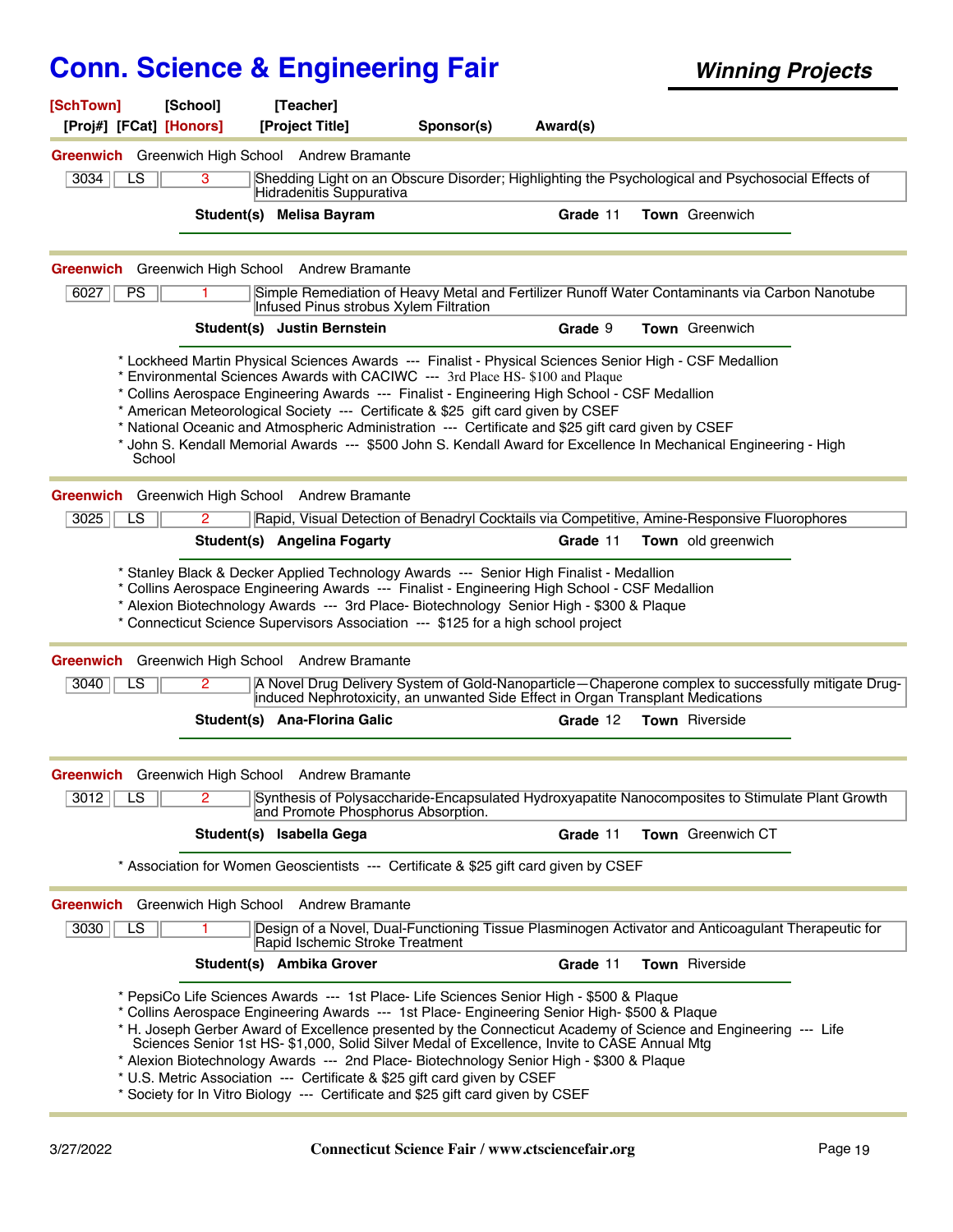| [SchTown] | [School]                   | [Teacher]                                                                                                                                                                                                                                                                                                                                                                                                                                      |            |          |                       |  |
|-----------|----------------------------|------------------------------------------------------------------------------------------------------------------------------------------------------------------------------------------------------------------------------------------------------------------------------------------------------------------------------------------------------------------------------------------------------------------------------------------------|------------|----------|-----------------------|--|
|           | [Proj#] [FCat] [Honors]    | [Project Title]                                                                                                                                                                                                                                                                                                                                                                                                                                | Sponsor(s) | Award(s) |                       |  |
|           |                            | Greenwich Greenwich High School Andrew Bramante                                                                                                                                                                                                                                                                                                                                                                                                |            |          |                       |  |
| 3059      | LS<br>$\mathbf{2}^{\circ}$ | The Influence of Social Capital on Covid-19 Vaccine Hesitancy                                                                                                                                                                                                                                                                                                                                                                                  |            |          |                       |  |
|           |                            | Student(s) Zara Haque                                                                                                                                                                                                                                                                                                                                                                                                                          |            | Grade 9  | Town Riverside        |  |
|           | Software and T-shirt       | * Mathematics Awards --- High School Finalist - Medallion<br>* MapleSoft Awards for Applied Mathematics and Modeling --- For execlence in Mathematics and Modeling - Maple                                                                                                                                                                                                                                                                     |            |          |                       |  |
|           |                            | Greenwich Greenwich High School Andrew Bramante                                                                                                                                                                                                                                                                                                                                                                                                |            |          |                       |  |
| 6080      | <b>PS</b>                  | Remediation of Fire-Foam PFAs from Contaminated Water Using an Eco-Friendly and Reusable Water<br><b>Filtration System</b>                                                                                                                                                                                                                                                                                                                     |            |          |                       |  |
|           |                            | Student(s) Adam Kleshchelski                                                                                                                                                                                                                                                                                                                                                                                                                   |            | Grade 11 | Town Cos Cob          |  |
|           |                            | * Environmental Sciences Awards with CACIWC --- HS Finalist - CSF Medallion<br>* EnergizeCT Future Sustainability Awards --- High School Finalist - Medallion<br>* Stockholm Junior Water Prize --- Certificate, \$25 gift card by CSEF, possible advance to further competition<br>* University of Hartford Scholarships --- University of Hartford Scholarship- For Excellence in Engineering, or<br>Technology, \$30,000 (\$7,500 per year) |            |          |                       |  |
|           |                            | Greenwich Greenwich High School Andrew Bramante                                                                                                                                                                                                                                                                                                                                                                                                |            |          |                       |  |
| 6039      | PS<br>1.                   | Eco-Friendly Remediation of Polycyclic Aromatic Hydrocarbons in Stormwater via Magnesium-Infused<br>Calcite Crystal, Supramolecular Hydrogel Scaffolding                                                                                                                                                                                                                                                                                       |            |          |                       |  |
|           |                            | Student(s) Audrey Lin                                                                                                                                                                                                                                                                                                                                                                                                                          |            | Grade 10 | Town Riverside        |  |
|           | with \$700 stipend         | * Lockheed Martin Physical Sciences Awards --- Finalist - Physical Sciences Senior High - CSF Medallion<br>* Environmental Sciences Awards with CACIWC --- 2nd Place HS- \$200 and Plaque<br>* Collins Aerospace Engineering Awards --- Finalist - Engineering High School - CSF Medallion<br>* GENIUS Olympiad --- GENIUS Olympiad Competition for HS Environmental, Energy, Ecology, or Biodiversity Project                                 |            |          |                       |  |
|           |                            | Greenwich Greenwich High School Andrew Bramante                                                                                                                                                                                                                                                                                                                                                                                                |            |          |                       |  |
| 3091      | $\overline{\text{LS}}$     | Development of Readily Accessible Machine Learning Diagnostics for Early Stage Mild TBI using Eye<br><b>Tracking Methods</b>                                                                                                                                                                                                                                                                                                                   |            |          |                       |  |
|           |                            | Student(s) Ashley Malkin                                                                                                                                                                                                                                                                                                                                                                                                                       |            | Grade 9  | Town Greenwich        |  |
|           |                            | * PepsiCo Life Sciences Awards --- 5th Place- Life Sciences Senior High - Plaque<br>* Computer Science Awards --- 1st Place High School - \$400, Plaque<br>* Alexion Biotechnology Awards --- 4th Place- Biotechnology Senior High - Plaque                                                                                                                                                                                                    |            |          |                       |  |
|           |                            | Greenwich Greenwich High School Andrew Bramante                                                                                                                                                                                                                                                                                                                                                                                                |            |          |                       |  |
| 6060      | <b>PS</b><br>1.            | Increasing Elasticity, Durability, and Function of Wearable PANI-Sense pH Health Monitors via a<br>Superhydrophobic, Textile Framework                                                                                                                                                                                                                                                                                                         |            |          |                       |  |
|           |                            | Student(s) Madeline Minichetti                                                                                                                                                                                                                                                                                                                                                                                                                 |            | Grade 11 | <b>Town</b> Greenwich |  |
|           |                            | * Lockheed Martin Physical Sciences Awards --- Finalist - Physical Sciences Senior High - CSF Medallion<br>* Collins Aerospace Engineering Awards --- Finalist - Engineering High School - CSF Medallion<br>* University of Hartford Scholarships --- University of Hartford Scholarship- For Excellence in Engineering, or<br>Technology, \$30,000 (\$7,500 per year)                                                                         |            |          |                       |  |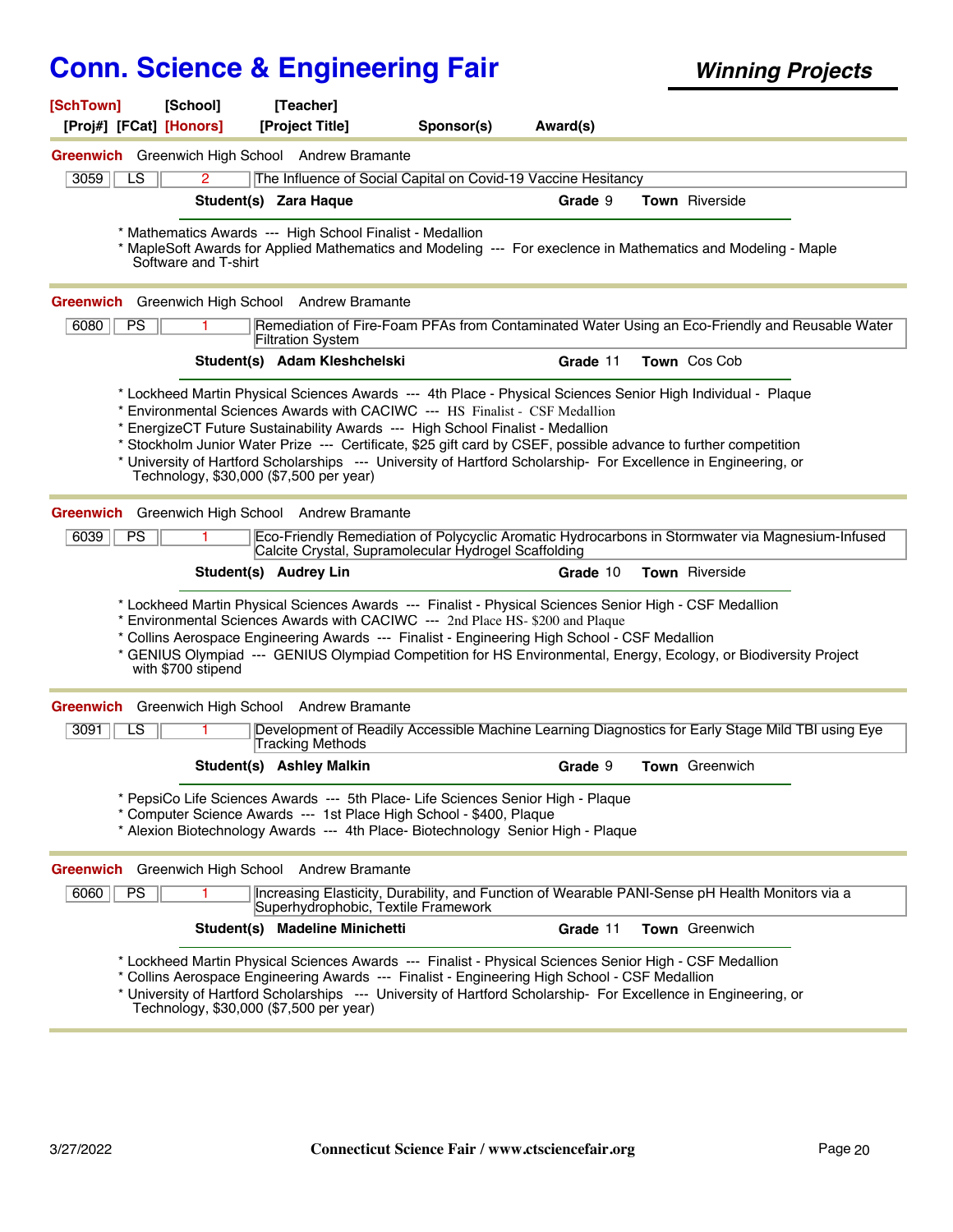**Sponsor(s) [SchTown] [School] [Teacher] [Proj#] [FCat] [Honors] [Project Title] Award(s)** 3107 **IDENTIFY 2** Inhibition of Covid-19 Induced Cell Inflammation via R-954 B1R Antagonist Disruption of the Bradykinin Storm 2 **Greenwich** Greenwich High School Andrew Bramante LS **Student(s) Ella Moore Grade** 12 **Town** Greenwich \* Alexion Biotechnology Awards --- Finalist - Biotechnology Senior High - CSF Medallion 3028 **I** LS **S** 3 The Role of Social-Media Addiction on Perception of Real vs. the Imagined; Who Suffers the Most? **Greenwich** Greenwich High School Andrew Bramante LS **Student(s) Catherine O'Brien Grade** 11 **Town** Old Greenwich 6082 **Biomimetic Removal of Microspheres Water Contaminants, via Calcite-Infused, Coral-like Melamine** Sponges 1 **Greenwich** Greenwich High School Andrew Bramante PS **Student(s) Naomi Park Grade** 10 **Town** Riverside \* Lockheed Martin Physical Sciences Awards --- 1st Place - Physical Sciences Senior High Individual - \$500 & Plaque \* Environmental Sciences Awards with CACIWC --- HS Finalist - CSF Medallion \* Collins Aerospace Engineering Awards --- 2nd Place- Engineering Senior High- \$400 & Plaque \* H. Joseph Gerber Award of Excellence presented by the Connecticut Academy of Science and Engineering --- Physical Sciences 1st HS \$1,000, Solid Silver Medal of Excellence, Invite to CASE Annual Mtg \* Association for Women Geoscientists --- Certificate & \$25 gift card given by CSEF \* Stockholm Junior Water Prize --- Certificate, \$25 gift card by CSEF, possible advance to further competition \* National Oceanic and Atmospheric Administration --- Certificate and \$25 gift card given by CSEF \* Southeastern New England Marine Educators (SENEME) --- \$100 award and membership in SENEME - 1st Place Senior & T-Shirt 3063 | LS | 2 | Design of a Wearable, Skin-Specific UVB Sensor for Instantaneous Detection of Skin-Damaging Radiation 2 **Greenwich** Greenwich High School Andrew Bramante LS **Student(s) Yurika Sakai Grade** 11 **Town** Greenwich \* Collins Aerospace Engineering Awards --- Finalist - Engineering High School - CSF Medallion \* Alexion Biotechnology Awards --- 5th Place- Biotechnology Senior High - Plaque \* U.S. Metric Association --- Certificate & \$25 gift card given by CSEF \* American Society of Safety Professionals, CT Valley Chapter --- \$200 grade 9-12 project \* University of Connecticut Academic Excellence Scholarship --- Academic Excellence Life Sciences scholarship \* Jon Stone Memorial Award --- Jon Stone Award for Innovative Engineering- \$100 6050 **PS On the machine learning-assisted generation of Alcubierre-like spacetime metrics with consideration for** use in interstellar travel 2 **Greenwich** Greenwich High School Andrew Bramante PS **Student(s) Yuxuan Song Grade** 11 **Town** Old Greenwich \* Computer Science Awards --- Senior High Finalist - Medallion 3095 Pre & Post Emergent Control of Invasive Amaranthus palmeri via Prolonged, Time-Release of Polymer Nano-herbicides 2 **Greenwich** Greenwich High School Mr. Andrew Bramante LS **Student(s) John Trudeau Grade** 12 **Town** Greenwich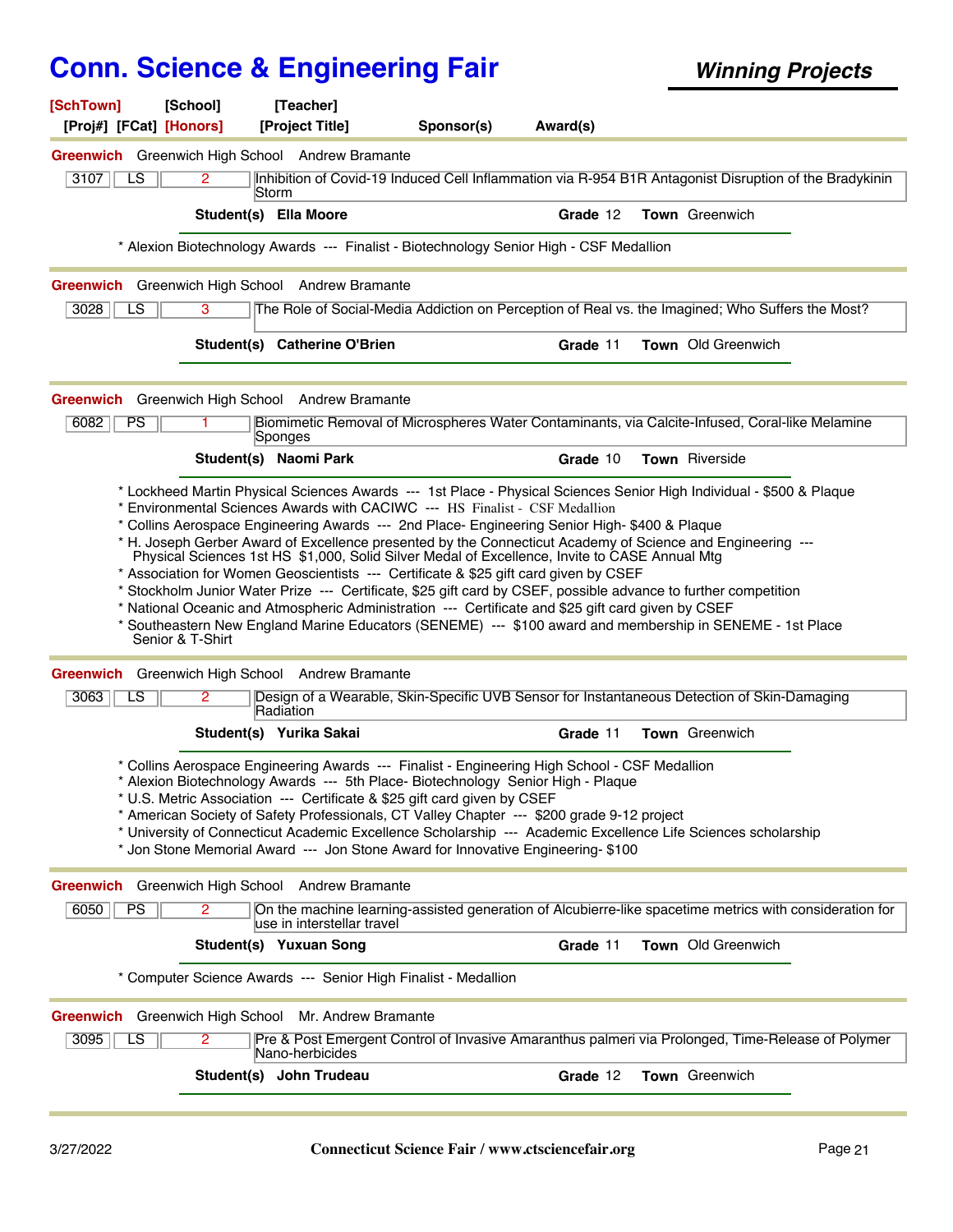| [SchTown]<br>[Proj#] [FCat] [Honors]      | [School]       | [Teacher]<br>[Project Title]                                                                                                                                                                        | Sponsor(s) | Award(s) |                                                                                                                                                                                                                                           |  |
|-------------------------------------------|----------------|-----------------------------------------------------------------------------------------------------------------------------------------------------------------------------------------------------|------------|----------|-------------------------------------------------------------------------------------------------------------------------------------------------------------------------------------------------------------------------------------------|--|
|                                           |                | Greenwich Greenwich High School Andrew Bramante                                                                                                                                                     |            |          |                                                                                                                                                                                                                                           |  |
| 6042<br>PS                                | 1.             | Honey and Wild Bee Pollinators                                                                                                                                                                      |            |          | Controlled Delivery of Sulfoxaflor Pesticide via Cinnamaldehyde-infused Hydrogels to Reduce Toxicity to                                                                                                                                   |  |
|                                           |                | Student(s) Elizabeth Wallace                                                                                                                                                                        |            | Grade 11 | Town Old Greenwich                                                                                                                                                                                                                        |  |
|                                           |                | * Environmental Sciences Awards with CACIWC --- HS Finalist - CSF Medallion<br>* Association for Women Geoscientists --- Certificate & \$25 gift card given by CSEF                                 |            |          | * Lockheed Martin Physical Sciences Awards --- 3rd Place - Physical Sciences Senior High Individual - \$200 & Plaque<br>* The Goodwin-Niering Center for the Environment --- \$100 for "Excellence in Environmental Conservation Studies" |  |
| Greenwich Sacred Heart Greenwich Joan Fei |                |                                                                                                                                                                                                     |            |          |                                                                                                                                                                                                                                           |  |
| PS<br>6091                                | $\overline{2}$ | Phosphates and Nitrates in the Long Island Sound                                                                                                                                                    |            |          | Designing and Testing an Activated Carbon Cloth Storm Drain Filter to Reduce the Prevalence of                                                                                                                                            |  |
|                                           |                | Student(s) Abby Barnett                                                                                                                                                                             |            | Grade 12 | <b>Town</b> Darien                                                                                                                                                                                                                        |  |
|                                           | Card from CSEF | * American Meteorological Society --- Certificate & \$25 gift card given by CSEF<br>* Stockholm Junior Water Prize --- Certificate, \$25 gift card by CSEF, possible advance to further competition |            |          | * Petit Family Foundation Women in Science & Engineering Awards --- 3rd Place - High School- \$150 / Plaque<br>* Connecticut College-Physics, Astronomy, & Geophysics Dept. --- Senior Award: Certificate, & teeshirt & \$25 Amazon       |  |
| Greenwich Sacred Heart Greenwich          |                | Joan Fei                                                                                                                                                                                            |            |          |                                                                                                                                                                                                                                           |  |
| 3116<br>LS                                | 2              | GPS Tracking Data                                                                                                                                                                                   |            |          | Determining the Association Between Commercial Fishing Presence and Mako Shark Locations using                                                                                                                                            |  |
|                                           |                | Student(s) Isabelle Berkery                                                                                                                                                                         |            | Grade 12 | <b>Town</b> Harrison                                                                                                                                                                                                                      |  |
| <b>Greenwich</b> Sacred Heart Greenwich   |                | Ms. Joan Fei                                                                                                                                                                                        |            |          |                                                                                                                                                                                                                                           |  |
| 3103<br>LS                                |                | visuospatial task performance: implications for female student athletes.                                                                                                                            |            |          | Investigating the effect of moderate to intense aerobic and anaerobic exercise on oxygen saturation,                                                                                                                                      |  |
|                                           |                | Student(s) Isobel Costello                                                                                                                                                                          |            | Grade 11 | <b>Town</b> Stamford                                                                                                                                                                                                                      |  |
| Greenwich Sacred Heart Greenwich Ms. Fei  |                |                                                                                                                                                                                                     |            |          |                                                                                                                                                                                                                                           |  |
| 3082<br>LS                                | 2              | Replanting in Burnt Soil                                                                                                                                                                            |            |          | Forest Restoration after Wildfire: The Effect of the Addition of Saccharides on Seedling Survival After                                                                                                                                   |  |
|                                           |                | Student(s) Regina Finn                                                                                                                                                                              |            | Grade 12 | Town Old Greenwich                                                                                                                                                                                                                        |  |
|                                           |                | * Environmental Sciences Awards with CACIWC --- HS Finalist - CSF Medallion                                                                                                                         |            |          |                                                                                                                                                                                                                                           |  |
| Greenwich Sacred Heart Greenwich          |                | Joan Fei                                                                                                                                                                                            |            |          |                                                                                                                                                                                                                                           |  |
| $\sqrt{PST}$<br>6509                      | $\overline{2}$ | players                                                                                                                                                                                             |            |          | Developing a research tool to help determine the risk of Chronic Traumatic Encephalopathy in football                                                                                                                                     |  |
|                                           |                | Student(s) Gabby Lauria                                                                                                                                                                             |            | Grade 12 | Town Bedford                                                                                                                                                                                                                              |  |
|                                           |                | <b>Caroline Hisler</b>                                                                                                                                                                              |            | Grade 12 | Town Cos Cob                                                                                                                                                                                                                              |  |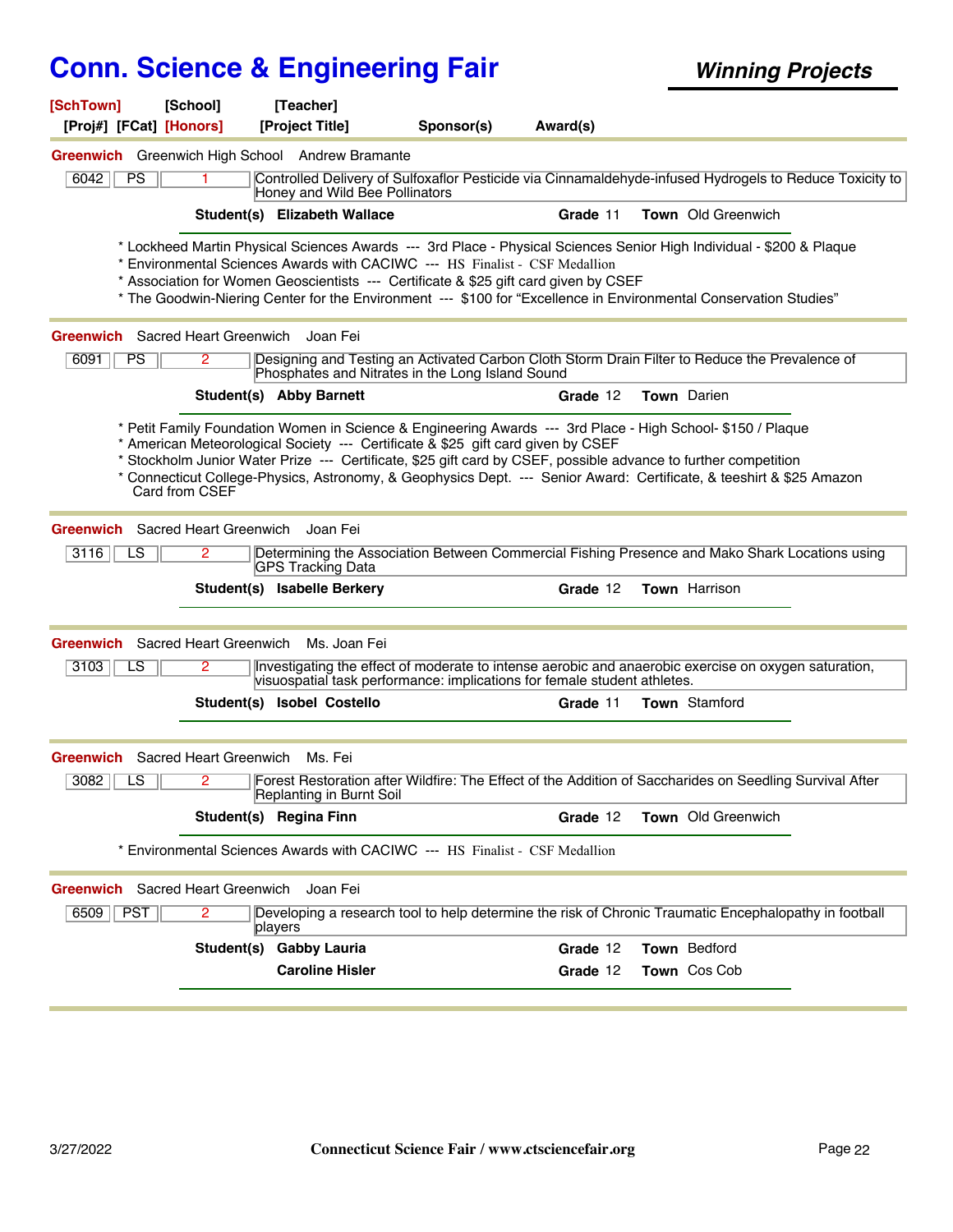| [SchTown]       |                 | [School]                                     | [Teacher]                                     |                                                                                                                          |          |                                                                                                                                                                                                                                                                                                                                                                |
|-----------------|-----------------|----------------------------------------------|-----------------------------------------------|--------------------------------------------------------------------------------------------------------------------------|----------|----------------------------------------------------------------------------------------------------------------------------------------------------------------------------------------------------------------------------------------------------------------------------------------------------------------------------------------------------------------|
|                 |                 | [Proj#] [FCat] [Honors]                      | [Project Title]                               | Sponsor(s)                                                                                                               | Award(s) |                                                                                                                                                                                                                                                                                                                                                                |
|                 |                 | <b>Greenwich</b> Sacred Heart Greenwich      | Joan Fei                                      |                                                                                                                          |          |                                                                                                                                                                                                                                                                                                                                                                |
| 3004            | LS              | 2                                            |                                               |                                                                                                                          |          | Using NYC Parks Department "Report a Sighting" Data to Investigate the Relationship Between<br>Emotional Response to Wildlife and Borough and Environmental Racism in New York City                                                                                                                                                                            |
|                 |                 |                                              | Student(s) Annie O'Connor                     |                                                                                                                          | Grade 12 | <b>Town</b> Rye                                                                                                                                                                                                                                                                                                                                                |
|                 |                 | Society for Science                          |                                               |                                                                                                                          |          | * National Geographic That's Geography! - Cultivating Empathy for the Earth Award --- Certificate & \$100 Cash from                                                                                                                                                                                                                                            |
|                 |                 |                                              |                                               |                                                                                                                          |          |                                                                                                                                                                                                                                                                                                                                                                |
| $6514$ PST      |                 | <b>Greenwich</b> Sacred Heart Greenwich<br>1 | Joan Fei                                      |                                                                                                                          |          | Association between Aggressive Behavior and Allele 1820272961:A:C in Purebred and Mixed Breed                                                                                                                                                                                                                                                                  |
|                 |                 |                                              | Canines                                       |                                                                                                                          |          |                                                                                                                                                                                                                                                                                                                                                                |
|                 |                 |                                              | Student(s) Gigi Pascal                        |                                                                                                                          | Grade 12 | Town Darien                                                                                                                                                                                                                                                                                                                                                    |
|                 |                 |                                              | <b>Sarah Augustine</b>                        |                                                                                                                          | Grade 12 | Town Greenwich                                                                                                                                                                                                                                                                                                                                                 |
|                 |                 |                                              | <b>Caroline Nemec</b>                         |                                                                                                                          | Grade 12 | <b>Town</b> Darien                                                                                                                                                                                                                                                                                                                                             |
|                 |                 |                                              |                                               | * Lockheed Martin Physical Sciences Awards --- 3rd Place - Physical Sciences Senior High Team - Plaque                   |          |                                                                                                                                                                                                                                                                                                                                                                |
| <b>Guilford</b> |                 | Guilford High School                         | Mary Mooradian                                |                                                                                                                          |          |                                                                                                                                                                                                                                                                                                                                                                |
| 3042            | LS              | 3                                            |                                               |                                                                                                                          |          | Did the Vaccination Quell COVID-19 Surge after Holidays: An Analysis of Real-World Data                                                                                                                                                                                                                                                                        |
|                 |                 |                                              | Student(s) Jason Li                           |                                                                                                                          | Grade 10 | Town Guilford                                                                                                                                                                                                                                                                                                                                                  |
|                 |                 |                                              |                                               |                                                                                                                          |          |                                                                                                                                                                                                                                                                                                                                                                |
| <b>Guilford</b> |                 | Guilford High School                         | Dr. James Carlson                             |                                                                                                                          |          |                                                                                                                                                                                                                                                                                                                                                                |
| 6065            | PS              | 3                                            |                                               | A New Hybrid: Harnessing the Power of Friction                                                                           |          |                                                                                                                                                                                                                                                                                                                                                                |
|                 |                 |                                              | Student(s) Michael Neiss                      |                                                                                                                          | Grade 11 | Town Guilford                                                                                                                                                                                                                                                                                                                                                  |
|                 | year)           | Lubrication                                  |                                               | * EnergizeCT Alternative/Renewable Energy Awards --- 3rd Place High School - \$200 and Plaque                            |          | * Office of Naval Research- U.S. Navy / U.S. Marine Corps --- High School- Certificate, \$75.00 gift card given by ONR<br>* Vanderbilt Chemicals, LLC --- \$150 Vanderbilt Chemicals Award for Excellence in Tribology and Sustainable<br>* University of New Haven Scholarship Awards --- University of New Haven 4 year scholarship - \$96,000 (\$24,000 per |
|                 |                 | <b>Guilford</b> Guilford High School         | James Carlson                                 |                                                                                                                          |          |                                                                                                                                                                                                                                                                                                                                                                |
| 3098            | LS              | 3                                            |                                               |                                                                                                                          |          | Understanding Attention Span: The Changes, How it can be Manipulated, and its Importance Today                                                                                                                                                                                                                                                                 |
|                 |                 |                                              | <b>Student(s) Zachary Neiss</b>               |                                                                                                                          | Grade 11 | Town Guilford                                                                                                                                                                                                                                                                                                                                                  |
| <b>Hamden</b>   |                 |                                              | Hamden Hall Country Day School Frank Gasparro |                                                                                                                          |          |                                                                                                                                                                                                                                                                                                                                                                |
| 5507            | P8              | $\overline{2}$                               | 2009 MacBook Restoration                      |                                                                                                                          |          |                                                                                                                                                                                                                                                                                                                                                                |
|                 |                 |                                              | Student(s) Andrei Balas                       |                                                                                                                          | Grade 8  | Town Cheshire                                                                                                                                                                                                                                                                                                                                                  |
|                 |                 |                                              |                                               | * Computer Science Awards --- Middle School Finalist - Medallion<br>* Wisner Chairman's Award --- \$500 cash & Plaque MS |          | Stanley Black & Decker Applied Technology Awards --- 3rd Place Middle School - \$100 and Plaque, Medallion *                                                                                                                                                                                                                                                   |
| <b>Hamden</b>   |                 |                                              | Hamden Hall Country Day School Frank Gasparro |                                                                                                                          |          |                                                                                                                                                                                                                                                                                                                                                                |
| 3023            | $\overline{LS}$ | $\overline{2}$                               | Timing Neural Network                         |                                                                                                                          |          | Research on Eye Movement Recognition of Early Childhood Autism Spectrum Disorder Based on Hybrid                                                                                                                                                                                                                                                               |
|                 |                 |                                              | <b>Student(s) Liangtong Dong</b>              |                                                                                                                          | Grade 11 | Town Hamden                                                                                                                                                                                                                                                                                                                                                    |
|                 |                 |                                              |                                               |                                                                                                                          |          |                                                                                                                                                                                                                                                                                                                                                                |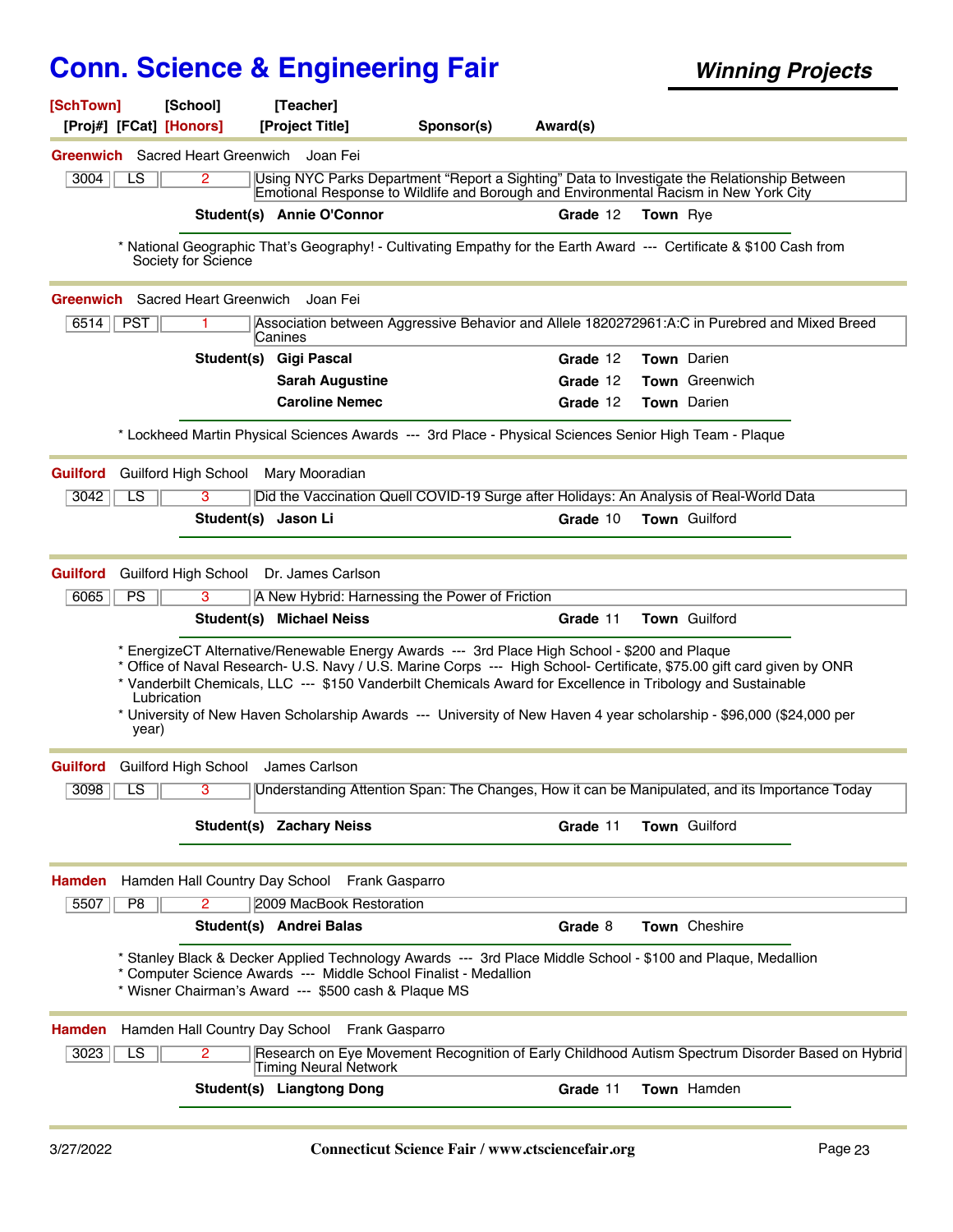| [SchTown]     | [School]<br>[Proj#] [FCat] [Honors] |                | [Teacher]<br>[Project Title]                                                      | Sponsor(s)                                                                                                                                                                                                                                                                                                                                                                                                                                                               | Award(s) |                                                                                                                       |
|---------------|-------------------------------------|----------------|-----------------------------------------------------------------------------------|--------------------------------------------------------------------------------------------------------------------------------------------------------------------------------------------------------------------------------------------------------------------------------------------------------------------------------------------------------------------------------------------------------------------------------------------------------------------------|----------|-----------------------------------------------------------------------------------------------------------------------|
| <b>Hamden</b> |                                     |                | Hamden Hall Country Day School Frank Gasparro                                     |                                                                                                                                                                                                                                                                                                                                                                                                                                                                          |          |                                                                                                                       |
| 3099          | LS                                  | 3              |                                                                                   |                                                                                                                                                                                                                                                                                                                                                                                                                                                                          |          | Impact of COVID Pandemic on College Applications for students with lower social economic status                       |
|               |                                     |                | Student(s) Evan Huang                                                             |                                                                                                                                                                                                                                                                                                                                                                                                                                                                          | Grade 11 | Town Guilford                                                                                                         |
| Hamden        |                                     |                |                                                                                   | Hamden Hall Country Day School Doctor Frank Gasparro                                                                                                                                                                                                                                                                                                                                                                                                                     |          |                                                                                                                       |
| 5515          | P <sub>8</sub>                      | $\overline{2}$ |                                                                                   | iAAA band (Impact-absorbing and alerting band)                                                                                                                                                                                                                                                                                                                                                                                                                           |          |                                                                                                                       |
|               |                                     |                | Student(s) Ravindu Karunaratne                                                    |                                                                                                                                                                                                                                                                                                                                                                                                                                                                          | Grade 8  | Town Hamden                                                                                                           |
|               |                                     |                |                                                                                   | * Alexion Biotechnology Awards --- Finalist - Biotechnology 8th grade - CSF Medallion<br>* Lemelson Early Inventor Award --- Certificate & \$100 cash award from Lemelson Foundation<br>* American Society of Safety Professionals, CT Valley Chapter --- \$150 grade 7-8 project                                                                                                                                                                                        |          |                                                                                                                       |
| Hamden        |                                     |                | Hamden Hall Country Day School Brian Christman                                    |                                                                                                                                                                                                                                                                                                                                                                                                                                                                          |          |                                                                                                                       |
| 2517          | L8                                  | 1.             | The Latch                                                                         |                                                                                                                                                                                                                                                                                                                                                                                                                                                                          |          |                                                                                                                       |
|               |                                     |                | Student(s) Neev Makin                                                             |                                                                                                                                                                                                                                                                                                                                                                                                                                                                          | Grade 8  | Town Hamden                                                                                                           |
| <b>Hamden</b> |                                     |                | 2020 Invention Convention, May 2<br>Hamden Hall Country Day School Frank Gasparro | * Collins Aerospace Engineering Awards --- 3rd Place- Engineering MS \$100 & Plaque                                                                                                                                                                                                                                                                                                                                                                                      |          | * Connecticut Invention Convention "Next Step Inventors" --- Next Step Inventor Trophy & Invitation to compete at the |
| 3015          | LS                                  | 3              |                                                                                   | Testing the efficacy of an SiO2 mixture to Reduce Microplastics Dissolved Into the Oceans                                                                                                                                                                                                                                                                                                                                                                                |          |                                                                                                                       |
|               |                                     |                | Student(s) Leo Southam                                                            |                                                                                                                                                                                                                                                                                                                                                                                                                                                                          | Grade 11 | Town Shelton                                                                                                          |
| <b>Hamden</b> |                                     |                | Hamden Hall Country Day School Paulomi Aldo                                       |                                                                                                                                                                                                                                                                                                                                                                                                                                                                          |          |                                                                                                                       |
| 2509          | L8                                  |                | (Phytoremediation)                                                                |                                                                                                                                                                                                                                                                                                                                                                                                                                                                          |          | Copper Contamination of Freshwater sources which pollute and harm the ecosystem and its consumers                     |
|               |                                     |                | Student(s) Sophia Vash                                                            |                                                                                                                                                                                                                                                                                                                                                                                                                                                                          | Grade 8  | Town Fairfield CT                                                                                                     |
|               |                                     |                |                                                                                   | * PepsiCo Life Sciences Awards --- 2nd Place- Life Sciences 8th grade - \$200 & Plaque<br>* Petit Family Foundation Women in Science & Engineering Awards --- 1st Place - Middle School \$300 / Plaque<br>* Environmental Sciences Awards with CACIWC --- 3rd Place MS-\$100 and Plaque<br>* Fox Pest Control for Environmental Management --- \$150 Cash for Excellence in Environmental Management<br>* Broadcom MASTERS --- Invitation to compete in Broadcom MASTERS |          |                                                                                                                       |
| <b>Hamden</b> | Hamden Hall Country Day School      |                |                                                                                   | Kelly Ryan                                                                                                                                                                                                                                                                                                                                                                                                                                                               |          |                                                                                                                       |
| 6043          | <b>PS</b>                           | 3              | ∣technology                                                                       |                                                                                                                                                                                                                                                                                                                                                                                                                                                                          |          | Miniature intelligent marine garbage collection ship combined with digital intelligent manufacturing                  |
|               |                                     |                | Student(s) Yuhan Wan                                                              |                                                                                                                                                                                                                                                                                                                                                                                                                                                                          | Grade 12 | Town Hamden                                                                                                           |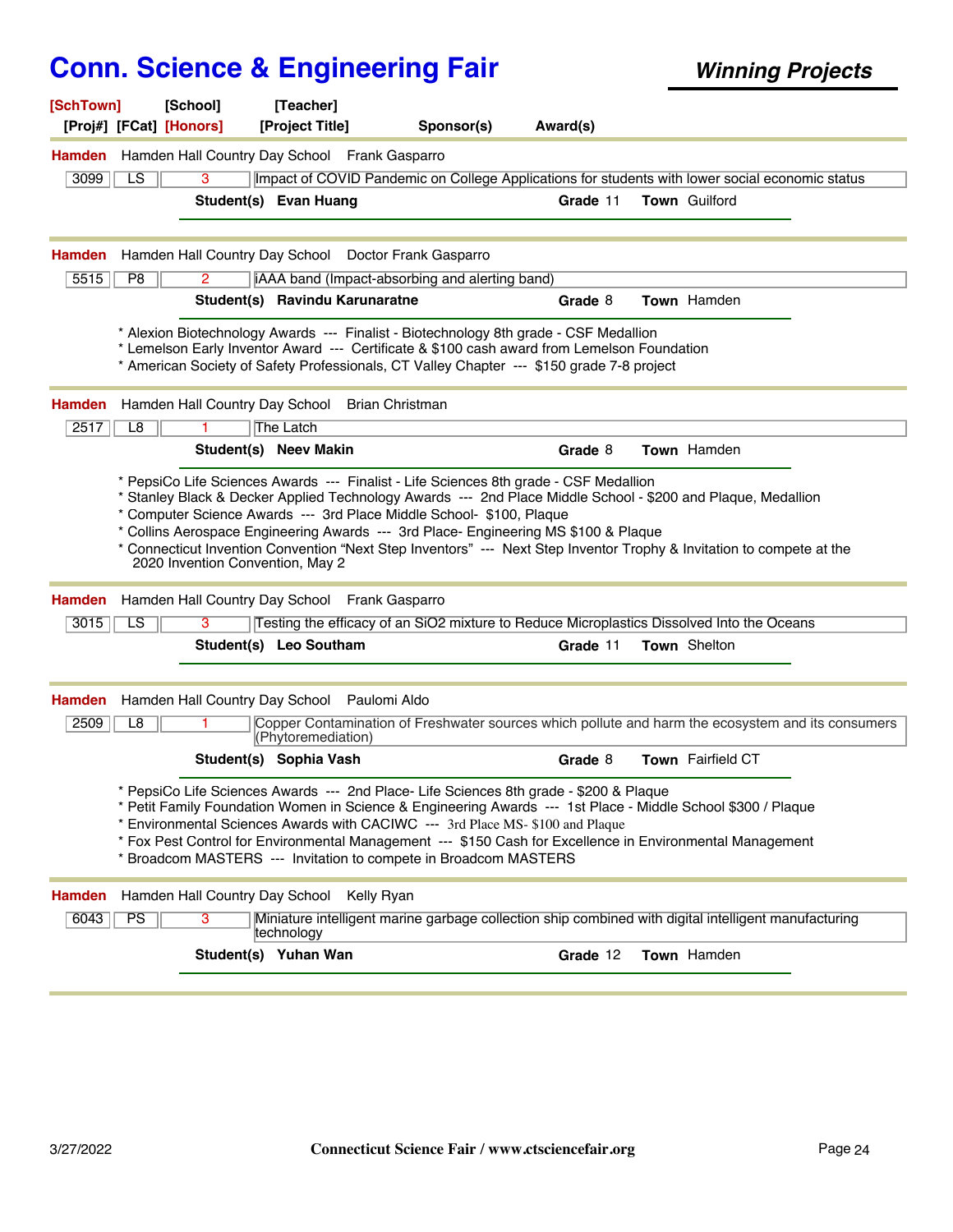| [SchTown]<br>[Proj#] [FCat] [Honors] | [School]                          | [Teacher]<br>[Project Title]                     | Sponsor(s)                                                                                                     | Award(s) |                        |  |
|--------------------------------------|-----------------------------------|--------------------------------------------------|----------------------------------------------------------------------------------------------------------------|----------|------------------------|--|
| <b>Hamden</b>                        |                                   | Hamden Hall Country Day School Frank Gasparro    |                                                                                                                |          |                        |  |
| 3527<br><b>LST</b>                   | 1                                 |                                                  | Determining Carbon Dioxide Levels in Classroom Settings                                                        |          |                        |  |
|                                      | Student(s) Yue Zhuo               |                                                  |                                                                                                                | Grade 10 | Town Woodbridge        |  |
|                                      |                                   | <b>Huiwen Zeng</b>                               |                                                                                                                | Grade 10 | Town Cheshire          |  |
|                                      |                                   |                                                  | * PepsiCo Life Sciences Awards --- Finalist - Life Science Senior High Team - CSF Medallion                    |          |                        |  |
| <b>Hamden</b>                        |                                   | Sacred Heart Academy Paula Napychank             |                                                                                                                |          |                        |  |
| 3090<br>LS.                          | 3                                 |                                                  | Growth of Organic VS. Nonorganic Green Bean Seeds                                                              |          |                        |  |
|                                      |                                   | Student(s) Emma Bausch                           |                                                                                                                | Grade 9  | Town Cheshire          |  |
| <b>Hamden</b>                        |                                   | Sacred Heart Academy Paula Napychank             |                                                                                                                |          |                        |  |
| $\overline{LS}$<br>3014              | 3                                 |                                                  | The Dark Side of Dance: Are Ballet Dancers More at Risk for Eating Disorders and Negative Self Image?          |          |                        |  |
|                                      |                                   | Student(s) Elizabeth Blair                       |                                                                                                                | Grade 9  | Town Cheshire          |  |
| <b>Hamden</b>                        |                                   | Sacred Heart Academy Paula Napychank             |                                                                                                                |          |                        |  |
| 3064<br>LS                           | 2                                 |                                                  | Retracing Evolution: The Venus Flytrap                                                                         |          |                        |  |
|                                      |                                   | Student(s) Tess Borowski                         |                                                                                                                | Grade 9  | Town Oxford            |  |
| <b>Hamden</b>                        |                                   | Sacred Heart Academy Dr. Sibani Sengupta         |                                                                                                                |          |                        |  |
| LS<br>3054                           |                                   |                                                  | Anti-Viral Properties within Ayurvedic Remedies and their Potential COVID-19 Applications                      |          |                        |  |
|                                      |                                   | Student(s) Mehr Chhatre                          |                                                                                                                | Grade 12 | Town Hamden            |  |
|                                      |                                   |                                                  | * PepsiCo Life Sciences Awards --- Finalist - Life Science Senior High - CSF Medallion                         |          |                        |  |
| Hamden                               | Sacred Heart Academy              | Pamela Brownell                                  |                                                                                                                |          |                        |  |
| 6507<br><b>PST</b>                   | 3                                 |                                                  | Grass vs. Turf Fields: The Effects of Heat                                                                     |          |                        |  |
|                                      |                                   | Student(s) Addison Galaski                       |                                                                                                                | Grade 10 | Town North Haven       |  |
|                                      |                                   | Rebecca Zelaya                                   |                                                                                                                | Grade 10 | Town Wallingford       |  |
|                                      |                                   | Engineering by a High School student, \$150 cash | Samantha Freeman Award for Excellence in Sports Science or Engineering --- For Excellence in Sports Science or |          |                        |  |
| <b>Hamden</b>                        | Sacred Heart Academy Pam Brownell |                                                  |                                                                                                                |          |                        |  |
| 3088<br>LS.                          | 2                                 |                                                  | Noise Pollution's (decibels) Affect on the Heart Rate of Daphnia Magna                                         |          |                        |  |
|                                      |                                   | Student(s) Danyella Lanche-Flores                |                                                                                                                | Grade 10 | <b>Town</b> West Haven |  |
| <b>Hamden</b>                        | Sacred Heart Academy              | Pamela Brownell                                  |                                                                                                                |          |                        |  |
| PS<br>6085                           | 3                                 | The Separation of Polycotton                     |                                                                                                                |          |                        |  |
|                                      | Student(s)                        | <b>Mary McNulty</b>                              |                                                                                                                | Grade 10 | Town Wallingford       |  |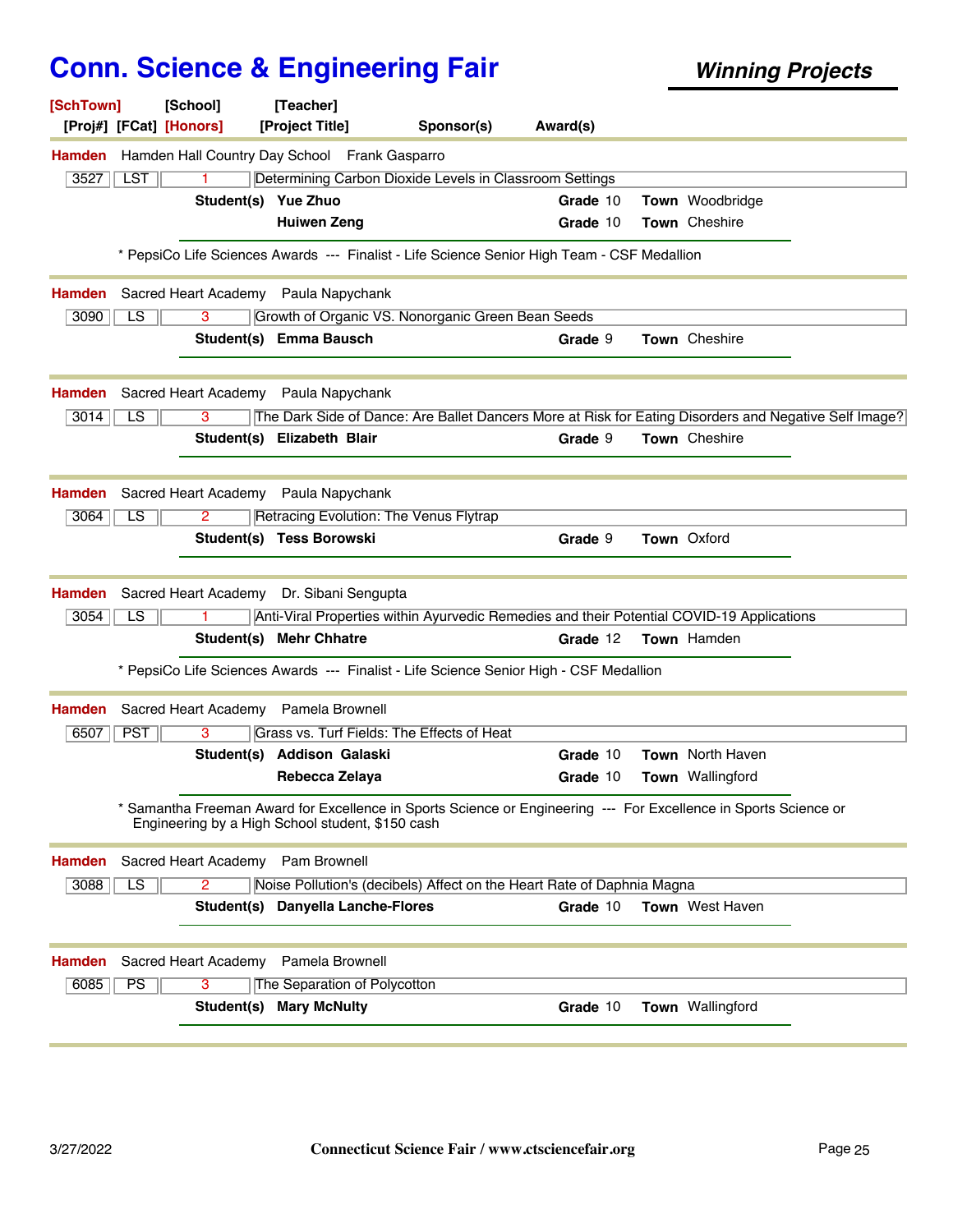| [SchTown]<br>[Proj#] [FCat] [Honors]        | [School]                   | [Teacher]<br>[Project Title]                                                                                                                                                                                                                                 | Sponsor(s) | Award(s) |             |                                                                                                               |
|---------------------------------------------|----------------------------|--------------------------------------------------------------------------------------------------------------------------------------------------------------------------------------------------------------------------------------------------------------|------------|----------|-------------|---------------------------------------------------------------------------------------------------------------|
| <b>Hamden</b>                               | Sacred Heart Academy       | <b>Elizabeth Christophy</b>                                                                                                                                                                                                                                  |            |          |             |                                                                                                               |
| 3053<br>LS                                  | 3                          | The Relationship Between Handedness and Emotions                                                                                                                                                                                                             |            |          |             |                                                                                                               |
|                                             |                            | Student(s) Madison Rossetti                                                                                                                                                                                                                                  |            | Grade 10 |             | Town Hamden                                                                                                   |
| <b>Hartford</b>                             |                            | Environmental Sciences Magnet School                                                                                                                                                                                                                         | Ms. Havs   |          |             |                                                                                                               |
| 2010<br>L7                                  |                            | Mealybug Management 101<br>A Study of Household Plant Pest Treatment Options                                                                                                                                                                                 |            |          |             |                                                                                                               |
|                                             |                            | Student(s) Avni Manish                                                                                                                                                                                                                                       |            | Grade 7  |             | <b>Town</b> Newington                                                                                         |
|                                             |                            | * PepsiCo Life Sciences Awards --- 4th Place- Life Sciences 7th grade - Plaque<br>* EnergizeCT Future Sustainability Awards --- Middle School Finalist - Medallion<br>* Alexion Biotechnology Awards --- 3rd Place- Biotechnology 7th grade - \$100 & Plaque |            |          |             | * CASE • The Jackson Laboratory Urban School Challenge Awards --- 5th Place Middle School - Plaque, Medallion |
| Renzulli Academy<br><b>Hartford</b>         |                            | Foifon Teawdatwan                                                                                                                                                                                                                                            |            |          |             |                                                                                                               |
| 2514<br>L8                                  | 2                          | Do Dead Leaves Help Plants Grow?                                                                                                                                                                                                                             |            |          |             |                                                                                                               |
|                                             |                            | Student(s) Dorian Ciscel                                                                                                                                                                                                                                     |            | Grade 8  |             | <b>Town Hartford</b>                                                                                          |
| <b>Hartford</b><br>Renzulli Academy         |                            | Foifon Teawdatwan                                                                                                                                                                                                                                            |            |          |             |                                                                                                               |
| P7<br>5006                                  | 2                          | It's not a pro, It's a robot?                                                                                                                                                                                                                                |            |          |             |                                                                                                               |
|                                             |                            | Student(s) Gavin Dusel                                                                                                                                                                                                                                       |            | Grade 7  |             | Town Newington                                                                                                |
|                                             |                            | * CASE · The Jackson Laboratory Urban School Challenge Awards --- Middle School Finalist - Medallion<br>* U.S. Air Force --- Certificate & \$25 gift card from CSEF                                                                                          |            |          |             |                                                                                                               |
| Renzulli Academy<br><b>Hartford</b>         |                            | Foifon Teawdatwan                                                                                                                                                                                                                                            |            |          |             |                                                                                                               |
| PT<br>4005                                  | 2                          | What household materials will clean pennies the best?                                                                                                                                                                                                        |            |          |             |                                                                                                               |
|                                             | Student(s)                 | <b>Jackson Miller</b>                                                                                                                                                                                                                                        |            | Grade 8  |             | <b>Town</b> Hartford, CT                                                                                      |
|                                             |                            | <b>Zihao Zhou</b>                                                                                                                                                                                                                                            |            | Grade 8  |             | <b>Town Hartford</b>                                                                                          |
| Hartford Renzulli Academy Foifon Teawdatwan |                            |                                                                                                                                                                                                                                                              |            |          |             |                                                                                                               |
| 2008<br>L7                                  | 2                          | <b>Extracting DNA from strawberries</b>                                                                                                                                                                                                                      |            |          |             |                                                                                                               |
|                                             |                            | Student(s) Damaris Reynoso                                                                                                                                                                                                                                   |            | Grade 7  |             | Town Hartford                                                                                                 |
|                                             | Middle School Life Science |                                                                                                                                                                                                                                                              |            |          |             | * Talcott Mountain Science Center & Academy --- Founder's Award - \$450 Saturday Mentorship Course at TMSC -  |
| Kensington St. Paul School                  |                            | Mr Fredricks                                                                                                                                                                                                                                                 |            |          |             |                                                                                                               |
| 5004<br>P7                                  | 3                          | Magic of the Evidence                                                                                                                                                                                                                                        |            |          |             |                                                                                                               |
|                                             |                            | Student(s) Alexis Bourque                                                                                                                                                                                                                                    |            | Grade 7  | Town berlin |                                                                                                               |
| <b>Kent</b> Kent School                     | Jesse Klingebiel           |                                                                                                                                                                                                                                                              |            |          |             |                                                                                                               |
| $\overline{LS}$<br>3016                     | 2                          | A comprehensive study to reprogram senescent cells for treatment of age-related diseases                                                                                                                                                                     |            |          |             |                                                                                                               |
|                                             | Student(s) Siwen Cui       |                                                                                                                                                                                                                                                              |            | Grade 11 | Town Kent   |                                                                                                               |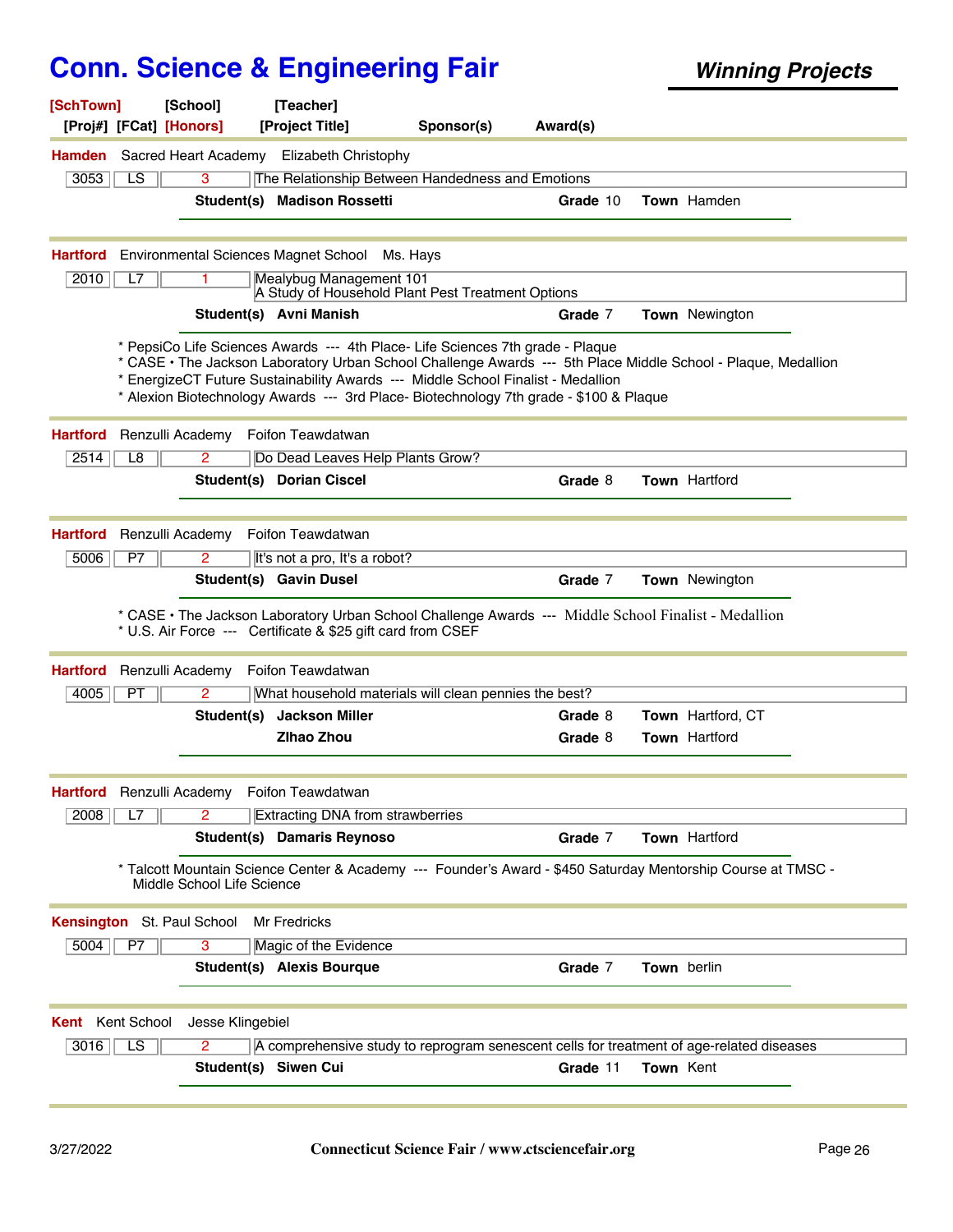| [SchTown]<br>[Proj#] [FCat] [Honors]                                   | [School]               | [Teacher]<br>[Project Title]                                                     | Sponsor(s)                                                                                                                                                                                                                                                                                                                                                                                                                                     | Award(s) |                         |  |
|------------------------------------------------------------------------|------------------------|----------------------------------------------------------------------------------|------------------------------------------------------------------------------------------------------------------------------------------------------------------------------------------------------------------------------------------------------------------------------------------------------------------------------------------------------------------------------------------------------------------------------------------------|----------|-------------------------|--|
| Kent Kent School Jesse Klingebiel                                      |                        |                                                                                  |                                                                                                                                                                                                                                                                                                                                                                                                                                                |          |                         |  |
| PS<br>6003                                                             |                        |                                                                                  | Flexibility with Flying: Replicable and Attachable Aerial Robot with Multi-Degree-of-Freedom                                                                                                                                                                                                                                                                                                                                                   |          |                         |  |
|                                                                        | Student(s) Siyi Lu     |                                                                                  |                                                                                                                                                                                                                                                                                                                                                                                                                                                | Grade 11 | Town Kent               |  |
| year)                                                                  |                        |                                                                                  | * Lockheed Martin Physical Sciences Awards --- Finalist - Physical Sciences Senior High - CSF Medallion<br>* Petit Family Foundation Women in Science & Engineering Awards --- 2nd Place - High School \$250 / Plaque<br>* Collins Aerospace Engineering Awards --- Finalist - Engineering High School - CSF Medallion<br>* University of New Haven Scholarship Awards --- University of New Haven 4 year scholarship - \$96,000 (\$24,000 per |          |                         |  |
| <b>Kent</b> Kent School                                                | Jesse Klingebiel       |                                                                                  |                                                                                                                                                                                                                                                                                                                                                                                                                                                |          |                         |  |
| PS<br>6033                                                             | 2                      |                                                                                  | Using U-Nets and Semantic Segmentation on Satellite Imagery for Crop Growth Prediction                                                                                                                                                                                                                                                                                                                                                         |          |                         |  |
|                                                                        |                        | Student(s) Aryan Saha                                                            |                                                                                                                                                                                                                                                                                                                                                                                                                                                | Grade 11 | <b>Town</b> Southington |  |
| Manchester Manchester High School Wendy Turek-Hernandez<br>3079<br>LS. | 2                      |                                                                                  | The Effects of Temperature on Tobramycin and Perfluorocarbon Emulsions on Bacteria                                                                                                                                                                                                                                                                                                                                                             |          |                         |  |
|                                                                        |                        | Student(s) Leila Affini                                                          |                                                                                                                                                                                                                                                                                                                                                                                                                                                | Grade 12 | <b>Town</b> Manchester  |  |
| <b>Manchester</b><br>6053<br><b>PS</b>                                 | 2                      | Manchester High School Wendy Turek-Hernandez<br><b>Student(s) Paris Bazemore</b> | The Design And Development Of A Point Of Care Device For The Detection of Enteric Diseases                                                                                                                                                                                                                                                                                                                                                     | Grade 11 | <b>Town</b> Manchester  |  |
| Manchester                                                             |                        | Manchester High School Wendy Turek-Hernandez                                     |                                                                                                                                                                                                                                                                                                                                                                                                                                                |          |                         |  |
| 6088<br>PS                                                             | 3                      |                                                                                  | The Effects of Environmental Buffers on Traffic-Related Noise Pollution                                                                                                                                                                                                                                                                                                                                                                        |          |                         |  |
|                                                                        |                        | Student(s) Emma Greenfield                                                       |                                                                                                                                                                                                                                                                                                                                                                                                                                                | Grade 12 | <b>Town</b> Manchester  |  |
|                                                                        | an audiologist         |                                                                                  | * Connecticut Academy of Audiology --- \$200 Award HS- For Excellence in Audiology and Acoustics, opport. to shadow                                                                                                                                                                                                                                                                                                                            |          |                         |  |
| Manchester Manchester High School Ms. Wendy Turek-Hernandez            |                        |                                                                                  |                                                                                                                                                                                                                                                                                                                                                                                                                                                |          |                         |  |
| $3008$ $\vert$ LS $\vert$                                              | $\overline{2}$<br>Fire |                                                                                  | The Effect of Azospirillum lipoferum on the Microbial Recovery of Corn Soil after a Moderate-Intensity                                                                                                                                                                                                                                                                                                                                         |          |                         |  |
|                                                                        |                        | Student(s) Alexandra Hamza                                                       |                                                                                                                                                                                                                                                                                                                                                                                                                                                | Grade 12 | Town Manchester         |  |
|                                                                        |                        |                                                                                  | * Petit Family Foundation Women in Science & Engineering Awards --- High School Finalist - Medallion<br>* Environmental Sciences Awards with CACIWC --- HS Finalist - CSF Medallion                                                                                                                                                                                                                                                            |          |                         |  |
| Manchester Manchester High School Wendy Turek                          |                        |                                                                                  |                                                                                                                                                                                                                                                                                                                                                                                                                                                |          |                         |  |
| 3066<br>LS                                                             | 2                      |                                                                                  | The Effect of PLA and HDPE Microplastics on the Growth of Cherry Tomato Plants                                                                                                                                                                                                                                                                                                                                                                 |          |                         |  |
|                                                                        |                        | Student(s) Jack Larson                                                           |                                                                                                                                                                                                                                                                                                                                                                                                                                                | Grade 12 | <b>Town</b> Manchester  |  |
|                                                                        |                        |                                                                                  | * Alumni Botany Awards --- Alumni High School Botany Award- \$100 Cash                                                                                                                                                                                                                                                                                                                                                                         |          |                         |  |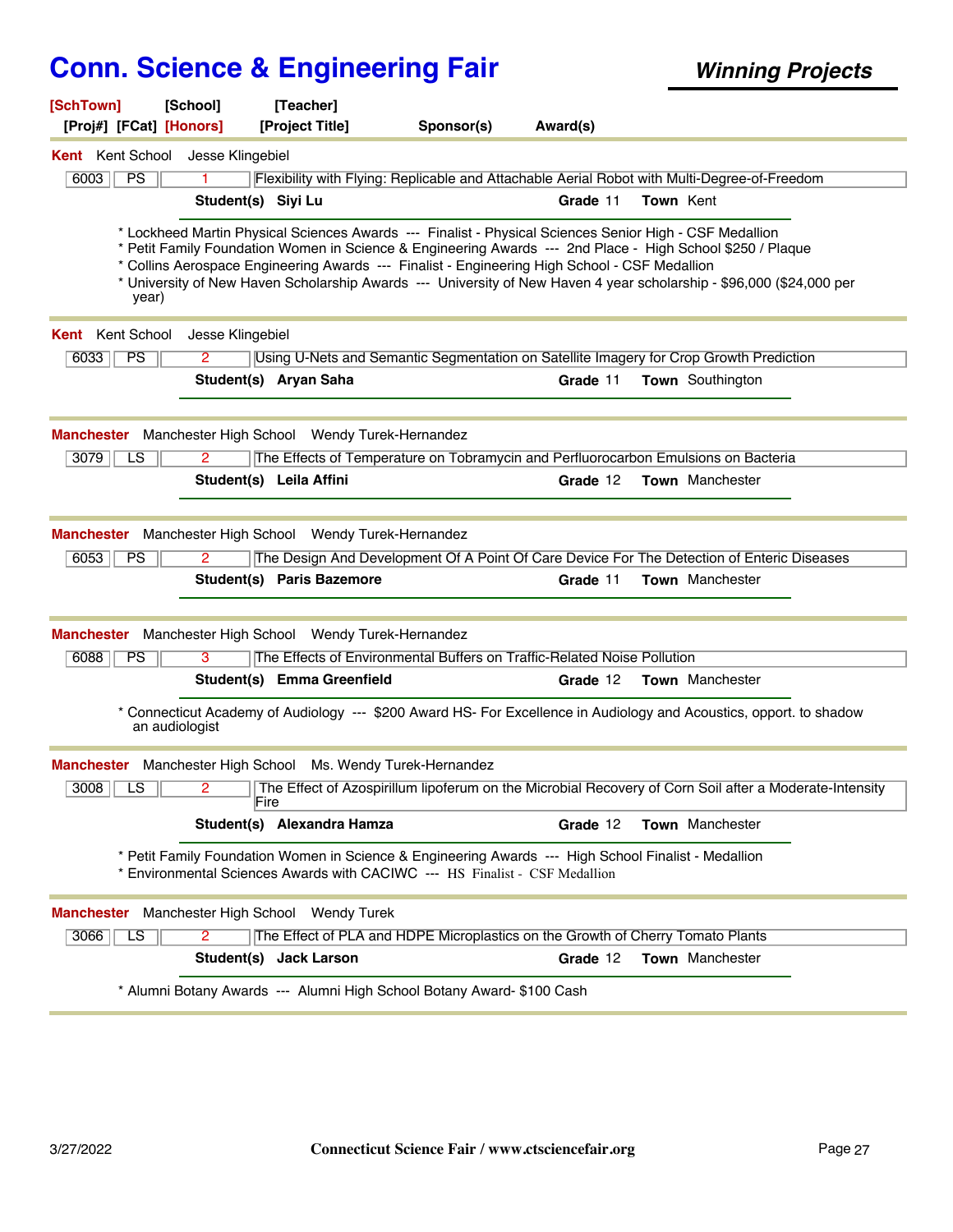| [SchTown]                             | [School]             | [Teacher]                                                                                                                                                                                                                              |            |                 |                                                                                                                                                                                                                                          |
|---------------------------------------|----------------------|----------------------------------------------------------------------------------------------------------------------------------------------------------------------------------------------------------------------------------------|------------|-----------------|------------------------------------------------------------------------------------------------------------------------------------------------------------------------------------------------------------------------------------------|
| [Proj#] [FCat] [Honors]               |                      | [Project Title]                                                                                                                                                                                                                        | Sponsor(s) | Award(s)        |                                                                                                                                                                                                                                          |
| Manchester St. James School Ellen Oei |                      |                                                                                                                                                                                                                                        |            |                 |                                                                                                                                                                                                                                          |
| P7<br>5005                            |                      | Power to the Puck                                                                                                                                                                                                                      |            |                 |                                                                                                                                                                                                                                          |
|                                       |                      | Student(s) Jameson Fisher                                                                                                                                                                                                              |            | Grade 7         | <b>Town EAST HARTFORD</b>                                                                                                                                                                                                                |
|                                       | Card from CSEF       | * Lockheed Martin Physical Sciences Awards --- 5th Place - Physical Sciences 7th Grade Individual - Plaque<br>Engineering by a Middle School student, \$100 cash                                                                       |            |                 | * Connecticut College-Physics, Astronomy, & Geophysics Dept. --- Junior Award: Certificate, & teeshirt & \$25 Amazon<br>* Samantha Freeman Award for Excellence in Sports Science or Engineering --- For Excellence in Sports Science or |
| <b>Middlebury</b> Westover School     |                      | Sydney Kadiyala                                                                                                                                                                                                                        |            |                 |                                                                                                                                                                                                                                          |
| 6032<br><b>PS</b>                     | 2                    | Flexible mechanical worm based on steering gear                                                                                                                                                                                        |            |                 |                                                                                                                                                                                                                                          |
|                                       | Student(s) Xinyi Xie |                                                                                                                                                                                                                                        |            | Grade 11        | <b>Town</b> Middlebury                                                                                                                                                                                                                   |
|                                       |                      | * Raytheon Corporation Awards --- \$500, Plaque<br>* Wisner Memorial Award --- \$ 1000 cash + Silver Bowl (\$2000 cash if a team) High School<br>* Jon Chapitis Memorial Award --- John Chapitis Spirit of Innovation Award - HS \$200 |            |                 |                                                                                                                                                                                                                                          |
| <b>Milford</b>                        |                      | Platt Technical High School Sara Bruno                                                                                                                                                                                                 |            |                 |                                                                                                                                                                                                                                          |
| $\sqrt{LST}$<br>3519                  |                      | The Palingenesis Project                                                                                                                                                                                                               |            |                 |                                                                                                                                                                                                                                          |
|                                       |                      | <b>Student(s) Ashley Ramos</b>                                                                                                                                                                                                         |            | Grade 11        | <b>Town</b> Bridgeport                                                                                                                                                                                                                   |
|                                       |                      | <b>Bruno Valdivia</b>                                                                                                                                                                                                                  |            | Grade 11        | Town West Haven                                                                                                                                                                                                                          |
|                                       |                      | Katelyn Zayas                                                                                                                                                                                                                          |            | Grade 11        | <b>Town</b> New Haven                                                                                                                                                                                                                    |
|                                       |                      | * PepsiCo Life Sciences Awards --- Finalist - Life Science Senior High Team - CSF Medallion<br>* GENIUS Olympiad --- GENIUS Olympiad Competition for 1st Place Technical High School with \$700 stipend                                |            |                 | * EnergizeCT Technical High School Science & Technology Awards --- 1st Place- Technical High School, \$500, Plaque                                                                                                                       |
| <b>New Canaan</b>                     | St. Aloysius School  | Deborah Phillips                                                                                                                                                                                                                       |            |                 |                                                                                                                                                                                                                                          |
| 2005<br>L7                            | 3                    | Grow Plants Grow - Position of Light and Plant Growth                                                                                                                                                                                  |            |                 |                                                                                                                                                                                                                                          |
|                                       |                      | Student(s) Lillian Gayer                                                                                                                                                                                                               |            | Grade 7         | <b>Town Norwalk</b>                                                                                                                                                                                                                      |
| <b>New Canaan</b>                     | St. Aloysius School  | Deborah Philips                                                                                                                                                                                                                        |            |                 |                                                                                                                                                                                                                                          |
| 2016<br>L7                            |                      | Are You "Bready" For Some Mold?                                                                                                                                                                                                        |            |                 |                                                                                                                                                                                                                                          |
|                                       | Student(s)           | <b>Maria Victoria Triantafyllos</b>                                                                                                                                                                                                    |            | Grade 7         | Town Stamford                                                                                                                                                                                                                            |
|                                       |                      | * PepsiCo Life Sciences Awards --- 5rd Place- Life Sciences 7th grade - Plaque<br>* Alexion Biotechnology Awards --- Finalist - Biotechnology 7h grade - CSF Medallion                                                                 |            |                 |                                                                                                                                                                                                                                          |
| <b>New Haven</b>                      |                      | Engineering and Science University Magnet School                                                                                                                                                                                       |            | Roger Rushworth |                                                                                                                                                                                                                                          |
| 5001<br>P7                            | $\overline{2}$       | What do different baking ingredients do?                                                                                                                                                                                               |            |                 |                                                                                                                                                                                                                                          |
|                                       | Student(s)           | Titiladeoluwa Adeniran                                                                                                                                                                                                                 |            | Grade 7         | Town Seymour                                                                                                                                                                                                                             |
|                                       |                      |                                                                                                                                                                                                                                        |            |                 | * Institute of Food Technologists, Nutmeg Section --- \$100 award + invitation to Awards Night Dinner with guest                                                                                                                         |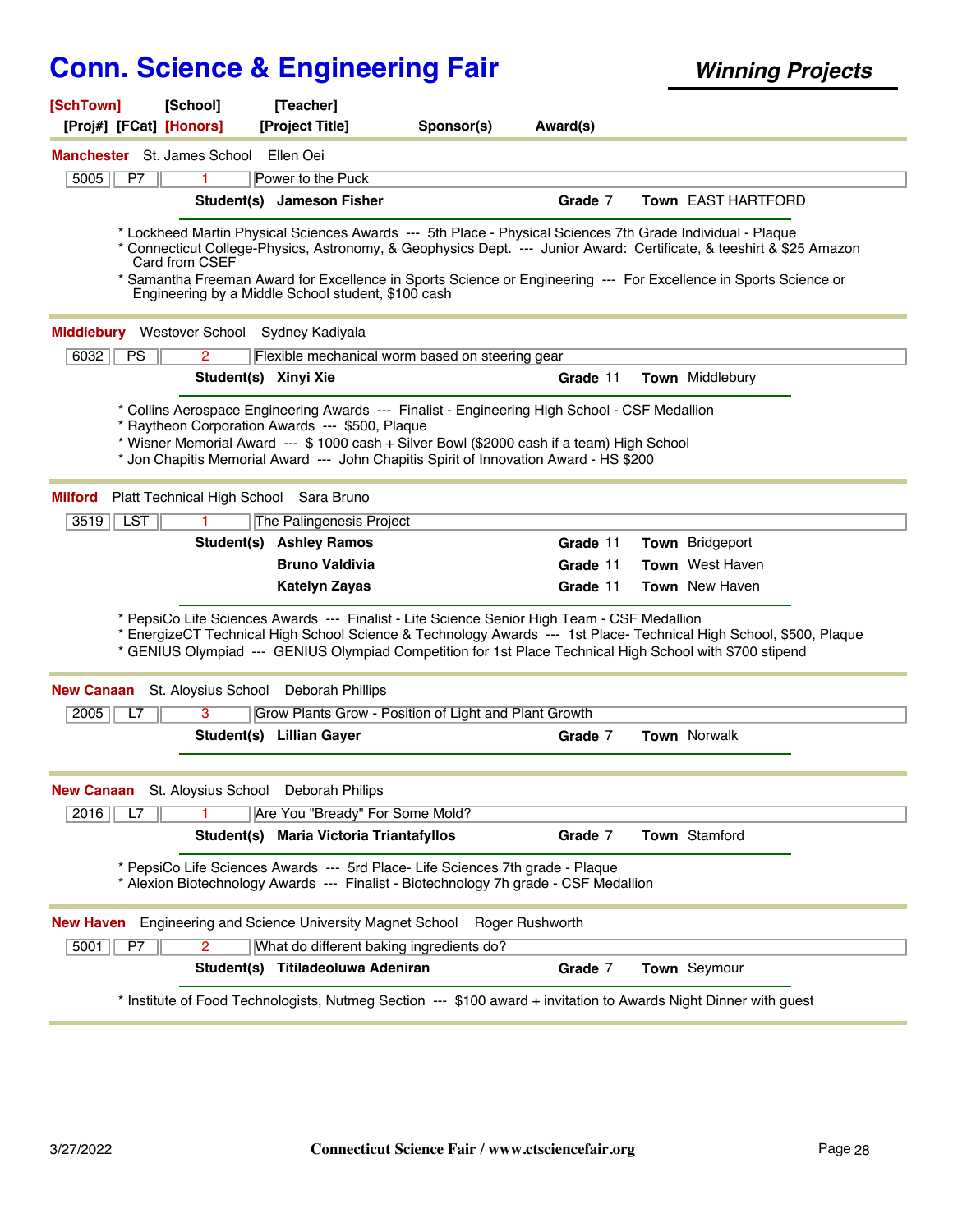| [SchTown]<br>[Proj#] [FCat] [Honors] | [School]                | [Teacher]<br>[Project Title]   | Sponsor(s)                                                                                                                                                                                                                                                                                                                                                                                                                                                                                                                                                                                                                                                            | Award(s) |                        |  |
|--------------------------------------|-------------------------|--------------------------------|-----------------------------------------------------------------------------------------------------------------------------------------------------------------------------------------------------------------------------------------------------------------------------------------------------------------------------------------------------------------------------------------------------------------------------------------------------------------------------------------------------------------------------------------------------------------------------------------------------------------------------------------------------------------------|----------|------------------------|--|
|                                      |                         |                                | <b>New Haven</b> Engineering and Science University Magnet School Alyssa Anderson                                                                                                                                                                                                                                                                                                                                                                                                                                                                                                                                                                                     |          |                        |  |
| LST<br>3501                          | 3                       | being of Adolescent Brains?    | How Can Changing or Adding a Habit to a Daily Routine Reduce Stress and Improve the Overall Well-                                                                                                                                                                                                                                                                                                                                                                                                                                                                                                                                                                     |          |                        |  |
|                                      |                         | Student(s) Temi Adeniran       |                                                                                                                                                                                                                                                                                                                                                                                                                                                                                                                                                                                                                                                                       | Grade 9  | Town Seymour           |  |
|                                      |                         | <b>Mari Arnold</b>             |                                                                                                                                                                                                                                                                                                                                                                                                                                                                                                                                                                                                                                                                       | Grade 9  | <b>Town Stratford</b>  |  |
| <b>New Haven</b>                     |                         |                                | Engineering and Science University Magnet School Roger Rushworth                                                                                                                                                                                                                                                                                                                                                                                                                                                                                                                                                                                                      |          |                        |  |
| 1005<br>LT                           |                         |                                | Flocculants to Mitigate Harmful Algal Blooms (HABS)                                                                                                                                                                                                                                                                                                                                                                                                                                                                                                                                                                                                                   |          |                        |  |
|                                      |                         | Student(s) Saket Aliminate     |                                                                                                                                                                                                                                                                                                                                                                                                                                                                                                                                                                                                                                                                       | Grade 8  | <b>Town Milford</b>    |  |
|                                      |                         | <b>Sahithi Aliminate</b>       |                                                                                                                                                                                                                                                                                                                                                                                                                                                                                                                                                                                                                                                                       | Grade 7  | <b>Town Milford</b>    |  |
|                                      |                         |                                | * PepsiCo Life Sciences Awards --- 3rd Place- Life Sciences MS Team - Plaque<br>* CASE • The Jackson Laboratory Urban School Challenge Awards --- Middle School Finalist - Medallion                                                                                                                                                                                                                                                                                                                                                                                                                                                                                  |          |                        |  |
| <b>New Haven</b>                     |                         |                                | Engineering and Science University Magnet School Roger Rushworth                                                                                                                                                                                                                                                                                                                                                                                                                                                                                                                                                                                                      |          |                        |  |
| 4006<br>PT                           | $\overline{2}$          |                                | Which Type of Rocket FIn will affect a Rocket's Time, Height, and Distance the Greatest?                                                                                                                                                                                                                                                                                                                                                                                                                                                                                                                                                                              |          |                        |  |
|                                      |                         | Student(s) Nivrith Ananth Iyer |                                                                                                                                                                                                                                                                                                                                                                                                                                                                                                                                                                                                                                                                       | Grade 8  | <b>Town</b> West Haven |  |
|                                      |                         | <b>Parth Gokhale</b>           |                                                                                                                                                                                                                                                                                                                                                                                                                                                                                                                                                                                                                                                                       | Grade 8  | Town Milford           |  |
| <b>New Haven</b><br>2006<br>L7       |                         | Catalace                       | Engineering and Science University Magnet School Roger Rushworth                                                                                                                                                                                                                                                                                                                                                                                                                                                                                                                                                                                                      |          |                        |  |
|                                      |                         | Student(s) Ethan Joseph        |                                                                                                                                                                                                                                                                                                                                                                                                                                                                                                                                                                                                                                                                       | Grade 7  | <b>Town</b> West Haven |  |
|                                      | Medallion<br>Ocean Camp |                                | * PepsiCo Life Sciences Awards --- 1st Place- Life Sciences 7th grade - \$200 & Plaque<br>* CASE • The Jackson Laboratory Urban School Challenge Awards --- 1st Place Middle School - \$300 and Plaque,<br>* Computer Science Awards --- 2nd Place Middle School - \$200, Plaque<br>* Connecticut Academy of Science and Engineering Middle School Urban School Challenge Award --- Urban School<br>Challenge 1st MS - \$250 Cash Award, Invite to attend CASE's Annual Meeting<br>* Urban School Challenge 1st Place Middle School Awards --- USC Highest Placing 7th grader- Project Oceanology's<br>Broadcom MASTERS --- Invitation to compete in Broadcom MASTERS |          |                        |  |
| <b>New Haven</b>                     |                         |                                | Engineering and Science University Magnet School Roger Rushworth                                                                                                                                                                                                                                                                                                                                                                                                                                                                                                                                                                                                      |          |                        |  |
| 3009<br>LS                           |                         |                                | Implementing Nontoxic Modified Magnetic Metal Oxide Nanoparticle Enhanced Biochar Filtration for the<br>Efficient Removal of Emerging Contaminants in an Aqueous Solution                                                                                                                                                                                                                                                                                                                                                                                                                                                                                             |          |                        |  |
|                                      |                         | Student(s) Snigtha Mohanraj    |                                                                                                                                                                                                                                                                                                                                                                                                                                                                                                                                                                                                                                                                       | Grade 9  | Town Ansonia           |  |
|                                      | Medallion               |                                | * PepsiCo Life Sciences Awards --- 2nd Place- Life Sciences Senior High - \$300 & Plaque<br>* CASE • The Jackson Laboratory Urban School Challenge Awards --- 1st Place High School - \$500 and Plaque,<br>* H. Joseph Gerber Award of Excellence presented by the Connecticut Academy of Science and Engineering --- \$500<br>to 1st HS Urban School Challenge Science Department for Equipment/Supplies<br>* American Meteorological Society --- Certificate & \$25 gift card given by CSEF<br>* ASM Materials Education Foundation --- Certificate & \$25 gift card given by CSEF                                                                                  |          |                        |  |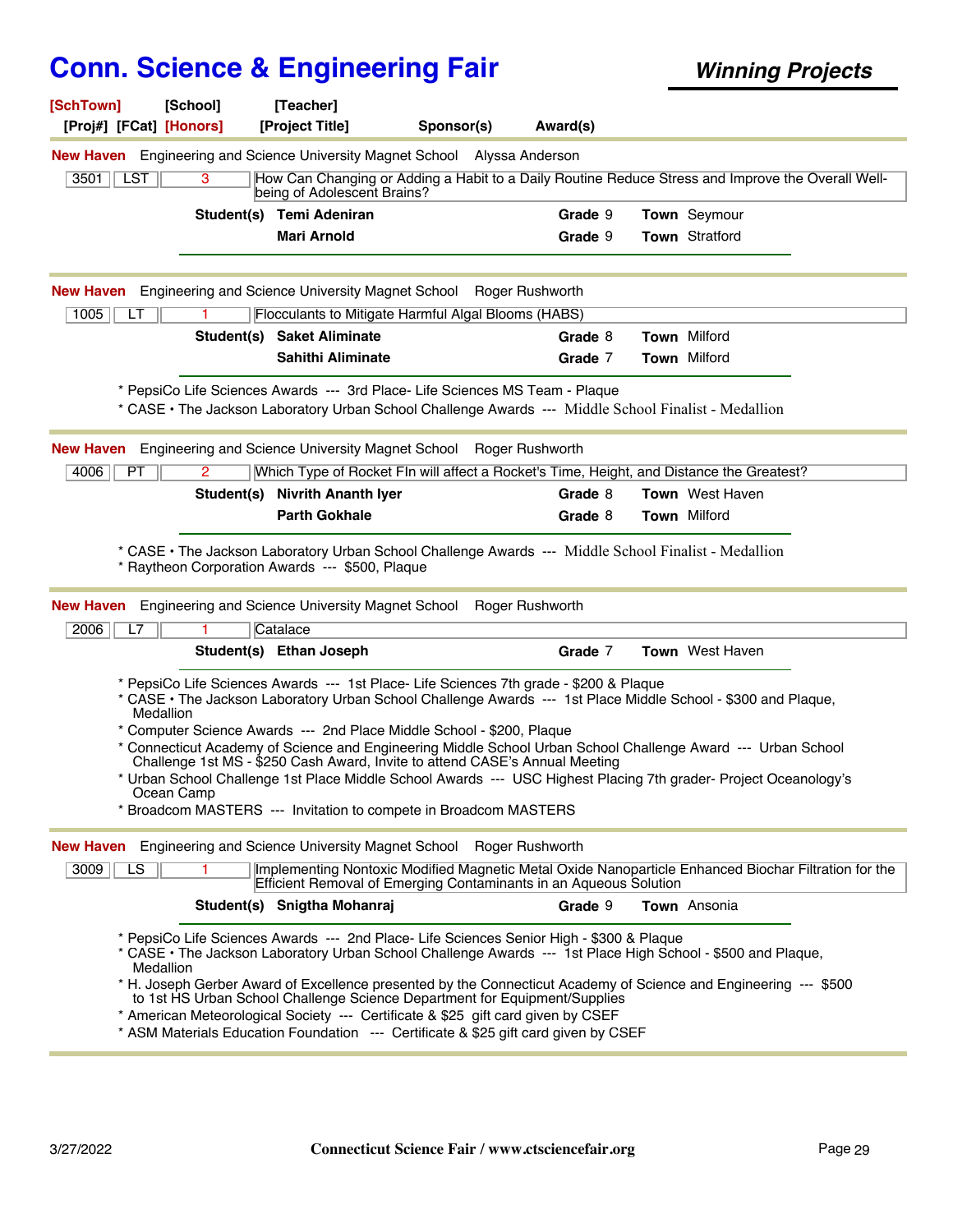| [SchTown]<br>[Proj#] [FCat] [Honors] | [School]                                       | [Teacher]<br>[Project Title]                                                                                                                                                                                                                                                                                                                                                                                     | Sponsor(s) | Award(s) |                         |  |
|--------------------------------------|------------------------------------------------|------------------------------------------------------------------------------------------------------------------------------------------------------------------------------------------------------------------------------------------------------------------------------------------------------------------------------------------------------------------------------------------------------------------|------------|----------|-------------------------|--|
|                                      |                                                | <b>New Haven</b> Engineering and Science University Magnet School Roger Rushworth                                                                                                                                                                                                                                                                                                                                |            |          |                         |  |
| 2001<br>L7                           | 2                                              | The Effects of Run-off Pollutants on the Harmful Algal Bloom (HAB) model C. Vulgaris                                                                                                                                                                                                                                                                                                                             |            |          |                         |  |
|                                      |                                                | Student(s) Adithi Variar                                                                                                                                                                                                                                                                                                                                                                                         |            | Grade 7  | Town Wallingford        |  |
|                                      |                                                | * CASE • The Jackson Laboratory Urban School Challenge Awards --- Middle School Finalist - Medallion<br>* Schoepfer Award for Excellence in Local Aquatic Science --- For excellence in a local water quality study, \$100 cash<br>* The Community Foundation for Greater New Haven Ecology, Environmental, and Alternative Energy Research Prize<br>--- Urban Public School Environmental / Energy Award- \$459 |            |          |                         |  |
| <b>New Haven</b>                     | <b>Hopkins School</b>                          | Murali Chiravuri                                                                                                                                                                                                                                                                                                                                                                                                 |            |          |                         |  |
| 2512<br>L8                           | $\overline{2}$                                 | Rapid Screening for Hypertrophic Cardiomyopathy in Athletes                                                                                                                                                                                                                                                                                                                                                      |            |          |                         |  |
|                                      |                                                | Student(s) Bodhan Chiravuri                                                                                                                                                                                                                                                                                                                                                                                      |            | Grade 8  | Town Bridgeport         |  |
|                                      |                                                | * Pfizer Computational Biology and Bioinformatics Awards --- 2nd Place Middle School - \$200, Plaque<br>* Alexion Biotechnology Awards --- 4th Place- Biotechnology 8th grade - Plaque                                                                                                                                                                                                                           |            |          |                         |  |
| <b>New Haven</b> Hopkins School      |                                                | Dr. Phillip Stewart                                                                                                                                                                                                                                                                                                                                                                                              |            |          |                         |  |
| 6054<br><b>PS</b>                    |                                                | Real-Time Motion Tracking System and Data Analytics for Live Insects Using Three-Wheeled<br>Servosphere Robot                                                                                                                                                                                                                                                                                                    |            |          |                         |  |
|                                      |                                                | Student(s) Nicholas Lee                                                                                                                                                                                                                                                                                                                                                                                          |            | Grade 11 | Town Trumbull           |  |
| <b>New Haven</b><br>6068<br>PS       | Sound School Chuck Mulligan<br>3               | * IEEE, Connecticut Section --- \$100 Honorable Mention<br>Correlation between Rainfall and Suspended Sediment Levels in the Mill River System/ New Haven<br>Waterways                                                                                                                                                                                                                                           |            |          |                         |  |
|                                      |                                                | Student(s) Cora FitzGerald                                                                                                                                                                                                                                                                                                                                                                                       |            | Grade 9  | <b>Town</b> Branford    |  |
|                                      |                                                | * CSEF Board of Directors Award --- Certificate and \$200 cash from CT Science and Engineering Fair                                                                                                                                                                                                                                                                                                              |            |          |                         |  |
|                                      | <b>New Haven</b> Sound School Charles Mulligan |                                                                                                                                                                                                                                                                                                                                                                                                                  |            |          |                         |  |
| <b>LST</b><br>3504                   | 2                                              | Potential Impact of Acidity in Culture on Early Stage Artemia Sp. Nauplii                                                                                                                                                                                                                                                                                                                                        |            |          |                         |  |
|                                      | Student(s)                                     | Ruby Hoffman-Blustajn                                                                                                                                                                                                                                                                                                                                                                                            |            | Grade 11 | Town Hamden             |  |
|                                      |                                                | Gabriella Spata                                                                                                                                                                                                                                                                                                                                                                                                  |            | Grade 11 | <b>Town</b> New Haven   |  |
| <b>New Haven</b>                     | Sound School                                   | <b>Charles Mulligan</b>                                                                                                                                                                                                                                                                                                                                                                                          |            |          |                         |  |
| 6092<br>PS                           | 2                                              | Correlation Between Rainfall and Dissolved Oxygen in Local New Haven Waterways: A Predictive Model<br>for Human Impact on this System                                                                                                                                                                                                                                                                            |            |          |                         |  |
|                                      |                                                | <b>Student(s) Tamzin Maines</b>                                                                                                                                                                                                                                                                                                                                                                                  |            | Grade 9  | Town Old Saybrook       |  |
| <b>New Milford</b>                   | <b>Canterbury School</b>                       | Kelli Darrin                                                                                                                                                                                                                                                                                                                                                                                                     |            |          |                         |  |
| 6046<br>PS                           | 3                                              | 3-D Printing Mechanic Prosthetic Arm For Children                                                                                                                                                                                                                                                                                                                                                                |            |          |                         |  |
|                                      |                                                | Student(s) Yijie Wang                                                                                                                                                                                                                                                                                                                                                                                            |            | Grade 11 | <b>Town</b> New Milford |  |
|                                      |                                                |                                                                                                                                                                                                                                                                                                                                                                                                                  |            |          |                         |  |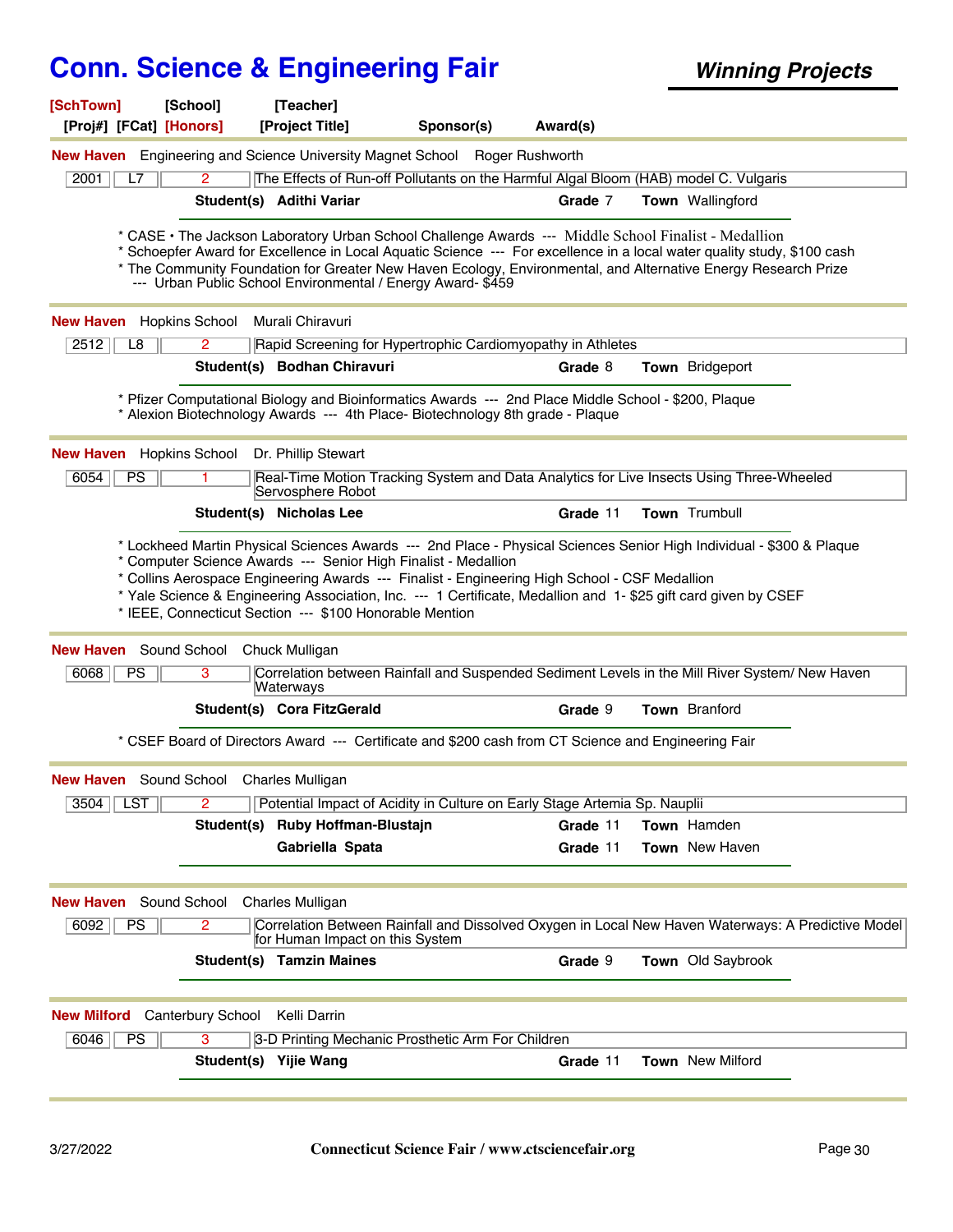| [SchTown]      |                | [School]<br>[Proj#] [FCat] [Honors] | [Teacher]<br>[Project Title]                             | Sponsor(s)                                                                                                                                                                                                                                                                                                                                                                                                                                                             | Award(s) |                     |  |
|----------------|----------------|-------------------------------------|----------------------------------------------------------|------------------------------------------------------------------------------------------------------------------------------------------------------------------------------------------------------------------------------------------------------------------------------------------------------------------------------------------------------------------------------------------------------------------------------------------------------------------------|----------|---------------------|--|
|                |                |                                     |                                                          |                                                                                                                                                                                                                                                                                                                                                                                                                                                                        |          |                     |  |
| <b>Norwich</b> |                | Norwich Technical High School       | Tiffani Kaminski                                         |                                                                                                                                                                                                                                                                                                                                                                                                                                                                        |          |                     |  |
| 3503           | LST            | $\overline{2}$                      |                                                          | Comparing the effects of sugar-beet juice on river microenvironments against traditional ice salt runoff                                                                                                                                                                                                                                                                                                                                                               |          |                     |  |
|                |                | Student(s)                          | <b>Damian Diaz</b>                                       |                                                                                                                                                                                                                                                                                                                                                                                                                                                                        | Grade 11 | <b>Town Moosup</b>  |  |
|                |                |                                     | Jay Podziewski                                           |                                                                                                                                                                                                                                                                                                                                                                                                                                                                        | Grade 11 | Town Montville      |  |
|                | Plaque         |                                     |                                                          | EnergizeCT Technical High School Science & Technology Awards --- 3rd Place- Technical High School, \$200,                                                                                                                                                                                                                                                                                                                                                              |          |                     |  |
| <b>Norwich</b> |                | Norwich Technical High School       | Tiffani Kaminski                                         |                                                                                                                                                                                                                                                                                                                                                                                                                                                                        |          |                     |  |
| 3522           | <b>LST</b>     |                                     |                                                          | Using Different Compounds to Reduce Hydrophobicity in Soil After a Forest Fire                                                                                                                                                                                                                                                                                                                                                                                         |          |                     |  |
|                |                | Student(s)                          | Janelle Lambert                                          |                                                                                                                                                                                                                                                                                                                                                                                                                                                                        | Grade 11 | Town Scotland       |  |
|                |                |                                     | <b>Hailey Ruddock</b>                                    |                                                                                                                                                                                                                                                                                                                                                                                                                                                                        | Grade 11 | Town Oakdale        |  |
| <b>Norwich</b> | Plaque         |                                     | Norwich Technical High School Tiffani Kaminski DeAngelis | EnergizeCT Technical High School Science & Technology Awards --- 2nd Place- Technical High School, \$300,                                                                                                                                                                                                                                                                                                                                                              |          |                     |  |
|                |                |                                     |                                                          |                                                                                                                                                                                                                                                                                                                                                                                                                                                                        |          |                     |  |
| 3517           | <b>LST</b>     |                                     | Alzheimer's                                              | Heat shocking Caenorhabditis Elegans with Congo Red Dye to Show buildup of Plaque leading to                                                                                                                                                                                                                                                                                                                                                                           |          |                     |  |
|                |                | Student(s)                          | <b>Jasmine Martinez</b>                                  |                                                                                                                                                                                                                                                                                                                                                                                                                                                                        | Grade 11 | Town colchester     |  |
|                |                |                                     | Joshua Lavender                                          |                                                                                                                                                                                                                                                                                                                                                                                                                                                                        | Grade 11 | Town Moosup         |  |
| <b>Norwich</b> |                | Norwich Technical High School       | Tiffani Kaminski                                         |                                                                                                                                                                                                                                                                                                                                                                                                                                                                        |          |                     |  |
| 3513           | <b>LST</b>     | 2                                   | Tumors in Humans                                         | The Juvenile Hormone from Tenebrio molitor Affects Larvae Development and May Decrease Growth of                                                                                                                                                                                                                                                                                                                                                                       |          |                     |  |
|                |                | Student(s)                          | <b>Mason Netopski</b>                                    |                                                                                                                                                                                                                                                                                                                                                                                                                                                                        | Grade 11 | <b>Town Norwich</b> |  |
|                |                |                                     | <b>Kaylee Gray</b>                                       |                                                                                                                                                                                                                                                                                                                                                                                                                                                                        | Grade 11 | Town Norwich        |  |
| <b>Norwich</b> |                | Norwich Technical High School       | Tiffani Kaminski                                         |                                                                                                                                                                                                                                                                                                                                                                                                                                                                        |          |                     |  |
| 3515           | <b>LST</b>     |                                     |                                                          | Biodegradation of Polystyrene by Bacteria Found in The Gut of Tenebrio Molitor Larvae                                                                                                                                                                                                                                                                                                                                                                                  |          |                     |  |
|                |                |                                     | <b>Student(s) Tori Simmons</b>                           |                                                                                                                                                                                                                                                                                                                                                                                                                                                                        | Grade 11 | Town Norwich        |  |
|                |                |                                     |                                                          |                                                                                                                                                                                                                                                                                                                                                                                                                                                                        |          |                     |  |
|                | year)<br>year) |                                     | <b>Sara Smith</b>                                        | * PepsiCo Life Sciences Awards --- 1st Place- Life Sciences Senior High Team - \$500 (split) & Plaque<br>* EnergizeCT Technical High School Science & Technology Awards --- Technical High School Finalist - medallion<br>* University of New Haven Scholarship Awards --- University of New Haven 4 year scholarship - \$96,000 (\$24,000 per<br>* University of New Haven Scholarship Awards --- University of New Haven 4 year scholarship - \$96,000 (\$24,000 per | Grade 11 | Town New London     |  |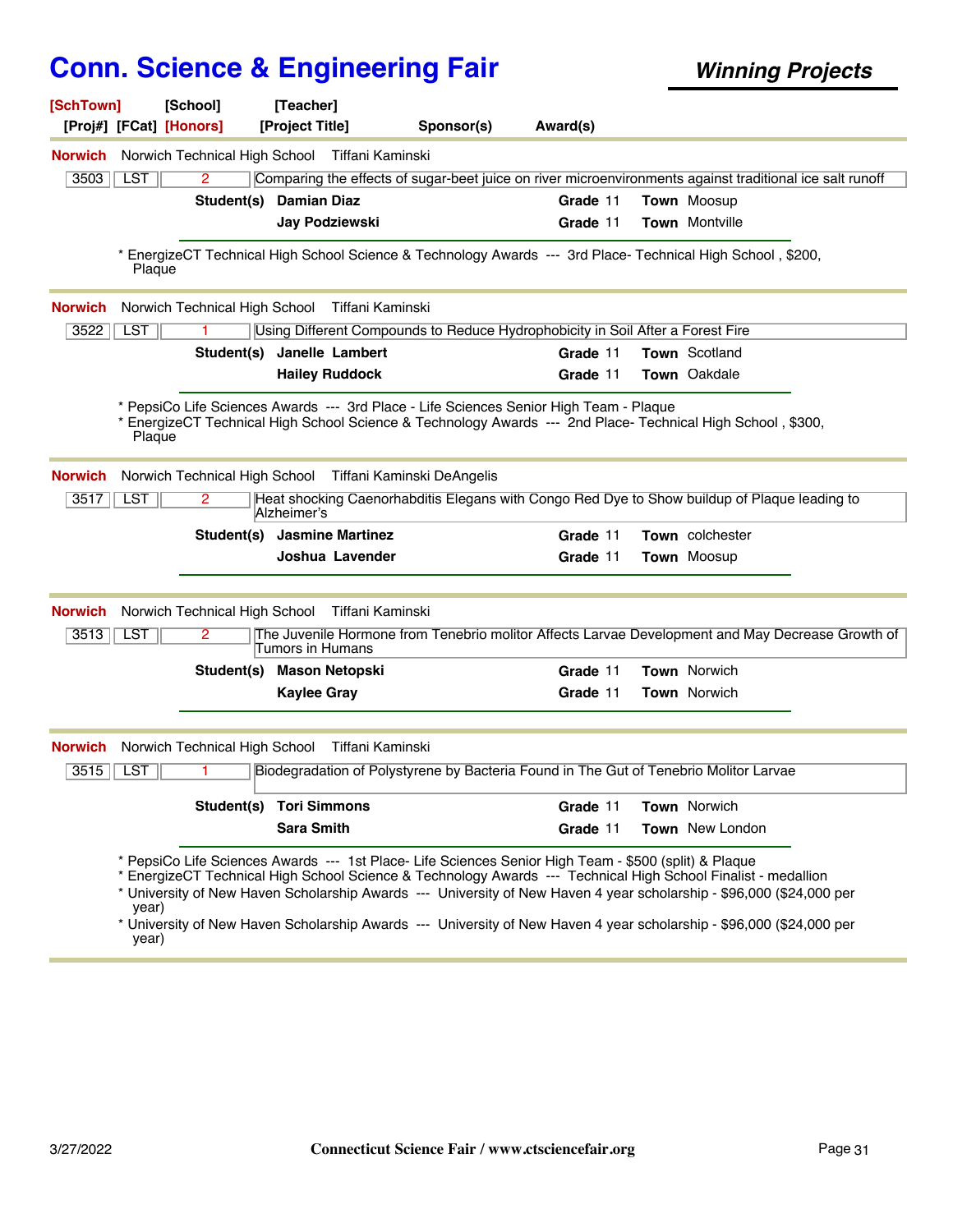| [SchTown]<br>[Proj#] [FCat] [Honors] | [School]                     | [Teacher]<br>[Project Title]                                                                                                                                                                                                                                                                                                                                                                                                                                                                                                                                                 | Sponsor(s) | Award(s) |                       |  |
|--------------------------------------|------------------------------|------------------------------------------------------------------------------------------------------------------------------------------------------------------------------------------------------------------------------------------------------------------------------------------------------------------------------------------------------------------------------------------------------------------------------------------------------------------------------------------------------------------------------------------------------------------------------|------------|----------|-----------------------|--|
|                                      |                              | <b>Pawcatuck</b> St. Michael School Anna-Helene Grossomanides                                                                                                                                                                                                                                                                                                                                                                                                                                                                                                                |            |          |                       |  |
| 2012<br>L7                           |                              | American Juvenile Horseshoe Crab Aquaculture                                                                                                                                                                                                                                                                                                                                                                                                                                                                                                                                 |            |          |                       |  |
|                                      |                              | Student(s) Gianna Giovanelli                                                                                                                                                                                                                                                                                                                                                                                                                                                                                                                                                 |            | Grade 7  | Town Westerly         |  |
|                                      | Junior & T-Shirt             | * PepsiCo Life Sciences Awards --- 3rd Place- Life Sciences 7th grade - \$100 & Plaque<br>* Petit Family Foundation Women in Science & Engineering Awards --- Middle School Finalist - Medallion<br>* Alexion Biotechnology Awards --- 5th Place- Biotechnology 7th grade - Plaque<br>* Ricoh Americas Corporation --- Certificate, \$25 gift card given by CSEF<br>* Southeastern New England Marine Educators (SENEME) --- \$100 award and membership in SENEME - 1st Place<br>* Project Oceanology --- Individual - 1 Ocean Camp slot + T-Shirt & cap, First Place Junior |            |          |                       |  |
|                                      |                              | <b>Pawcatuck</b> St. Michael School Anna-Helene Grossomanides                                                                                                                                                                                                                                                                                                                                                                                                                                                                                                                |            |          |                       |  |
| 5008<br>P7                           | 1                            | <b>Underground Life</b>                                                                                                                                                                                                                                                                                                                                                                                                                                                                                                                                                      |            |          |                       |  |
|                                      |                              | Student(s) Owen Nicholas                                                                                                                                                                                                                                                                                                                                                                                                                                                                                                                                                     |            | Grade 7  | <b>Town</b> Pawcatuck |  |
|                                      |                              | * Lockheed Martin Physical Sciences Awards --- 4th Place - Physical Sciences 7th Grade Ind. - Plaque<br>* EnergizeCT Alternative/Renewable Energy Awards --- 2nd Place Middle School - \$200 and Plaque                                                                                                                                                                                                                                                                                                                                                                      |            |          |                       |  |
|                                      |                              | <b>Pawcatuck</b> St. Michael School Anna-Helene Grossomanides                                                                                                                                                                                                                                                                                                                                                                                                                                                                                                                |            |          |                       |  |
| 2513<br>L8                           | 2                            | The DNA of Fruit                                                                                                                                                                                                                                                                                                                                                                                                                                                                                                                                                             |            |          |                       |  |
|                                      |                              | Student(s) May Serraro                                                                                                                                                                                                                                                                                                                                                                                                                                                                                                                                                       |            | Grade 8  | Town Westerly         |  |
|                                      |                              | <b>Pawcatuck</b> St. Michael School Anna-Helene Grossomanides                                                                                                                                                                                                                                                                                                                                                                                                                                                                                                                |            |          |                       |  |
| 5512<br>P8                           | 2                            | Energized                                                                                                                                                                                                                                                                                                                                                                                                                                                                                                                                                                    |            |          |                       |  |
|                                      |                              | Student(s) Connor Walsh                                                                                                                                                                                                                                                                                                                                                                                                                                                                                                                                                      |            | Grade 8  | <b>Town</b> Pawcatuck |  |
| <b>Pomfret</b> Pomfret School        | Tae Ryu                      |                                                                                                                                                                                                                                                                                                                                                                                                                                                                                                                                                                              |            |          |                       |  |
| 3045<br>LS                           | 3                            | Development of Oil Spill Detection Technology using Video Image Processing by Deep Neural Network                                                                                                                                                                                                                                                                                                                                                                                                                                                                            |            |          |                       |  |
|                                      |                              | Student(s) Yuree Oh                                                                                                                                                                                                                                                                                                                                                                                                                                                                                                                                                          |            | Grade 10 | Town Pomfret          |  |
| <b>Pomfret</b> Pomfret School        |                              | Deary Timothy                                                                                                                                                                                                                                                                                                                                                                                                                                                                                                                                                                |            |          |                       |  |
| PS<br>6073                           | 2                            | A novel vascular 3D-printing approach assisted by cardiac single cell transcriptomics                                                                                                                                                                                                                                                                                                                                                                                                                                                                                        |            |          |                       |  |
|                                      |                              | Student(s) Zhoutong Qi                                                                                                                                                                                                                                                                                                                                                                                                                                                                                                                                                       |            | Grade 10 | Town Montgomery       |  |
|                                      | Co-Op \$100 Gift Certificate | * University of Connecticut - Early College Experience --- UCONN Early College Experience Program: Life Sciences -                                                                                                                                                                                                                                                                                                                                                                                                                                                           |            |          |                       |  |
| <b>Redding</b>                       | <b>CT STEM Foundation</b>    | Catherine Piscitelli                                                                                                                                                                                                                                                                                                                                                                                                                                                                                                                                                         |            |          |                       |  |
| $\overline{LS}$<br>3052              | 2                            | Determining the Availability of Effective Online Triage Resources for Patients at Musculoskeletal Urgent<br>Care Centers                                                                                                                                                                                                                                                                                                                                                                                                                                                     |            |          |                       |  |
|                                      |                              | Student(s) Anchal Bahel                                                                                                                                                                                                                                                                                                                                                                                                                                                                                                                                                      |            | Grade 11 | Town Woodbridge       |  |
|                                      |                              |                                                                                                                                                                                                                                                                                                                                                                                                                                                                                                                                                                              |            |          |                       |  |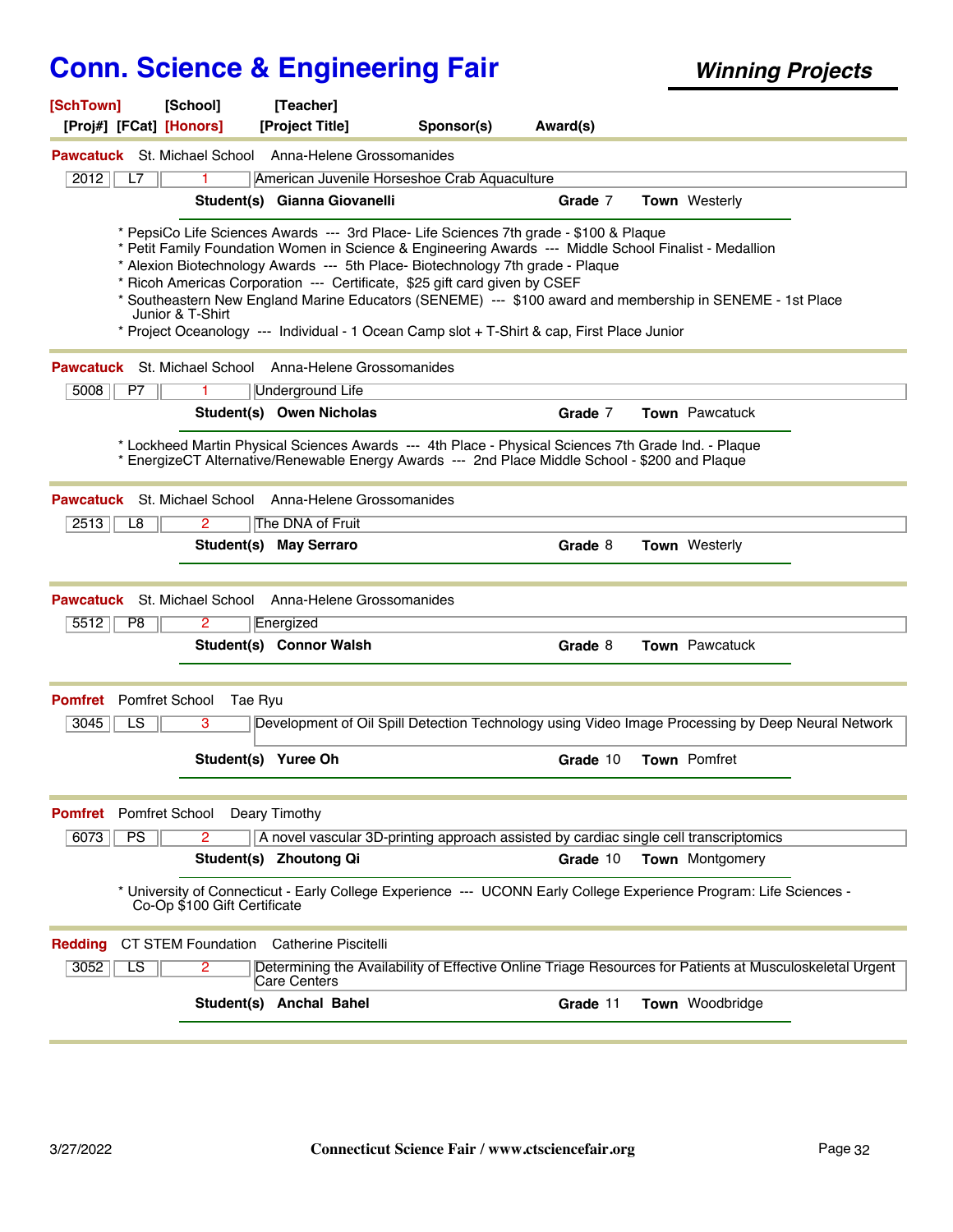| [SchTown]<br>[Proj#] [FCat] [Honors]          | [School]                    | [Teacher]<br>[Project Title]                                   | Sponsor(s)                                                                                                                                                                                                       | Award(s) |                        |  |
|-----------------------------------------------|-----------------------------|----------------------------------------------------------------|------------------------------------------------------------------------------------------------------------------------------------------------------------------------------------------------------------------|----------|------------------------|--|
| <b>Redding</b>                                |                             | <b>CT STEM Foundation</b> Catherine Piscitelli                 |                                                                                                                                                                                                                  |          |                        |  |
| 3121<br>LS                                    | 3                           |                                                                | Effects of Cannabinoids on Verbal Learning and Memory: Relationship to Biological Sex                                                                                                                            |          |                        |  |
|                                               | Student(s) Emily Gu         |                                                                |                                                                                                                                                                                                                  | Grade 10 | <b>Town</b> Woodbridge |  |
|                                               |                             |                                                                |                                                                                                                                                                                                                  |          |                        |  |
| <b>Redding</b>                                |                             | <b>CT STEM Foundation</b> Cathrine Piscitelli                  |                                                                                                                                                                                                                  |          |                        |  |
| 3041<br>LS                                    | 3                           | Solidago altissima                                             | Determining Position Preference of Different Species of Insect Galls in Relation to Each Other on the                                                                                                            |          |                        |  |
|                                               |                             | Student(s) Sophia Liu                                          |                                                                                                                                                                                                                  | Grade 11 | <b>Town</b> Orange     |  |
|                                               |                             |                                                                | * Petit Family Foundation Women in Science & Engineering Awards --- High School Finalist - Medallion                                                                                                             |          |                        |  |
| <b>Redding</b>                                |                             | <b>CT STEM Foundation</b> Catherine Piscitelli                 |                                                                                                                                                                                                                  |          |                        |  |
| 6025<br><b>PS</b>                             | 3                           |                                                                | Developing a Graphical User Interface to Organize Ecommerce Product Attributes                                                                                                                                   |          |                        |  |
|                                               |                             | Student(s) Haoyue Yang                                         |                                                                                                                                                                                                                  | Grade 11 | <b>Town</b> Woodbridge |  |
|                                               |                             | * Computer Science Awards --- Senior High Finalist - Medallion |                                                                                                                                                                                                                  |          |                        |  |
| <b>Ridgefield</b>                             |                             | Ridgefield High School Aine Kapell                             |                                                                                                                                                                                                                  |          |                        |  |
| 3106<br>LS                                    |                             |                                                                | Assessing the efficacy of botanical repellents against blacklegged ticks                                                                                                                                         |          |                        |  |
|                                               |                             | Student(s) Ava Anderson                                        |                                                                                                                                                                                                                  | Grade 11 | Town Ridgefield        |  |
|                                               | \$30,000 (\$7,500 per year) |                                                                | * PepsiCo Life Sciences Awards --- Finalist - Life Science Senior High - CSF Medallion<br>* University of Hartford Scholarships --- University of Hartford Scholarship- For Excellence in Science or Mathematics |          |                        |  |
| <b>Ridgefield</b>                             |                             | Ridgefield High School Patrick Hughes                          |                                                                                                                                                                                                                  |          |                        |  |
| 6056<br><b>PS</b>                             | 2.                          |                                                                | A Wavelet-based Method for Generalizing Molecular Latent Spaces for Assisted Traversal                                                                                                                           |          |                        |  |
|                                               |                             | Student(s) lan Murdock                                         |                                                                                                                                                                                                                  | Grade 12 | Town Ridgefield        |  |
|                                               |                             |                                                                | * Mathematics Awards --- 3rd Place High School - \$200 and Plaque<br>* Connecticut Association of Physics Teachers --- \$100 Senior project                                                                      |          |                        |  |
| Ridgefield Ridgefield High School Aine Kapell |                             |                                                                |                                                                                                                                                                                                                  |          |                        |  |
| 3076<br>LS.                                   | 2                           |                                                                | Determining the Risk of Future Forest Fires due to Fuel Flammability                                                                                                                                             |          |                        |  |
|                                               |                             | <b>Student(s) Allison Price</b>                                |                                                                                                                                                                                                                  | Grade 12 | Town Ridgefield        |  |
| <b>Ridgefield</b>                             |                             | Ridgefield High School Aine Kapell                             |                                                                                                                                                                                                                  |          |                        |  |
| 3019<br>LS                                    | 3                           |                                                                | The Probability of a Shark Attack Across the East Coast                                                                                                                                                          |          |                        |  |
|                                               |                             | <b>Student(s) Riley Riebling</b>                               |                                                                                                                                                                                                                  | Grade 12 | Town Ridgefield        |  |
| <b>Ridgefield</b>                             | Ridgefield High School      | Ryan Gleason                                                   |                                                                                                                                                                                                                  |          |                        |  |
| 6069<br><b>PS</b>                             | 2                           |                                                                | Short-Term Biodegradation Analysis of Greener Alternatives to Plexiglass Pilot Study                                                                                                                             |          |                        |  |
|                                               |                             | Student(s) Evia Rodriguez                                      |                                                                                                                                                                                                                  | Grade 12 | Town Ridgefield        |  |
|                                               |                             |                                                                | * Collins Aerospace Engineering Awards --- Finalist - Engineering High School - CSF Medallion                                                                                                                    |          |                        |  |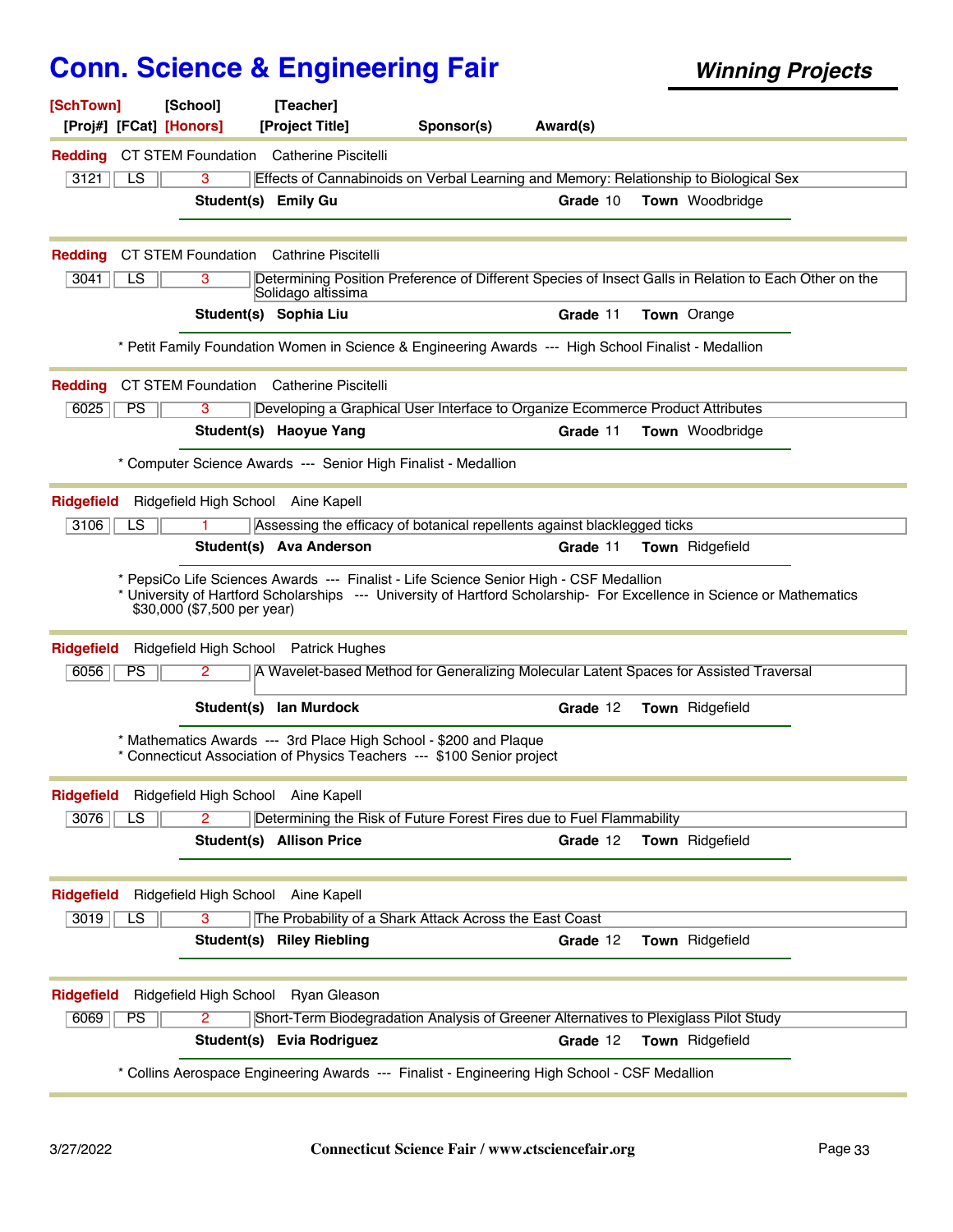| [SchTown]<br>[Proj#] [FCat] [Honors]             | [School]                    | [Teacher]<br>[Project Title]                          | Sponsor(s)                                                                                                                                                                                                | Award(s) |                     |  |
|--------------------------------------------------|-----------------------------|-------------------------------------------------------|-----------------------------------------------------------------------------------------------------------------------------------------------------------------------------------------------------------|----------|---------------------|--|
| <b>Ridgefield</b>                                |                             | Ridgefield High School Ryan Gleason                   |                                                                                                                                                                                                           |          |                     |  |
| 3029<br>LS                                       | 2                           |                                                       | The Effect of Computer Light on Caenorhabditis Elegans Development                                                                                                                                        |          |                     |  |
|                                                  |                             | Student(s) Tiffany Yin                                |                                                                                                                                                                                                           | Grade 11 | Town Ridgefield     |  |
|                                                  |                             | <b>Sandy Hook</b> Newtown High School Tim Dejulio     |                                                                                                                                                                                                           |          |                     |  |
| 6055<br><b>PS</b>                                | $\overline{2}$              | <b>Bird Image Recognition Using Pytorch</b>           |                                                                                                                                                                                                           |          |                     |  |
|                                                  |                             | Student(s) lucca lapierre                             |                                                                                                                                                                                                           | Grade 12 | <b>Town Newtown</b> |  |
|                                                  |                             | <b>Sandy Hook</b> Newtown High School Tim Dejulio     |                                                                                                                                                                                                           |          |                     |  |
| 6008<br>PS                                       | 3                           |                                                       | Track System for Safe and Effective Lifeboat Launches                                                                                                                                                     |          |                     |  |
|                                                  |                             | Student(s) Hannah Lucian                              |                                                                                                                                                                                                           | Grade 12 | <b>Town Oxford</b>  |  |
|                                                  |                             | <b>Sandy Hook</b> Newtown High School Tim Dejulio     |                                                                                                                                                                                                           |          |                     |  |
| PS<br>6077                                       | $\mathbf{2}^{\prime}$       |                                                       | Modular Robotic System for Multipurpose Robots                                                                                                                                                            |          |                     |  |
|                                                  |                             | Student(s) Benjamin Ochs                              |                                                                                                                                                                                                           | Grade 12 | Town Sandy Hook     |  |
|                                                  |                             |                                                       | * Office of Naval Research- U.S. Navy / U.S. Marine Corps --- High School- Certificate, \$75.00 gift card given by ONR                                                                                    |          |                     |  |
| <b>Sandy Hook</b> Newtown High School Mr.Dejulio |                             |                                                       |                                                                                                                                                                                                           |          |                     |  |
| 3013<br>LS                                       | $\overline{2}$              |                                                       | Data mining on efflux pump LmrS for either the MIC's of antibiotics or fluorescence of Ethidium bromide.                                                                                                  |          |                     |  |
|                                                  |                             | <b>Student(s) Tyler Saunders</b>                      |                                                                                                                                                                                                           | Grade 11 | <b>Town</b> newtown |  |
|                                                  |                             | <b>Sandy Hook</b> Newtown High School Timothy DeJulio |                                                                                                                                                                                                           |          |                     |  |
| 6086<br>PS                                       | 2                           |                                                       | Accessible program and system to accurately align a star tracking mount using a camera.                                                                                                                   |          |                     |  |
|                                                  |                             | Student(s) Sam Staubly                                |                                                                                                                                                                                                           | Grade 12 | Town Newtown        |  |
|                                                  |                             |                                                       | * Astronomical Society of Greater Hartford - The Charles Hammond Award for Excellence in Astronomy --- Senior<br>Project-\$150, subscription to Sky and Telescope, ASGH membership and meeting invitation |          |                     |  |
|                                                  |                             | <b>Sandy Hook</b> Newtown High School Timothy Dejulio |                                                                                                                                                                                                           |          |                     |  |
| 3093<br>LS                                       |                             |                                                       | The Effect of Placebos and Nocebos on Pain Perception                                                                                                                                                     |          |                     |  |
|                                                  |                             | Student(s) Anna White                                 |                                                                                                                                                                                                           | Grade 11 | Town Sandy Hook     |  |
| <b>Shelton</b>                                   | Shelton Intermediate School | Erica Napoli                                          |                                                                                                                                                                                                           |          |                     |  |
| 1011<br>LT                                       | 3                           | <b>Moon Madness?</b>                                  |                                                                                                                                                                                                           |          |                     |  |
|                                                  |                             | Student(s) Kurtlene Dela Rosa                         |                                                                                                                                                                                                           | Grade 7  | Town Shelton        |  |
|                                                  |                             | Enja Abo-Alaial                                       |                                                                                                                                                                                                           | Grade 7  | Town shelton        |  |
|                                                  |                             |                                                       | * American Psychological Association --- Certificate, \$25 gift card given by CSEF                                                                                                                        |          |                     |  |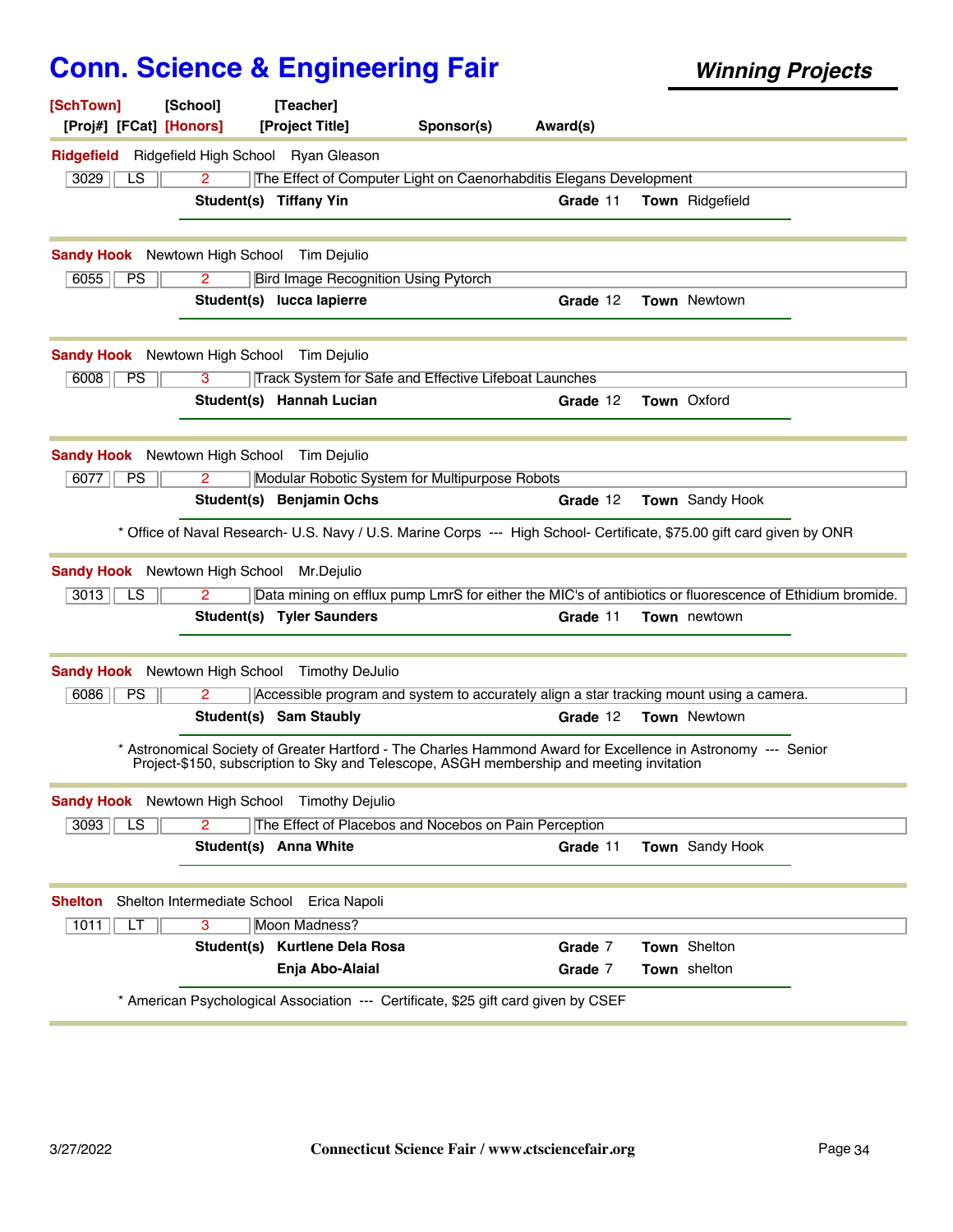| [SchTown]         | [School]<br>[Proj#] [FCat] [Honors]                                                                                                                                                          | [Teacher]<br>[Project Title]             | Sponsor(s)                                                                                              | Award(s) |                      |  |
|-------------------|----------------------------------------------------------------------------------------------------------------------------------------------------------------------------------------------|------------------------------------------|---------------------------------------------------------------------------------------------------------|----------|----------------------|--|
| <b>Shelton</b>    | Shelton Intermediate School Erica Napoli                                                                                                                                                     |                                          |                                                                                                         |          |                      |  |
| 4007<br>PT        | 1.                                                                                                                                                                                           | Sheets that Dry, Which one is Fly?       |                                                                                                         |          |                      |  |
|                   |                                                                                                                                                                                              | <b>Student(s) Sailor Martin</b>          |                                                                                                         | Grade 8  | Town Shelton         |  |
|                   |                                                                                                                                                                                              | <b>Quinn Wherley</b>                     |                                                                                                         | Grade 8  | Town Shelton CT      |  |
|                   | * Lockheed Martin Physical Sciences Awards --- Finalist - Physical Sciences Jr Team - CSF Medallion                                                                                          |                                          |                                                                                                         |          |                      |  |
| <b>Shelton</b>    | Shelton Intermediate School Erica Napoli                                                                                                                                                     |                                          |                                                                                                         |          |                      |  |
| L8<br>2504        | 1.                                                                                                                                                                                           | The Power of Teeth Whitening             |                                                                                                         |          |                      |  |
|                   |                                                                                                                                                                                              | Student(s) Reese Vartelas                |                                                                                                         | Grade 8  | Town Shelton         |  |
|                   | * PepsiCo Life Sciences Awards --- 3rd Place- Life Sciences 8th grade - \$100 & Plaque                                                                                                       |                                          |                                                                                                         |          |                      |  |
| <b>Simsbury</b>   | Simsbury High School Golden Heather                                                                                                                                                          |                                          |                                                                                                         |          |                      |  |
| 3051<br>LS        | 2                                                                                                                                                                                            |                                          | Computational Identification of miRNAs associated with Heart Tumor and Cardiovascular Disease           |          |                      |  |
|                   |                                                                                                                                                                                              | Student(s) Jeslyn Gao                    |                                                                                                         | Grade 11 | Town Simsbury        |  |
|                   | South Windsor South Windsor High School Dr. Rama Balasubramanian                                                                                                                             |                                          |                                                                                                         |          |                      |  |
| 6076<br><b>PS</b> | 2                                                                                                                                                                                            |                                          | A Spectroscopic Study of Iron-Based Minerals on Earth and Mars                                          |          |                      |  |
|                   |                                                                                                                                                                                              | Student(s) Pranav Shankar                |                                                                                                         | Grade 11 | Town South Windsor   |  |
| <b>Stamford</b>   | Bi-Cultural Hebrew Academy Christopher Graseck                                                                                                                                               |                                          |                                                                                                         |          |                      |  |
| 1009              | 3<br>LT                                                                                                                                                                                      | <b>Best Plants For Short Term Growth</b> |                                                                                                         |          |                      |  |
|                   |                                                                                                                                                                                              | Student(s) Elliot Nerenberg              |                                                                                                         | Grade 7  | <b>Town</b> Stamford |  |
|                   |                                                                                                                                                                                              | Sheldon Heyman                           |                                                                                                         | Grade 7  | Town Westport        |  |
|                   | * Alexion Biotechnology Awards --- Finalist - Biotechnology 7h grade - CSF Medallion                                                                                                         |                                          |                                                                                                         |          |                      |  |
| Stamford          | Bi-Cultural Hebrew Academy                                                                                                                                                                   | <b>Christopher Graseck</b>               |                                                                                                         |          |                      |  |
| 2009<br>L7        | 2                                                                                                                                                                                            |                                          | Salt Effect on the Plant Growth of Raphanus sativus                                                     |          |                      |  |
|                   |                                                                                                                                                                                              | Student(s) Sadie Palker                  |                                                                                                         | Grade 7  | Town Stamford        |  |
| <b>Stamford</b>   | <b>Bi-Cultural Hebrew Academy</b>                                                                                                                                                            | Mr. Graseck                              |                                                                                                         |          |                      |  |
| 2014              | L7<br>$\mathbf{2}^{\prime}$                                                                                                                                                                  |                                          | How Do Small Amounts of Sodium Chloride Affect the Growth of Brassica Rapa (Mustard Plants)             |          |                      |  |
|                   |                                                                                                                                                                                              | Student(s) Joshua Schwartz               |                                                                                                         | Grade 7  | Town Stamford        |  |
|                   | * Alexion Biotechnology Awards --- Finalist - Biotechnology 7h grade - CSF Medallion<br>* U.S. Agency for International Development (USAID) --- Certificate and \$25 gift card given by CSEF |                                          |                                                                                                         |          |                      |  |
| <b>Stamford</b>   | King School Victoria Schulman                                                                                                                                                                |                                          |                                                                                                         |          |                      |  |
| 3096              | $\overline{\text{LS}}$<br>$\overline{2}$                                                                                                                                                     | gene expression                          | Drosophila melanogaster locomotion, myonuclei size, and myonuclei position are affected by differential |          |                      |  |
|                   |                                                                                                                                                                                              | Student(s) Giovanna Armetta              |                                                                                                         | Grade 12 | Town Stamford        |  |
|                   | * Alexion Biotechnology Awards --- Finalist - Biotechnology Senior High - CSF Medallion                                                                                                      |                                          |                                                                                                         |          |                      |  |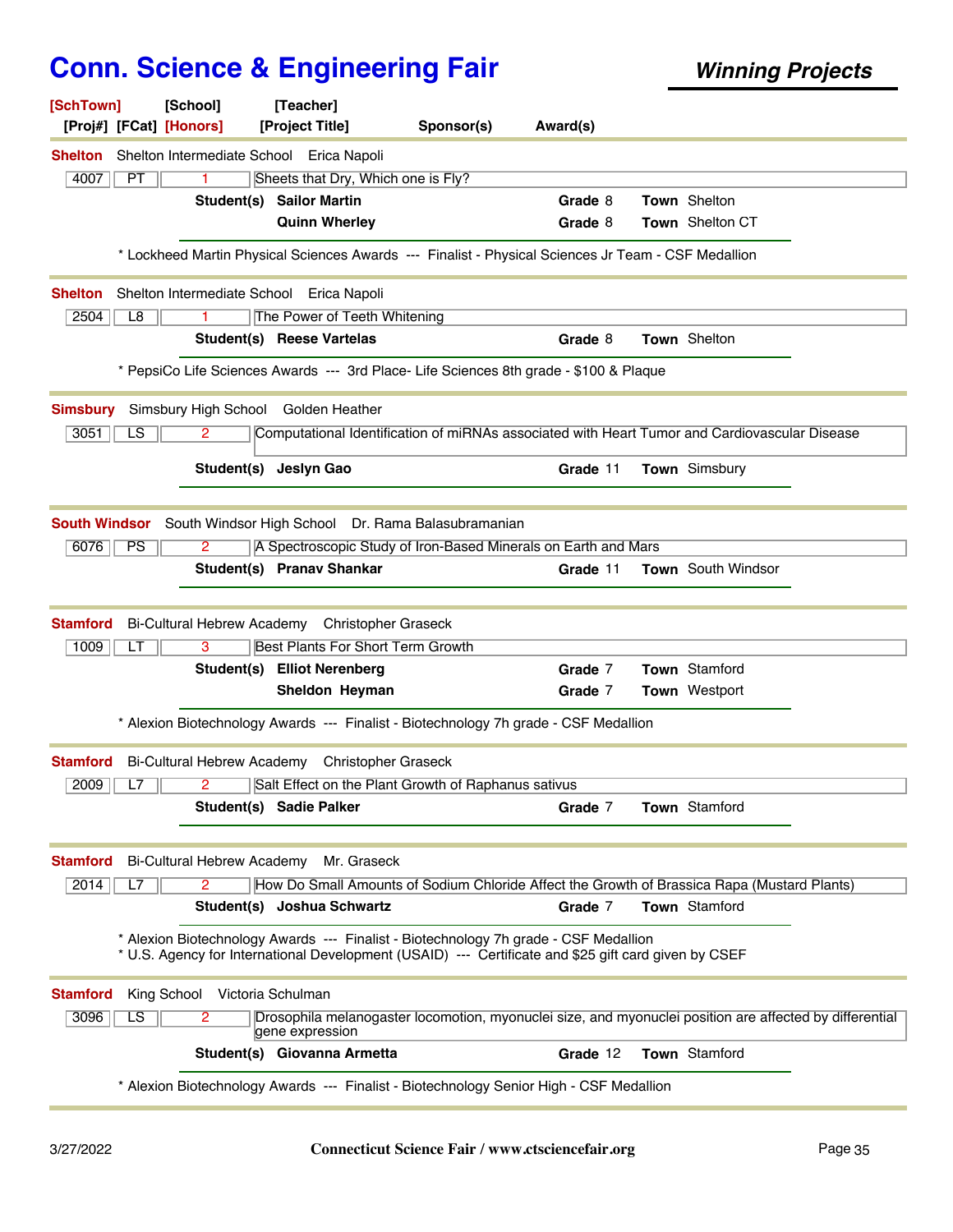| [SchTown]<br>[Proj#] [FCat] [Honors] | [School]                               | [Teacher]<br>[Project Title]            | Sponsor(s)                                                                                                                                                        | Award(s) |                                                                                                                                                                                                                                        |
|--------------------------------------|----------------------------------------|-----------------------------------------|-------------------------------------------------------------------------------------------------------------------------------------------------------------------|----------|----------------------------------------------------------------------------------------------------------------------------------------------------------------------------------------------------------------------------------------|
| <b>Stamford</b>                      | King School Victoria Schulman          |                                         |                                                                                                                                                                   |          |                                                                                                                                                                                                                                        |
| 3067<br>LS                           | $\mathbf{2}^{\circ}$                   |                                         | Structure Determination of Novel Non-Canonical Base Pairs and Mismatches                                                                                          |          |                                                                                                                                                                                                                                        |
|                                      |                                        | Student(s) William Bernfeld             |                                                                                                                                                                   | Grade 12 | <b>Town</b> Stamford                                                                                                                                                                                                                   |
| <b>Stamford</b>                      | King School Victoria Schulman          |                                         |                                                                                                                                                                   |          |                                                                                                                                                                                                                                        |
| 3032<br>LS                           | 2                                      |                                         |                                                                                                                                                                   |          | A Convolutional Neural Network for Real-Time Tick Classification and Disease Risk Analysis                                                                                                                                             |
|                                      |                                        | Student(s) Antonia Kolb                 |                                                                                                                                                                   | Grade 10 | Town New Canaan                                                                                                                                                                                                                        |
|                                      | 2020 Invention Convention, May 2       |                                         | * Pfizer Computational Biology and Bioinformatics Awards --- 1st Place High School - \$400, Plaque                                                                |          | * Connecticut Invention Convention "Next Step Inventors" --- Next Step Inventor Trophy & Invitation to compete at the                                                                                                                  |
| <b>Stamford</b>                      | King School Victoria Schulman          |                                         |                                                                                                                                                                   |          |                                                                                                                                                                                                                                        |
| 6028<br><b>PS</b>                    |                                        |                                         | Prediction of Color Change Achieved by Electrochromic Reactions                                                                                                   |          | Electrochromism paired with Finite Difference Time Domain Modeling allows for the Successful                                                                                                                                           |
|                                      |                                        | Student(s) Gouri Krishnan               |                                                                                                                                                                   | Grade 11 | <b>Town</b> Darien                                                                                                                                                                                                                     |
|                                      | * MIT Club of Hartford K-12 Initiative | research, high school, \$100 cash award | * Lockheed Martin Physical Sciences Awards --- Finalist - Physical Sciences Senior High - CSF Medallion                                                           |          | C/O Leon Kaatz; 111 Oak Street; Hartford, CT 06106 --- For excellence in science & technology of energy related<br>* Frank J. Link Family Award for Energy Related Research --- Frank J. Link Award for Energy Related Research - \$50 |
| <b>Stamford</b>                      | King School Victoria Schulman          |                                         |                                                                                                                                                                   |          |                                                                                                                                                                                                                                        |
| 6026<br><b>PS</b>                    | 2                                      |                                         |                                                                                                                                                                   |          | Passive Thermal Energy Storage for Air Conditioning Systems Utilizing Phase Change Material                                                                                                                                            |
|                                      |                                        | Student(s) Adam Nomani                  |                                                                                                                                                                   | Grade 12 | <b>Town</b> Stamford                                                                                                                                                                                                                   |
|                                      |                                        |                                         |                                                                                                                                                                   |          | * Office of Naval Research- U.S. Navy / U.S. Marine Corps --- High School- Certificate, \$75.00 gift card given by ONR                                                                                                                 |
| <b>Stamford</b>                      | King School Victoria Schulman          |                                         |                                                                                                                                                                   |          |                                                                                                                                                                                                                                        |
| 3038<br>LS                           |                                        |                                         | The use of Prime Editing to Induce and Correct the CFTR-F508del mutation in iPSCs.                                                                                |          |                                                                                                                                                                                                                                        |
|                                      |                                        | Student(s) Benjamin Persily             |                                                                                                                                                                   | Grade 11 | Town Scarsdale                                                                                                                                                                                                                         |
|                                      |                                        |                                         | * PepsiCo Life Sciences Awards --- 4th Place- Life Sciences Senior High - Plaque<br>Society for In Vitro Biology --- Certificate and \$25 gift card given by CSEF |          |                                                                                                                                                                                                                                        |
| <b>Stamford</b>                      | King School                            | Vlctoria Schulman                       |                                                                                                                                                                   |          |                                                                                                                                                                                                                                        |
| PS<br>6040                           | $\overline{2}$                         |                                         | Biocement Bricks for Negative Emissions: Electrochemical Ocean Carbon Capture                                                                                     |          |                                                                                                                                                                                                                                        |
|                                      |                                        | Student(s) John Russell                 |                                                                                                                                                                   | Grade 12 | <b>Town</b> Riverside                                                                                                                                                                                                                  |
| <b>Stamford</b>                      | King School Victoria Schulman          |                                         |                                                                                                                                                                   |          |                                                                                                                                                                                                                                        |
| 3071<br>LS                           | $\overline{2}$                         | Mycobacterium tuberculosis              |                                                                                                                                                                   |          | The essential 23S rRNA methyltransferase rv3579c confers intrinsic macrolide resistance in                                                                                                                                             |
|                                      |                                        | Student(s) Yuriy Sandmeier              |                                                                                                                                                                   | Grade 11 | Town New Rochelle                                                                                                                                                                                                                      |
|                                      |                                        |                                         | * Alexion Biotechnology Awards --- Finalist - Biotechnology Senior High - CSF Medallion                                                                           |          |                                                                                                                                                                                                                                        |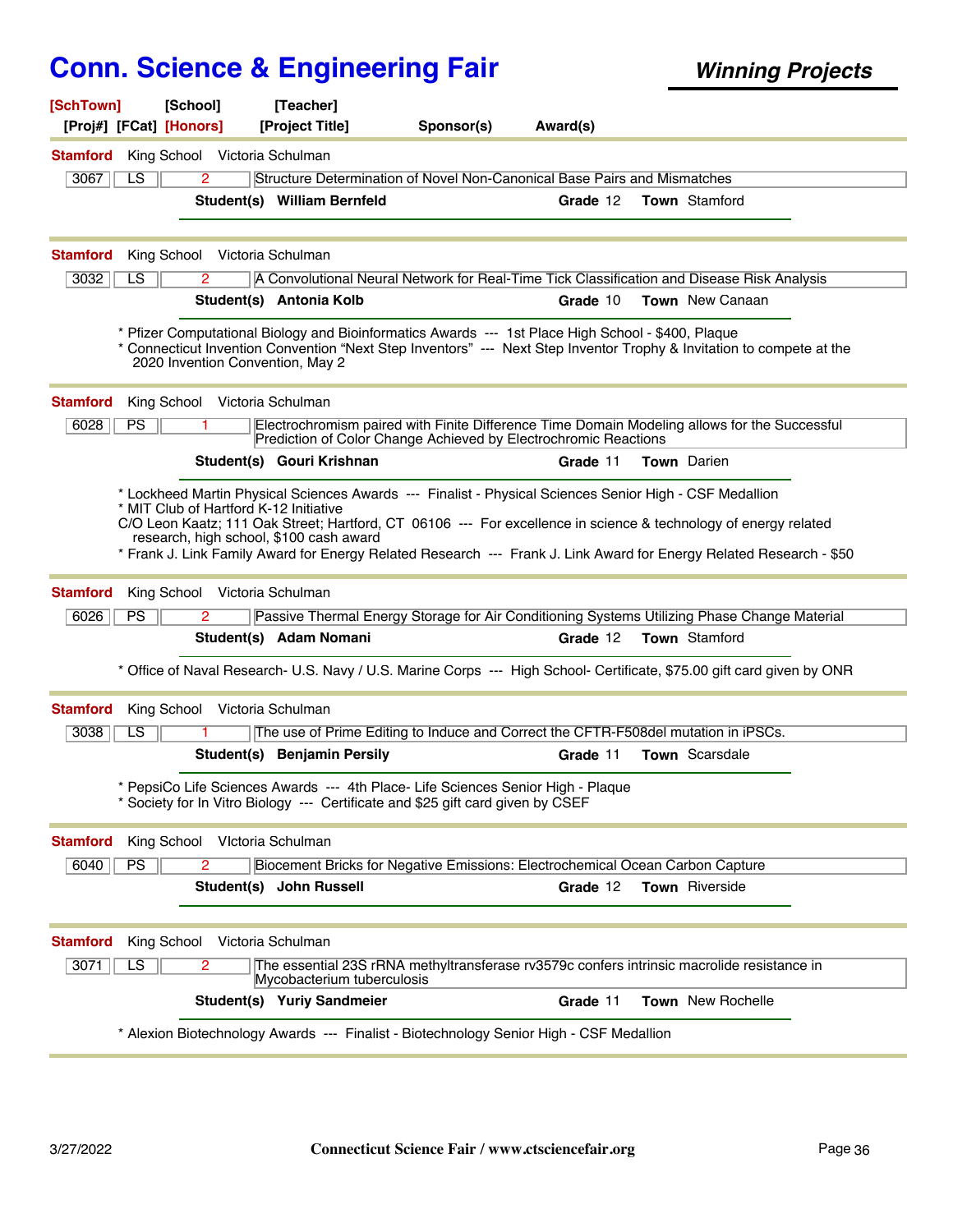| E.O. Smith High School<br><b>Cheryl Granger</b><br>Storrs<br><b>PST</b><br>6515<br>3<br>Developing Deep Learning Methods to Enable Environment Recognition for Autonomous Cars<br><b>Riley Francis</b><br>Student(s)<br>Grade 11<br><b>Town</b> Mansfield<br>Town Storrs-Mansfield<br><b>Kanishk Tihaiya</b><br>Grade 11<br><b>Anthony Song</b><br><b>Town</b> Mansfield Center<br>Grade 11<br>E.O. Smith High School<br>Dr. Granger<br><b>Storrs</b><br>3526   LST<br>Effect of Lesson Delivery Media on Student Learning Outcome and Information Retention<br>3<br><b>Town</b> Storrs Mansfield<br>Student(s)<br><b>Yafee Khan</b><br>Grade 9<br><b>Hudson Shi</b><br><b>Town Mansfield</b><br>Grade 9<br>E.O. Smith High School<br><b>Cheryl Granger</b><br><b>Storrs</b><br>3521<br>LST<br>3<br>How Cooking Different Kinds of Poultry at Different Temperatures Affects the Growth of E. Coli<br>Town Storrs<br>Student(s)<br><b>Mary Lynch</b><br>Grade 9<br><b>Mackenize Dahlen</b><br><b>Town</b> Mansfield Center<br>Grade 9<br>* Institute of Food Technologists, Nutmeg Section --- \$50 award + invitation to Awards Night Dinner with guest<br>Suffield Academy<br>Suika Liu<br><b>Suffield</b><br>PS<br>On the Casas-Alvero's Conjecture<br>6014<br>з |  |
|---------------------------------------------------------------------------------------------------------------------------------------------------------------------------------------------------------------------------------------------------------------------------------------------------------------------------------------------------------------------------------------------------------------------------------------------------------------------------------------------------------------------------------------------------------------------------------------------------------------------------------------------------------------------------------------------------------------------------------------------------------------------------------------------------------------------------------------------------------------------------------------------------------------------------------------------------------------------------------------------------------------------------------------------------------------------------------------------------------------------------------------------------------------------------------------------------------------------------------------------------------------------|--|
|                                                                                                                                                                                                                                                                                                                                                                                                                                                                                                                                                                                                                                                                                                                                                                                                                                                                                                                                                                                                                                                                                                                                                                                                                                                                     |  |
|                                                                                                                                                                                                                                                                                                                                                                                                                                                                                                                                                                                                                                                                                                                                                                                                                                                                                                                                                                                                                                                                                                                                                                                                                                                                     |  |
|                                                                                                                                                                                                                                                                                                                                                                                                                                                                                                                                                                                                                                                                                                                                                                                                                                                                                                                                                                                                                                                                                                                                                                                                                                                                     |  |
|                                                                                                                                                                                                                                                                                                                                                                                                                                                                                                                                                                                                                                                                                                                                                                                                                                                                                                                                                                                                                                                                                                                                                                                                                                                                     |  |
|                                                                                                                                                                                                                                                                                                                                                                                                                                                                                                                                                                                                                                                                                                                                                                                                                                                                                                                                                                                                                                                                                                                                                                                                                                                                     |  |
|                                                                                                                                                                                                                                                                                                                                                                                                                                                                                                                                                                                                                                                                                                                                                                                                                                                                                                                                                                                                                                                                                                                                                                                                                                                                     |  |
|                                                                                                                                                                                                                                                                                                                                                                                                                                                                                                                                                                                                                                                                                                                                                                                                                                                                                                                                                                                                                                                                                                                                                                                                                                                                     |  |
|                                                                                                                                                                                                                                                                                                                                                                                                                                                                                                                                                                                                                                                                                                                                                                                                                                                                                                                                                                                                                                                                                                                                                                                                                                                                     |  |
|                                                                                                                                                                                                                                                                                                                                                                                                                                                                                                                                                                                                                                                                                                                                                                                                                                                                                                                                                                                                                                                                                                                                                                                                                                                                     |  |
|                                                                                                                                                                                                                                                                                                                                                                                                                                                                                                                                                                                                                                                                                                                                                                                                                                                                                                                                                                                                                                                                                                                                                                                                                                                                     |  |
|                                                                                                                                                                                                                                                                                                                                                                                                                                                                                                                                                                                                                                                                                                                                                                                                                                                                                                                                                                                                                                                                                                                                                                                                                                                                     |  |
|                                                                                                                                                                                                                                                                                                                                                                                                                                                                                                                                                                                                                                                                                                                                                                                                                                                                                                                                                                                                                                                                                                                                                                                                                                                                     |  |
|                                                                                                                                                                                                                                                                                                                                                                                                                                                                                                                                                                                                                                                                                                                                                                                                                                                                                                                                                                                                                                                                                                                                                                                                                                                                     |  |
|                                                                                                                                                                                                                                                                                                                                                                                                                                                                                                                                                                                                                                                                                                                                                                                                                                                                                                                                                                                                                                                                                                                                                                                                                                                                     |  |
|                                                                                                                                                                                                                                                                                                                                                                                                                                                                                                                                                                                                                                                                                                                                                                                                                                                                                                                                                                                                                                                                                                                                                                                                                                                                     |  |
|                                                                                                                                                                                                                                                                                                                                                                                                                                                                                                                                                                                                                                                                                                                                                                                                                                                                                                                                                                                                                                                                                                                                                                                                                                                                     |  |
|                                                                                                                                                                                                                                                                                                                                                                                                                                                                                                                                                                                                                                                                                                                                                                                                                                                                                                                                                                                                                                                                                                                                                                                                                                                                     |  |
| Student(s) Jiaxuan Su<br>Town Shanghai<br>Grade 10                                                                                                                                                                                                                                                                                                                                                                                                                                                                                                                                                                                                                                                                                                                                                                                                                                                                                                                                                                                                                                                                                                                                                                                                                  |  |
| * Mathematics Awards --- High School Finalist - Medallion<br>* Mu Alpha Theta --- Certificate, \$25 gift card given by CSEF                                                                                                                                                                                                                                                                                                                                                                                                                                                                                                                                                                                                                                                                                                                                                                                                                                                                                                                                                                                                                                                                                                                                         |  |
| Suffield High School<br><b>Suffield</b><br><b>Melanie Brown</b>                                                                                                                                                                                                                                                                                                                                                                                                                                                                                                                                                                                                                                                                                                                                                                                                                                                                                                                                                                                                                                                                                                                                                                                                     |  |
| PS<br>Designing and Developing an Affordable intelligent (Manned/Unmanned) VTOL Aircraft for<br>6005<br>2<br>Transportation, Search and Rescue                                                                                                                                                                                                                                                                                                                                                                                                                                                                                                                                                                                                                                                                                                                                                                                                                                                                                                                                                                                                                                                                                                                      |  |
| Town Suffield<br>Student(s) Hassan Aljafar<br>Grade 12                                                                                                                                                                                                                                                                                                                                                                                                                                                                                                                                                                                                                                                                                                                                                                                                                                                                                                                                                                                                                                                                                                                                                                                                              |  |
| Suffield High School Melanie Brown<br><b>Suffield</b>                                                                                                                                                                                                                                                                                                                                                                                                                                                                                                                                                                                                                                                                                                                                                                                                                                                                                                                                                                                                                                                                                                                                                                                                               |  |
| 6023<br>PS<br>3<br>The Effectiveness of Different Structures at Limiting Beach Erosion                                                                                                                                                                                                                                                                                                                                                                                                                                                                                                                                                                                                                                                                                                                                                                                                                                                                                                                                                                                                                                                                                                                                                                              |  |
| Town Suffield<br>Student(s) Peter Danise<br>Grade 12                                                                                                                                                                                                                                                                                                                                                                                                                                                                                                                                                                                                                                                                                                                                                                                                                                                                                                                                                                                                                                                                                                                                                                                                                |  |
| Suffield High School<br><b>Melanie Brown</b><br><b>Suffield</b>                                                                                                                                                                                                                                                                                                                                                                                                                                                                                                                                                                                                                                                                                                                                                                                                                                                                                                                                                                                                                                                                                                                                                                                                     |  |
| $\overline{LS}$<br>The Anticoagulant blood mixer and anti-stress device for patients donating blood<br>3036<br>2.                                                                                                                                                                                                                                                                                                                                                                                                                                                                                                                                                                                                                                                                                                                                                                                                                                                                                                                                                                                                                                                                                                                                                   |  |
|                                                                                                                                                                                                                                                                                                                                                                                                                                                                                                                                                                                                                                                                                                                                                                                                                                                                                                                                                                                                                                                                                                                                                                                                                                                                     |  |
| Student(s) Ana-Lois Davis<br><b>Town</b> Broad Brook<br>Grade 10                                                                                                                                                                                                                                                                                                                                                                                                                                                                                                                                                                                                                                                                                                                                                                                                                                                                                                                                                                                                                                                                                                                                                                                                    |  |
| Connecticut Invention Convention "Next Step Inventors" --- Next Step Inventor Trophy & Invitation to compete at the<br>2020 Invention Convention, May 2                                                                                                                                                                                                                                                                                                                                                                                                                                                                                                                                                                                                                                                                                                                                                                                                                                                                                                                                                                                                                                                                                                             |  |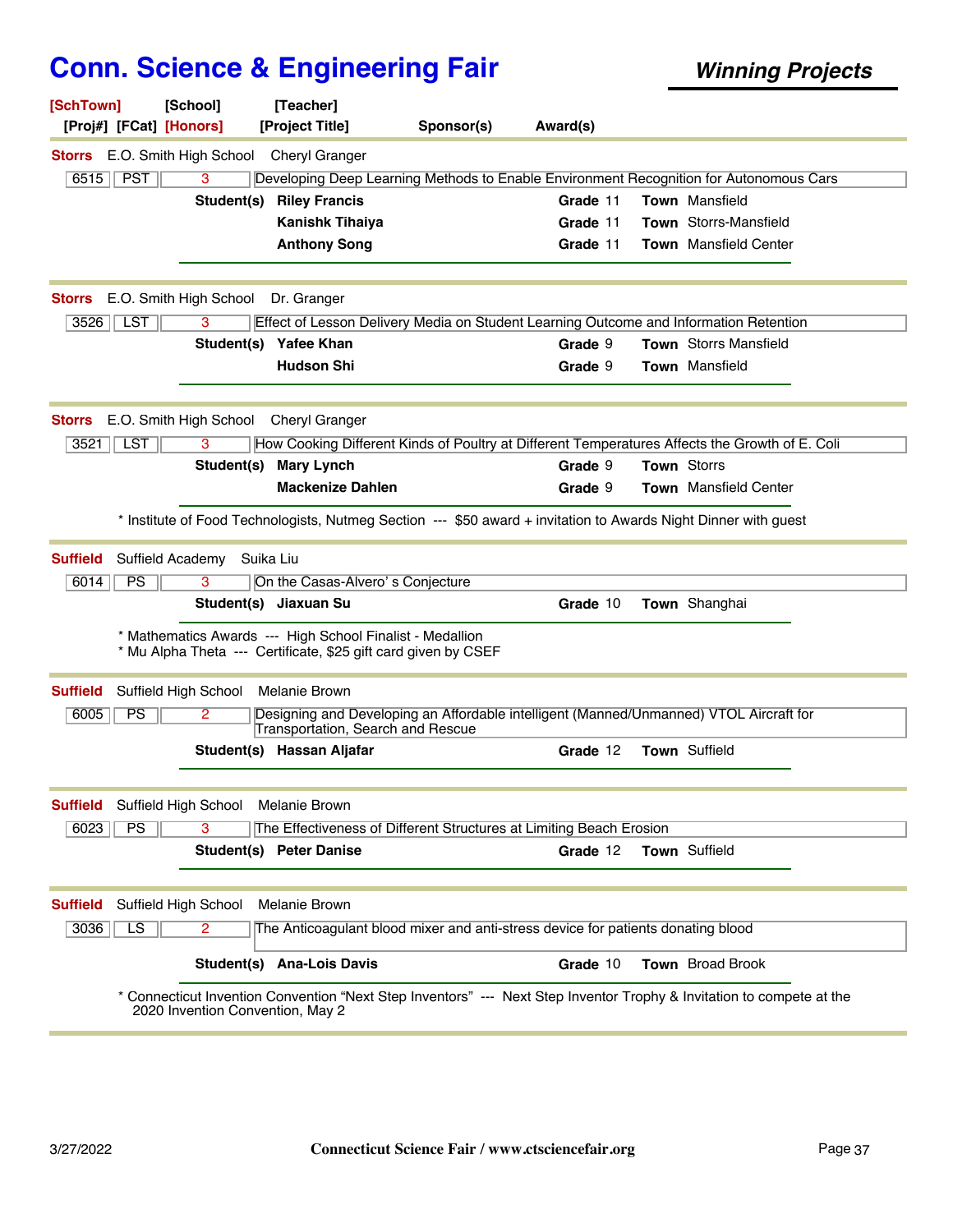| [SchTown]       |                 | [School]<br>[Proj#] [FCat] [Honors]                        | [Teacher]<br>[Project Title]                            | Sponsor(s)                                                                                                                                                                                                                                                                                                                                                                                                                                                                                                                                                                                                                                            | Award(s) |                     |                                                                                                    |
|-----------------|-----------------|------------------------------------------------------------|---------------------------------------------------------|-------------------------------------------------------------------------------------------------------------------------------------------------------------------------------------------------------------------------------------------------------------------------------------------------------------------------------------------------------------------------------------------------------------------------------------------------------------------------------------------------------------------------------------------------------------------------------------------------------------------------------------------------------|----------|---------------------|----------------------------------------------------------------------------------------------------|
|                 |                 | <b>Suffield</b> Suffield High School                       | Melanie Brown                                           |                                                                                                                                                                                                                                                                                                                                                                                                                                                                                                                                                                                                                                                       |          |                     |                                                                                                    |
| 6074            | PS              | 3                                                          |                                                         | Post FDM 3D Printing Processes to Improve Layer Adhesion.                                                                                                                                                                                                                                                                                                                                                                                                                                                                                                                                                                                             |          |                     |                                                                                                    |
|                 |                 |                                                            | Student(s) Jack Shanks                                  |                                                                                                                                                                                                                                                                                                                                                                                                                                                                                                                                                                                                                                                       | Grade 12 | Town Suffield       |                                                                                                    |
|                 |                 |                                                            | Sciences - Co-Op \$100 Gift Certificat                  | * University of Connecticut - Early College Experience --- UCONN Early College Experience Program: Physical                                                                                                                                                                                                                                                                                                                                                                                                                                                                                                                                           |          |                     |                                                                                                    |
| <b>Suffield</b> |                 |                                                            | Suffield Middle School Melanie Brown                    |                                                                                                                                                                                                                                                                                                                                                                                                                                                                                                                                                                                                                                                       |          |                     |                                                                                                    |
| 5511            | P8              | $\overline{2}$                                             |                                                         | Converting Excess Heat Generated From Furnaces Into Usable Energy                                                                                                                                                                                                                                                                                                                                                                                                                                                                                                                                                                                     |          |                     |                                                                                                    |
|                 |                 |                                                            | Student(s) Noora Khaled                                 |                                                                                                                                                                                                                                                                                                                                                                                                                                                                                                                                                                                                                                                       | Grade 8  | Town Suffield       |                                                                                                    |
|                 |                 | * MIT Club of Hartford K-12 Initiative<br>students - \$100 | research, middle school, \$100 cash award               | * Office of Naval Research- U.S. Navy / U.S. Marine Corps --- Middle School- Certificate, \$25 gift card given by CSEF<br>* Society of Women Engineers - Hartford Section --- Scientific Calculator<br>C/O Leon Kaatz; 111 Oak Street; Hartford, CT 06106 --- For excellence in science & technology of energy related<br>* Frank J. Link Family Award for Energy Related Research --- Frank J. Link Award for Energy Related Research - \$50<br>* Robert Francoeur Memorial Award --- Creative or innovative project in engineering or computer science by female<br>* Demos R Us Award --- \$200 Cash Award- Clear Execution of Research- 8th Grade |          |                     |                                                                                                    |
| <b>Trumbull</b> |                 |                                                            | Christian Heritage School Daniel Cote                   |                                                                                                                                                                                                                                                                                                                                                                                                                                                                                                                                                                                                                                                       |          |                     |                                                                                                    |
| 6037            | $\overline{PS}$ | 3                                                          |                                                         | Combating Covid-19 through Programming using Scratch Software                                                                                                                                                                                                                                                                                                                                                                                                                                                                                                                                                                                         |          |                     |                                                                                                    |
|                 |                 |                                                            | Student(s) Aidan Bradley                                |                                                                                                                                                                                                                                                                                                                                                                                                                                                                                                                                                                                                                                                       | Grade 11 | <b>Town</b> Ansonia |                                                                                                    |
|                 |                 |                                                            |                                                         | * Office of Naval Research- U.S. Navy / U.S. Marine Corps --- High School- Certificate, \$75.00 gift card given by ONR                                                                                                                                                                                                                                                                                                                                                                                                                                                                                                                                |          |                     |                                                                                                    |
| <b>Trumbull</b> |                 |                                                            | Christian Heritage School Daniel Cote                   |                                                                                                                                                                                                                                                                                                                                                                                                                                                                                                                                                                                                                                                       |          |                     |                                                                                                    |
| 6018            | PS              | 3                                                          |                                                         |                                                                                                                                                                                                                                                                                                                                                                                                                                                                                                                                                                                                                                                       |          |                     | "How the Amount of Air Pressure in Bike Tires Affects a Bicycle's Efficiency and the Fuel Economy" |
|                 |                 |                                                            | Student(s) Nathanael Mack                               |                                                                                                                                                                                                                                                                                                                                                                                                                                                                                                                                                                                                                                                       | Grade 11 | Town West Haven     |                                                                                                    |
| <b>Trumbull</b> |                 |                                                            | Christian Heritage School Dr. Daniel Code               |                                                                                                                                                                                                                                                                                                                                                                                                                                                                                                                                                                                                                                                       |          |                     |                                                                                                    |
| 5516            | P8              | 2                                                          | Are LED's affected by heat?                             |                                                                                                                                                                                                                                                                                                                                                                                                                                                                                                                                                                                                                                                       |          |                     |                                                                                                    |
|                 |                 |                                                            | Student(s) Alessandro Ochoa                             |                                                                                                                                                                                                                                                                                                                                                                                                                                                                                                                                                                                                                                                       | Grade 8  | Town Wilton         |                                                                                                    |
|                 |                 |                                                            |                                                         | EnergizeCT Alternative/Renewable Energy Awards --- Middle School Finalist - Medallion<br>* EnergizeCT Future Sustainability Awards --- Middle School Finalist - Medallion                                                                                                                                                                                                                                                                                                                                                                                                                                                                             |          |                     |                                                                                                    |
| <b>Trumbull</b> |                 | Christian Heritage School                                  | Mr Daniel Cote                                          |                                                                                                                                                                                                                                                                                                                                                                                                                                                                                                                                                                                                                                                       |          |                     |                                                                                                    |
| 5508            | P <sub>8</sub>  |                                                            | The Luboni                                              |                                                                                                                                                                                                                                                                                                                                                                                                                                                                                                                                                                                                                                                       |          |                     |                                                                                                    |
|                 |                 |                                                            | Student(s) Lucille Presbrey                             |                                                                                                                                                                                                                                                                                                                                                                                                                                                                                                                                                                                                                                                       | Grade 8  | Town Ridgefield     |                                                                                                    |
|                 |                 |                                                            | * IEEE, Connecticut Section --- \$100 Honorable Mention | * Lockheed Martin Physical Sciences Awards --- Finalist - Physical Sciences 8th Grade - CSF Medallion<br>* EnergizeCT Alternative/Renewable Energy Awards --- 1st Place Middle School - \$300 and Plaque<br>* Robotics And Beyond --- Middle School- For excellence in engineering design; \$200 toward Robotics And Beyond<br>STEM and Design summer camp, \$50 cash if cannot attend camp. Certificate.                                                                                                                                                                                                                                             |          |                     |                                                                                                    |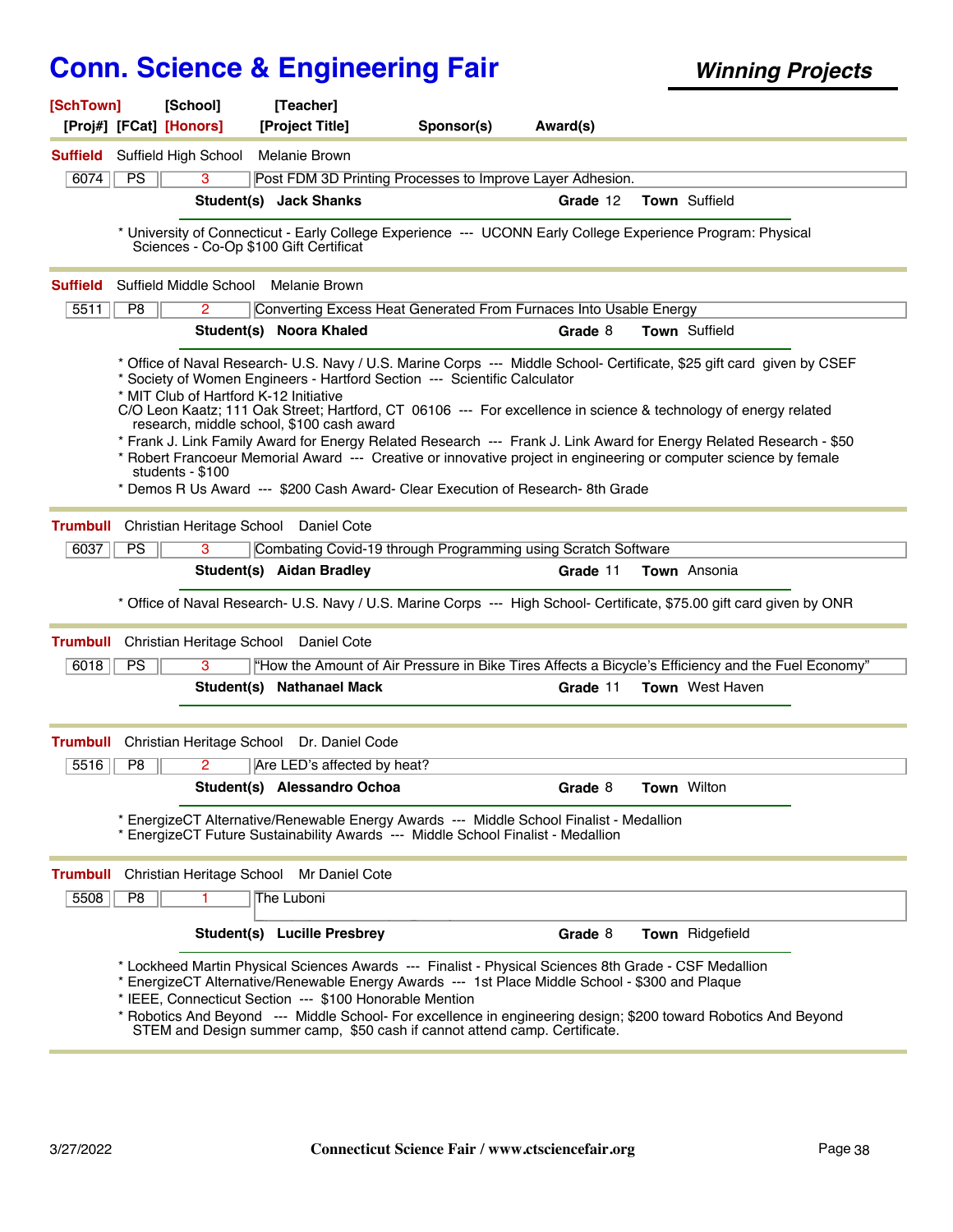| [SchTown]<br>[Proj#] [FCat] [Honors]    | [School]             | [Teacher]<br>[Project Title]                                                                                                                                                                                                                                                                                                                     | Sponsor(s) | Award(s) |                        |  |
|-----------------------------------------|----------------------|--------------------------------------------------------------------------------------------------------------------------------------------------------------------------------------------------------------------------------------------------------------------------------------------------------------------------------------------------|------------|----------|------------------------|--|
| <b>Trumbull</b>                         |                      | Christian Heritage School Dr. Dan Cote                                                                                                                                                                                                                                                                                                           |            |          |                        |  |
| 5506<br>P <sub>8</sub>                  | 3                    | Building an Electric Skateboard                                                                                                                                                                                                                                                                                                                  |            |          |                        |  |
|                                         |                      | Student(s) Elijah Teixeira                                                                                                                                                                                                                                                                                                                       |            | Grade 8  | <b>Town</b> Bridgeport |  |
|                                         |                      | EnergizeCT Alternative/Renewable Energy Awards --- 3rd Place Middle School - \$100 and Plaque                                                                                                                                                                                                                                                    |            |          |                        |  |
| <b>Trumbull</b>                         |                      | Christian Heritage School Daniel Cote                                                                                                                                                                                                                                                                                                            |            |          |                        |  |
| 6020<br><b>PS</b>                       | 3                    | Portable Green Energy Generator and Storing Unit                                                                                                                                                                                                                                                                                                 |            |          |                        |  |
|                                         |                      | Student(s) Laura Wertalik                                                                                                                                                                                                                                                                                                                        |            | Grade 11 | <b>Town Milford</b>    |  |
| <b>Wallingford</b> Choate Rosemary Hall |                      | Murali Chiravuri                                                                                                                                                                                                                                                                                                                                 |            |          |                        |  |
| $\overline{\text{LS}}$<br>3117          |                      | Development of a Home N-Terminal Pro-Brain Natriuretic Peptide Assay for the Diagnosis of Congestive<br>Heart Failure.                                                                                                                                                                                                                           |            |          |                        |  |
|                                         |                      | Student(s) Maya Chiravuri                                                                                                                                                                                                                                                                                                                        |            | Grade 11 | <b>Town</b> Bridgeport |  |
|                                         |                      | * PepsiCo Life Sciences Awards --- 3rd Place- Life Sciences Senior High - \$200 & Plaque<br>* Alexion Biotechnology Awards --- 1st Place- Biotechnology Senior High - \$500 & Plaque<br>* Society for In Vitro Biology --- Certificate and \$25 gift card given by CSEF                                                                          |            |          |                        |  |
| <b>Wallingford</b> Choate Rosemary Hall |                      | Jan Cook                                                                                                                                                                                                                                                                                                                                         |            |          |                        |  |
| 3018<br>LS                              | 2                    | Modeling Predator-Prey Relationships of Brine Shrimp and Invasive Waterboatmen to Optimize<br>Ecological Stability                                                                                                                                                                                                                               |            |          |                        |  |
|                                         |                      | Student(s) Stanley Cho                                                                                                                                                                                                                                                                                                                           |            | Grade 9  | Town Wallingford       |  |
| <b>Wallingford</b> Choate Rosemary Hall |                      | <b>Todd Currie</b>                                                                                                                                                                                                                                                                                                                               |            |          |                        |  |
| 3060<br>LS                              | 2                    | Purification of Contaminated Water Using Natural Coagulants                                                                                                                                                                                                                                                                                      |            |          |                        |  |
|                                         |                      | Student(s) Nilan Kathir                                                                                                                                                                                                                                                                                                                          |            | Grade 9  | Town Cheshire          |  |
| Wallingford                             | Choate Rosemary Hall | Dr. Chris Hogue                                                                                                                                                                                                                                                                                                                                  |            |          |                        |  |
| 6049<br><b>PS</b>                       | 2                    | JARVITS: A Novel Deep Learning IoT Traffic Control System for Real-time Detection and Signal<br>Optimization                                                                                                                                                                                                                                     |            |          |                        |  |
|                                         | Student(s) Ryan Kim  |                                                                                                                                                                                                                                                                                                                                                  |            | Grade 11 | Town New Haven         |  |
| Student                                 |                      | * Computer Science Awards --- 3rd Place High School- \$200, Plaque<br>* Collins Aerospace Engineering Awards --- 3rd Place- Engineering Senior High- \$200 & Plaque<br>Raytheon Corporation Awards --- \$500, Plaque<br>* Quinnipiac University Scholarships --- \$30,000, 4 year scholarship (\$7,500 per year) to Quinnipiac University for HS |            |          |                        |  |
| <b>Wallingford</b> Choate Rosemary Hall |                      | Sunny Kim                                                                                                                                                                                                                                                                                                                                        |            |          |                        |  |
| $\overline{\text{LS}}$<br>3119          | 3                    | Development of LMMD (Lower Methane, More Degradable) Bag Using Marine Bio-Waste Sargassum                                                                                                                                                                                                                                                        |            |          |                        |  |
|                                         |                      | Student(s) Ryan Yoon Ha Lee                                                                                                                                                                                                                                                                                                                      |            | Grade 10 | Town Wallingford       |  |
|                                         |                      | * U.S. Metric Association --- Certificate & \$25 gift card given by CSEF                                                                                                                                                                                                                                                                         |            |          |                        |  |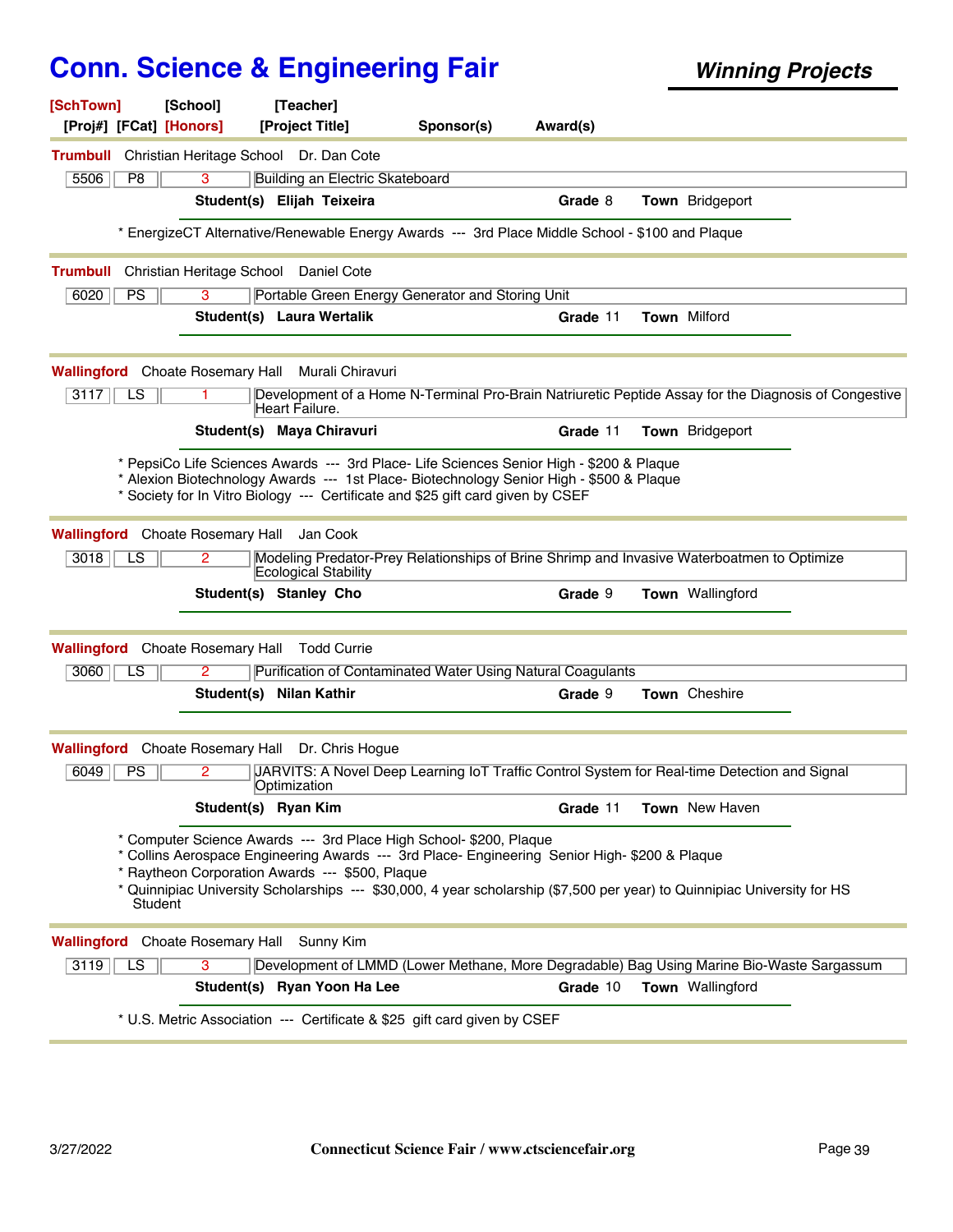| [SchTown]                                        | [School]             | [Teacher]                                               |                                                                                                                                                                                                                                                          |          |                       |  |
|--------------------------------------------------|----------------------|---------------------------------------------------------|----------------------------------------------------------------------------------------------------------------------------------------------------------------------------------------------------------------------------------------------------------|----------|-----------------------|--|
| [Proj#] [FCat] [Honors]                          |                      | [Project Title]                                         | Sponsor(s)                                                                                                                                                                                                                                               | Award(s) |                       |  |
| <b>Wallingford</b> Choate Rosemary Hall          |                      | Jan Cook                                                |                                                                                                                                                                                                                                                          |          |                       |  |
| 6011<br>PS                                       | $\overline{2}$       |                                                         | Application of Soft Robots in Building Collapse Rescues                                                                                                                                                                                                  |          |                       |  |
|                                                  | Student(s) Ann Song  |                                                         |                                                                                                                                                                                                                                                          | Grade 9  | Town Farmington       |  |
|                                                  |                      | * IEEE, Connecticut Section --- \$100 Honorable Mention | * Petit Family Foundation Women in Science & Engineering Awards --- High School Finalist - Medallion<br>* American Society of Safety Professionals, CT Valley Chapter --- \$200 grade 9-12 project                                                       |          |                       |  |
| <b>Wallingford</b> Choate Rosemary Hall Xin Wang |                      |                                                         |                                                                                                                                                                                                                                                          |          |                       |  |
| 3101<br>LS                                       |                      |                                                         | A clinicogenomic prediction model for the early diagnosis of lung cancer                                                                                                                                                                                 |          |                       |  |
|                                                  |                      | Student(s) Isabella Wu                                  |                                                                                                                                                                                                                                                          | Grade 10 | Town Stony Brook      |  |
|                                                  |                      |                                                         | * PepsiCo Life Sciences Awards --- Finalist - Life Science Senior High - CSF Medallion<br>* Computer Science Awards --- 2nd Place High School - \$300, Plaque<br>* Alexion Biotechnology Awards --- Finalist - Biotechnology Senior High - CSF Medallion |          |                       |  |
| Waterbury                                        | ACES at Chase        | Angela Langlais                                         |                                                                                                                                                                                                                                                          |          |                       |  |
| 5513<br>P <sub>8</sub>                           | 3                    |                                                         | Rube Goldberg Machine: Observing Gravity In Action                                                                                                                                                                                                       |          |                       |  |
|                                                  |                      | Student(s) Zanri Barnett                                |                                                                                                                                                                                                                                                          | Grade 8  | <b>Town</b> Meriden   |  |
|                                                  |                      |                                                         |                                                                                                                                                                                                                                                          |          |                       |  |
| <b>Waterbury</b> ACES at Chase                   |                      | Ms. Langlais                                            |                                                                                                                                                                                                                                                          |          |                       |  |
| 1006<br>LT                                       | 2                    | Bean Maze                                               |                                                                                                                                                                                                                                                          |          |                       |  |
|                                                  |                      | Student(s) Tyler Brennan                                |                                                                                                                                                                                                                                                          | Grade 8  | <b>Town</b> Waterbury |  |
|                                                  |                      | <b>Tylon Lott</b>                                       |                                                                                                                                                                                                                                                          | Grade 8  | Town Waterbury, CT    |  |
|                                                  |                      | My Le Le DelaCruz                                       |                                                                                                                                                                                                                                                          | Grade 8  | <b>Town</b> Waterbury |  |
| <b>Waterbury</b>                                 | ACES at Chase        | Ms Langlais                                             |                                                                                                                                                                                                                                                          |          |                       |  |
| 1018<br>LT                                       | $\overline{2}$       | Hand sanitizer vs Hand soap                             |                                                                                                                                                                                                                                                          |          |                       |  |
|                                                  |                      | Student(s) Avianna Foster                               |                                                                                                                                                                                                                                                          | Grade 8  | Town Meriden          |  |
|                                                  |                      | <b>Jamile Valiente</b>                                  |                                                                                                                                                                                                                                                          | Grade 8  | <b>Town</b> Meriden   |  |
|                                                  |                      |                                                         |                                                                                                                                                                                                                                                          |          |                       |  |
| <b>Waterbury</b>                                 | <b>ACES at Chase</b> | Ms. Langlais                                            |                                                                                                                                                                                                                                                          |          |                       |  |
| 4001<br>PT                                       | $\overline{2}$       |                                                         | Substances vs Ice: Which will melt an ice cube first?                                                                                                                                                                                                    |          |                       |  |
|                                                  |                      | Student(s) Dynasia NiiAryee                             |                                                                                                                                                                                                                                                          | Grade 8  | Town Middletown       |  |
|                                                  |                      | Ya'Nyza Plummer                                         |                                                                                                                                                                                                                                                          | Grade 8  | Town Meridian         |  |
|                                                  |                      | <b>Kristina Valentin</b>                                |                                                                                                                                                                                                                                                          | Grade 8  | Town Meriden          |  |
|                                                  |                      |                                                         |                                                                                                                                                                                                                                                          |          |                       |  |
| <b>Waterbury</b>                                 | ACES at Chase        | Angela Langlais                                         |                                                                                                                                                                                                                                                          |          |                       |  |
| 1013<br>LT                                       | 3                    | The volcano experiment                                  |                                                                                                                                                                                                                                                          |          |                       |  |
|                                                  | Student(s)           | <b>Sarah Persaud</b>                                    |                                                                                                                                                                                                                                                          | Grade 8  | Town waterbury        |  |
|                                                  |                      | <b>Alana Haynes</b>                                     |                                                                                                                                                                                                                                                          | Grade 8  | Town waterbury        |  |
|                                                  |                      | kimora woodson                                          |                                                                                                                                                                                                                                                          | Grade 8  | Town meriden          |  |
|                                                  |                      |                                                         |                                                                                                                                                                                                                                                          |          |                       |  |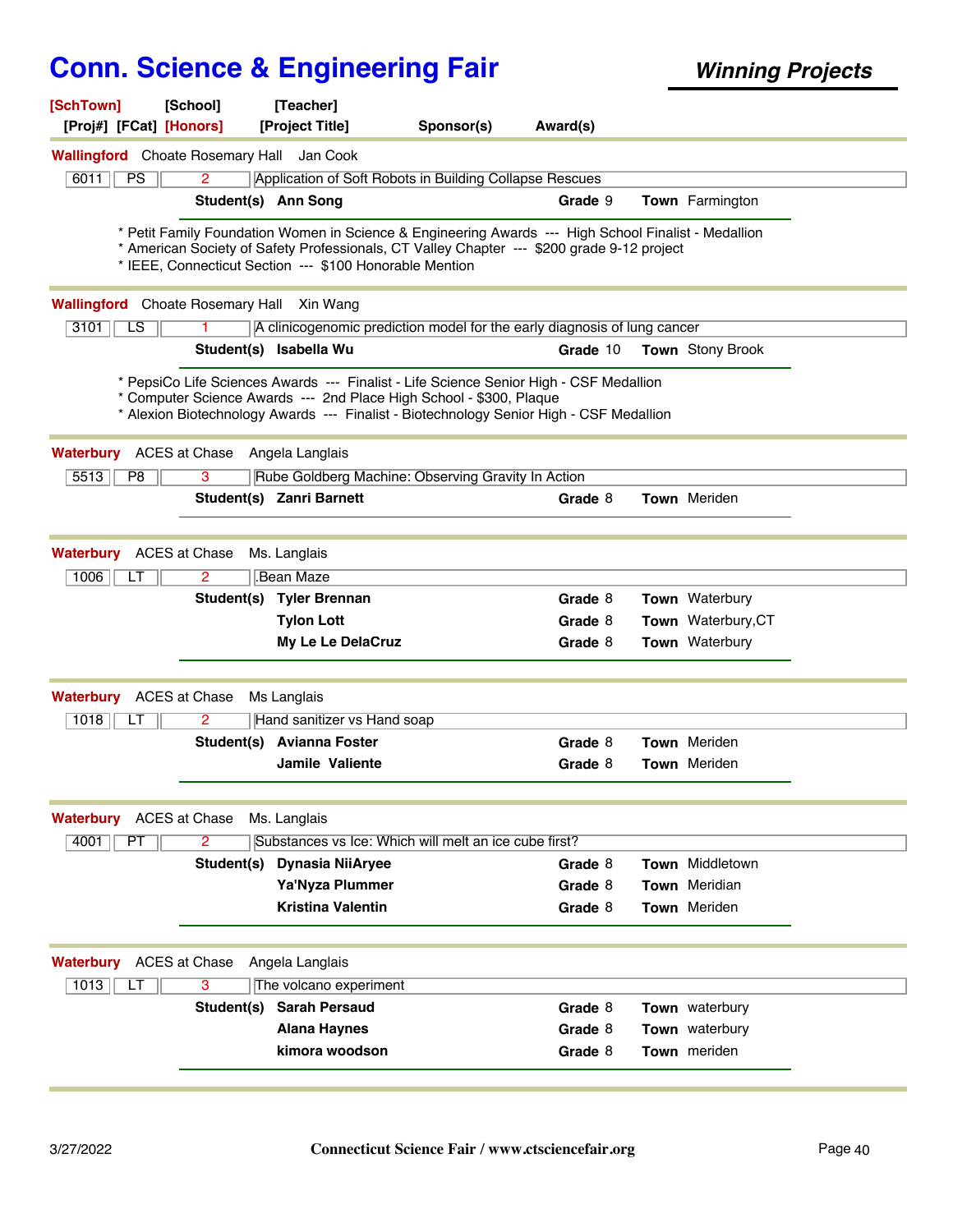| [SchTown]               |           | [School]                             | [Teacher]                                                                                                                                                                                                                                                                                                                                                                                                                                                                                                                               |            |          |                        |  |
|-------------------------|-----------|--------------------------------------|-----------------------------------------------------------------------------------------------------------------------------------------------------------------------------------------------------------------------------------------------------------------------------------------------------------------------------------------------------------------------------------------------------------------------------------------------------------------------------------------------------------------------------------------|------------|----------|------------------------|--|
| [Proj#] [FCat] [Honors] |           |                                      | [Project Title]                                                                                                                                                                                                                                                                                                                                                                                                                                                                                                                         | Sponsor(s) | Award(s) |                        |  |
|                         |           |                                      | Westport Greens Farms Academy Mathieu Freeman                                                                                                                                                                                                                                                                                                                                                                                                                                                                                           |            |          |                        |  |
| 3010                    | LS        | $\overline{2}$                       | The Comparative Effects of Fuhc Immunosuppressants and Allotransplanted Blood Plasma Transfusion<br>on Allotransplant Acceptance in Botryllus Schlosseri                                                                                                                                                                                                                                                                                                                                                                                |            |          |                        |  |
|                         |           |                                      | Student(s) Shealeigh Crombie                                                                                                                                                                                                                                                                                                                                                                                                                                                                                                            |            | Grade 12 | Town Westport          |  |
|                         |           |                                      |                                                                                                                                                                                                                                                                                                                                                                                                                                                                                                                                         |            |          |                        |  |
|                         |           | <b>Westport</b> Greens Farms Academy | Freeman                                                                                                                                                                                                                                                                                                                                                                                                                                                                                                                                 |            |          |                        |  |
| 6022                    | <b>PS</b> | 2                                    | Combating the Better Than Average Effect by Using Perceived Driving Ability.                                                                                                                                                                                                                                                                                                                                                                                                                                                            |            |          |                        |  |
|                         |           |                                      | Student(s) Grant Miller                                                                                                                                                                                                                                                                                                                                                                                                                                                                                                                 |            | Grade 12 | <b>Town</b> Darien     |  |
| Westport                |           | Greens Farms Academy                 | Mathieu Freeman                                                                                                                                                                                                                                                                                                                                                                                                                                                                                                                         |            |          |                        |  |
| 3089                    | LS        | $\overline{2}$                       | The Effect of Diphenhydramine on the Progression of Parkinson's Disease in Drosophila Melanogaster                                                                                                                                                                                                                                                                                                                                                                                                                                      |            |          |                        |  |
|                         |           |                                      | Student(s) Danielle Mirin                                                                                                                                                                                                                                                                                                                                                                                                                                                                                                               |            | Grade 12 | <b>Town</b> New Canaan |  |
| Westport                |           | Greens Farms Academy                 | Mathieu Freeman                                                                                                                                                                                                                                                                                                                                                                                                                                                                                                                         |            |          |                        |  |
| 3005                    | LS        | 2                                    | The Effects of Green Tea on β-Amyloid-Induced Alzheimer's Disease in Lymnaea Stagnalis                                                                                                                                                                                                                                                                                                                                                                                                                                                  |            |          |                        |  |
|                         |           |                                      | Student(s) Avery Woodworth                                                                                                                                                                                                                                                                                                                                                                                                                                                                                                              |            | Grade 12 | Town Fairfield         |  |
|                         |           |                                      | * Petit Family Foundation Women in Science & Engineering Awards --- 1st Place - High School \$500 / Plaque                                                                                                                                                                                                                                                                                                                                                                                                                              |            |          |                        |  |
| Westport                |           | Staples High School Amy Parent       |                                                                                                                                                                                                                                                                                                                                                                                                                                                                                                                                         |            |          |                        |  |
| 3110                    | LS        | 1.                                   | Alzheimer's Disease Identification with Machine Learning Based on Wavelet Transform                                                                                                                                                                                                                                                                                                                                                                                                                                                     |            |          |                        |  |
|                         |           |                                      | Student(s) Aalok Bhattacharya                                                                                                                                                                                                                                                                                                                                                                                                                                                                                                           |            | Grade 11 | Town Westport          |  |
|                         |           |                                      | * PepsiCo Life Sciences Awards --- Finalist - Life Science Senior High - CSF Medallion                                                                                                                                                                                                                                                                                                                                                                                                                                                  |            |          |                        |  |
| Westport                |           | Staples High School                  | Dr. Dharmadhikari                                                                                                                                                                                                                                                                                                                                                                                                                                                                                                                       |            |          |                        |  |
| 3039                    | LS        | 2                                    | Computational Study on the Effects of Granzyme A on Follicular Lymphoma Microenvironment During<br><b>CAR T Cell Therapy</b>                                                                                                                                                                                                                                                                                                                                                                                                            |            |          |                        |  |
|                         |           |                                      | <b>Student(s) Tanvi Gorre</b>                                                                                                                                                                                                                                                                                                                                                                                                                                                                                                           |            | Grade 11 | Town Westport          |  |
| Westport                |           | Staples High School Nick Morgan      |                                                                                                                                                                                                                                                                                                                                                                                                                                                                                                                                         |            |          |                        |  |
| 6016                    | PS        | 2.                                   | Finding Gravitationally Lensed Quasar Systems by using a Polar Shapelet Decomposition Approach                                                                                                                                                                                                                                                                                                                                                                                                                                          |            |          |                        |  |
|                         |           |                                      | Student(s) Ishan Prasad                                                                                                                                                                                                                                                                                                                                                                                                                                                                                                                 |            | Grade 12 | <b>Town</b> Westport   |  |
|                         |           |                                      | * Computer Science Awards --- Senior High Finalist - Medallion<br>* Astronomical Society of Greater Hartford - The Charles Hammond Award for Excellence in Astronomy --- Senior<br>Project-\$150, subscription to Sky and Telescope, ASGH membership and meeting invitation<br>* University of Connecticut - Early College Experience --- UCONN Early College Experience Program: Frontiers in<br>Science - Co-Op \$100 Gift Certificate<br>* Arthur & Ruth Mensing Award --- Mensing Award Excellence in the Physical Sciences - \$500 |            |          |                        |  |
| Westport                |           | Staples High School Amy Parent       |                                                                                                                                                                                                                                                                                                                                                                                                                                                                                                                                         |            |          |                        |  |
| 3118                    | LS        | 2                                    | Essential Oils from Thyme and Rosemary in Combination as an Antibiotic-Sparing Agent to Treat<br>Escherichia coli-caused Urinary Tract Infections                                                                                                                                                                                                                                                                                                                                                                                       |            |          |                        |  |
|                         |           |                                      | Student(s) Mallika Subramanian                                                                                                                                                                                                                                                                                                                                                                                                                                                                                                          |            | Grade 11 | Town Westport          |  |
|                         |           |                                      |                                                                                                                                                                                                                                                                                                                                                                                                                                                                                                                                         |            |          |                        |  |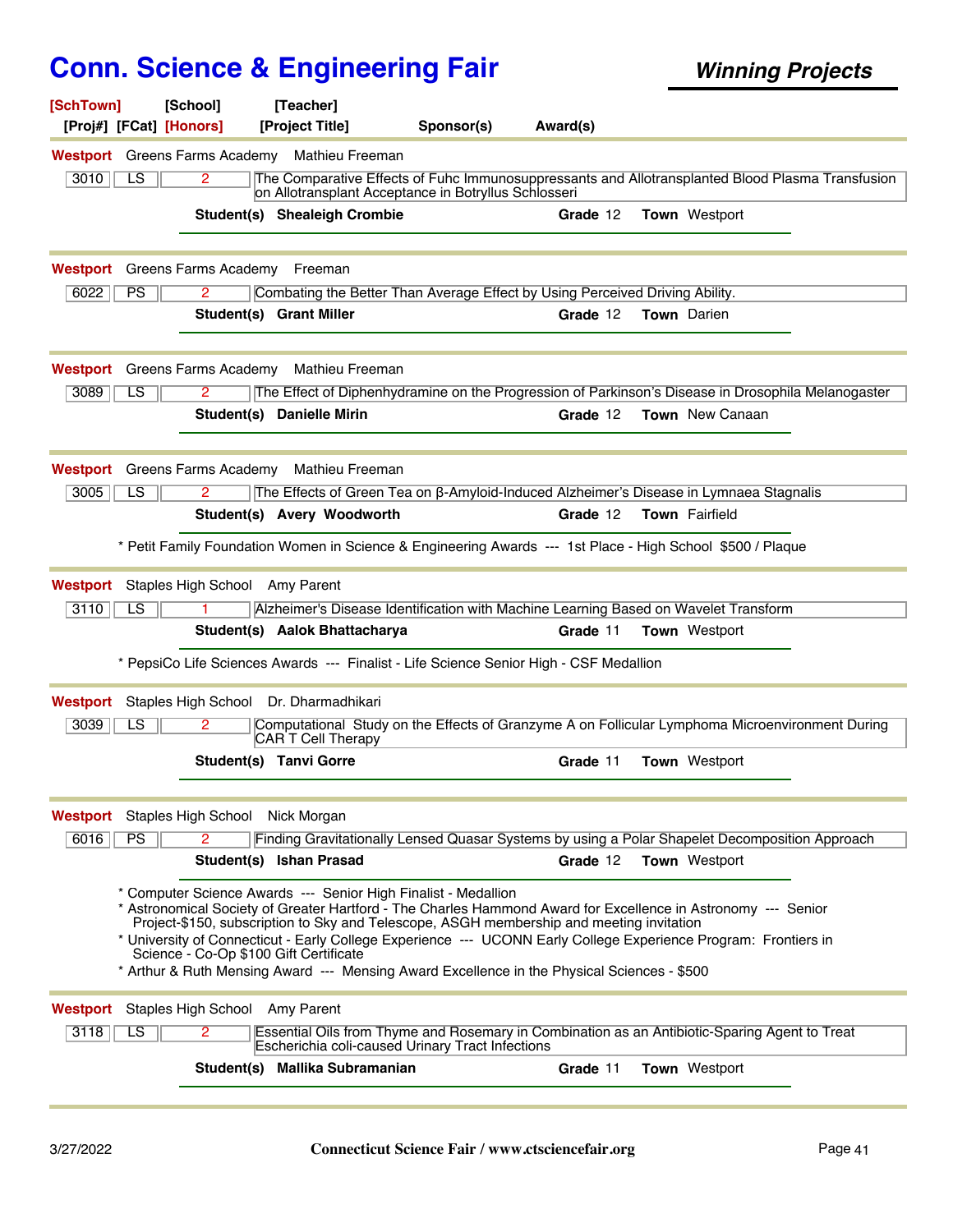| [SchTown]<br>[School]<br>[Proj#] [FCat] [Honors]                                                                                                                                                                                                                                                                              | [Teacher]<br>[Project Title]                                             | Sponsor(s) | Award(s) |                                                                                                                       |
|-------------------------------------------------------------------------------------------------------------------------------------------------------------------------------------------------------------------------------------------------------------------------------------------------------------------------------|--------------------------------------------------------------------------|------------|----------|-----------------------------------------------------------------------------------------------------------------------|
| <b>Wilton</b> Middlebrook School                                                                                                                                                                                                                                                                                              | Ms. Norman                                                               |            |          |                                                                                                                       |
| $\overline{2}$<br>2011<br>L7                                                                                                                                                                                                                                                                                                  | Sugar Content of Fruit using a Refractometer                             |            |          |                                                                                                                       |
|                                                                                                                                                                                                                                                                                                                               | Student(s) Megan Dragunat                                                |            | Grade 7  | <b>Town Wilton</b>                                                                                                    |
| Middlebrook School<br>Wilton                                                                                                                                                                                                                                                                                                  | Kendra Norman                                                            |            |          |                                                                                                                       |
| 4003<br>PT                                                                                                                                                                                                                                                                                                                    | School Bus Approach Alert System                                         |            |          |                                                                                                                       |
|                                                                                                                                                                                                                                                                                                                               | Student(s) Leonardo Kulon                                                |            | Grade 7  | <b>Town Wilton</b>                                                                                                    |
|                                                                                                                                                                                                                                                                                                                               | Sanaka Dash                                                              |            | Grade 7  | <b>Town Wilton</b>                                                                                                    |
| * Lockheed Martin Physical Sciences Awards --- 1st Place - Physical Sciences MS Team- \$100 each & Plaque<br>* Stanley Black & Decker Applied Technology Awards --- Middle School Finalist - Medallion<br>* Raytheon Corporation Awards --- \$500, Plaque<br>* Broadcom MASTERS --- Invitation to compete in Broadcom MASTERS |                                                                          |            |          |                                                                                                                       |
| Middlebrook School Carol Festa<br>Wilton                                                                                                                                                                                                                                                                                      |                                                                          |            |          |                                                                                                                       |
| 5503<br>P <sub>8</sub><br>3                                                                                                                                                                                                                                                                                                   | Revolutionary 3D-Printed Shoes to Change the Way We Think about Footwear |            |          |                                                                                                                       |
|                                                                                                                                                                                                                                                                                                                               | Student(s) William Olmstead                                              |            | Grade 8  | <b>Town Wilton</b>                                                                                                    |
|                                                                                                                                                                                                                                                                                                                               |                                                                          |            |          | * Susan and Stanley Lessoff Memorial --- Susan and StanleyLessoff Memorial Award - \$250 Cash and Plaque MS           |
| Middlebrook School<br><b>Wilton</b>                                                                                                                                                                                                                                                                                           | Deborah Mallozzi                                                         |            |          |                                                                                                                       |
| 4009<br>PT<br>1                                                                                                                                                                                                                                                                                                               | Illusion v. Reality                                                      |            |          |                                                                                                                       |
|                                                                                                                                                                                                                                                                                                                               | Student(s) Arista Sullivan                                               |            | Grade 8  | <b>Town Wilton</b>                                                                                                    |
|                                                                                                                                                                                                                                                                                                                               | <b>Meredith Sullivan</b>                                                 |            | Grade 8  | <b>Town Wilton</b>                                                                                                    |
| * Lockheed Martin Physical Sciences Awards --- Finalist - Physical Sciences Jr Team - CSF Medallion                                                                                                                                                                                                                           |                                                                          |            |          |                                                                                                                       |
| Middlebrook School<br>Wilton                                                                                                                                                                                                                                                                                                  | Carol Festa                                                              |            |          |                                                                                                                       |
| 1012<br>LТ<br>1                                                                                                                                                                                                                                                                                                               | A novel way to solve coral bleaching                                     |            |          |                                                                                                                       |
|                                                                                                                                                                                                                                                                                                                               | Student(s) Preethi Vijay                                                 |            | Grade 8  | Town Wilton                                                                                                           |
|                                                                                                                                                                                                                                                                                                                               | <b>Trisha Prabhu</b>                                                     |            | Grade 8  | <b>Town Wilton</b>                                                                                                    |
| * PepsiCo Life Sciences Awards --- 2nd Place- Life Sciences MS Team - \$100 each & Plaque<br>* J.A. Augustine Award --- \$100 for excellence in biology<br>2020 Invention Convention, May 2<br>* Broadcom MASTERS --- Invitation to compete in Broadcom MASTERS                                                               |                                                                          |            |          | * Connecticut Invention Convention "Next Step Inventors" --- Next Step Inventor Trophy & Invitation to compete at the |
| Academy of Aerospace & Engineering<br>Windsor                                                                                                                                                                                                                                                                                 | Lili Aramli                                                              |            |          |                                                                                                                       |
| LS<br>3003<br>3                                                                                                                                                                                                                                                                                                               |                                                                          |            |          | An Investigation on the Multi-Generational Effect of Acidic Soil on the Growth of Brassica rapa                       |
|                                                                                                                                                                                                                                                                                                                               | <b>Student(s) Casey Campellone</b>                                       |            | Grade 11 | <b>Town</b> Vernon                                                                                                    |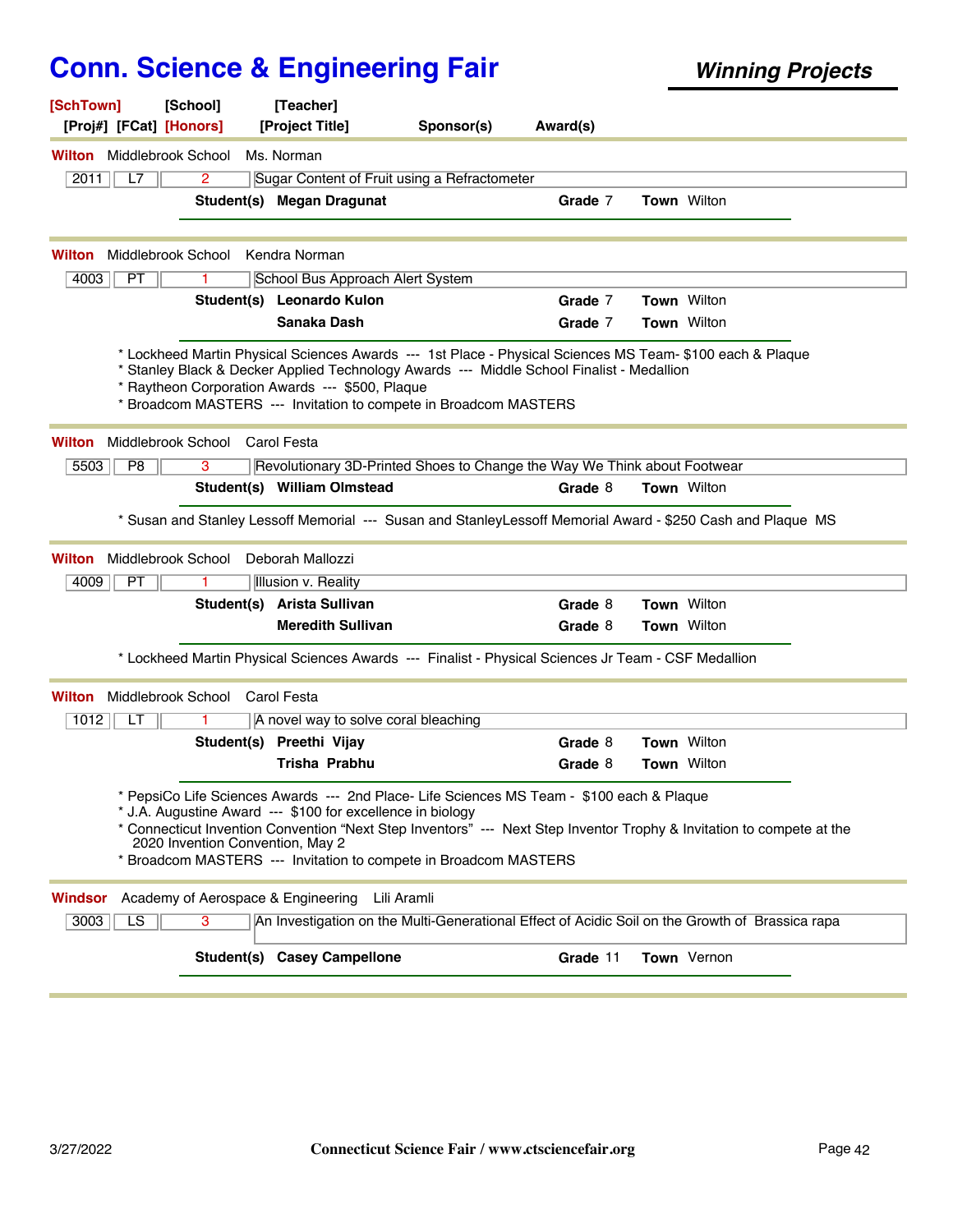| [SchTown]<br>[Proj#] [FCat] [Honors] | [School]                           | [Teacher]<br>[Project Title]                    | Sponsor(s)                                                                                                                                                                                           | Award(s) |                                                                                                                                                                                                                              |
|--------------------------------------|------------------------------------|-------------------------------------------------|------------------------------------------------------------------------------------------------------------------------------------------------------------------------------------------------------|----------|------------------------------------------------------------------------------------------------------------------------------------------------------------------------------------------------------------------------------|
| Windsor                              | Academy of Aerospace & Engineering |                                                 | Michelle Bellinger                                                                                                                                                                                   |          |                                                                                                                                                                                                                              |
| <b>PST</b><br>6504                   | $\overline{2}$                     |                                                 |                                                                                                                                                                                                      |          | Beyond Sunshine: Robotic Optimization for Maximum Efficiency of Solar Energy Production                                                                                                                                      |
|                                      |                                    | Student(s) Aiden Christy                        |                                                                                                                                                                                                      | Grade 12 | Town Glastonbury                                                                                                                                                                                                             |
|                                      |                                    | <b>Neel Vachhani</b>                            |                                                                                                                                                                                                      | Grade 11 | Town South Windsor                                                                                                                                                                                                           |
|                                      |                                    |                                                 | * EnergizeCT Alternative/Renewable Energy Awards --- High School Finalist - Medallion<br>* EnergizeCT Future Sustainability Awards --- High School Finalist - Medallion                              |          |                                                                                                                                                                                                                              |
| Windsor                              |                                    |                                                 | Academy of Aerospace & Engineering Dr. Michelle Bellinger                                                                                                                                            |          |                                                                                                                                                                                                                              |
| PST<br>6502                          |                                    |                                                 | Regional Materials On Compressive Strength                                                                                                                                                           |          | The Effect Of Altering The Material Composition in Ultra High-Performance Concrete (UHPC) With                                                                                                                               |
|                                      |                                    | Student(s) Justin Ho                            |                                                                                                                                                                                                      | Grade 11 | Town Suffield                                                                                                                                                                                                                |
|                                      |                                    | <b>Nathan Magold</b>                            |                                                                                                                                                                                                      | Grade 11 | Town Southington                                                                                                                                                                                                             |
| Plaque                               |                                    |                                                 | * ASM Materials Education Foundation --- Certificate & \$25 gift card given by CSEF                                                                                                                  |          | * Lockheed Martin Physical Sciences Awards --- 1st Place - Physical Sciences Senior High Team- \$500 (split) &                                                                                                               |
|                                      |                                    |                                                 |                                                                                                                                                                                                      |          |                                                                                                                                                                                                                              |
| Windsor                              | Academy of Aerospace & Engineering |                                                 | Dr. Lili Aramli                                                                                                                                                                                      |          |                                                                                                                                                                                                                              |
| LS<br>3072                           | 3                                  |                                                 | Examining the Use of Navicula sp. as an Organic Fertilizer for Brassica Rapa                                                                                                                         |          |                                                                                                                                                                                                                              |
|                                      |                                    | Student(s) Devon Mansfield                      |                                                                                                                                                                                                      | Grade 11 | Town East Hampton                                                                                                                                                                                                            |
|                                      |                                    |                                                 |                                                                                                                                                                                                      |          |                                                                                                                                                                                                                              |
| Windsor                              |                                    |                                                 | Academy of Aerospace & Engineering Dr. Michelle Bellinger                                                                                                                                            |          |                                                                                                                                                                                                                              |
| <b>PST</b><br>6505                   |                                    |                                                 | Piezoelectric Wind Harvesting Electrical Energy Conversion                                                                                                                                           |          |                                                                                                                                                                                                                              |
|                                      |                                    | Student(s) Dylan Pueschel                       |                                                                                                                                                                                                      | Grade 12 | Town Hebron                                                                                                                                                                                                                  |
|                                      |                                    | <b>John Watrous</b>                             |                                                                                                                                                                                                      | Grade 12 | Town Hartford                                                                                                                                                                                                                |
| Plaque                               |                                    | * Raytheon Corporation Awards --- \$500, Plaque | * EnergizeCT Future Sustainability Awards --- 1st Place High School - \$500 and Plaque<br>* GENIUS Olympiad --- GENIUS Olympiad Competition for1st Place HS Future Sustainability with \$700 stipend |          | * Lockheed Martin Physical Sciences Awards --- 2nd Place - Physical Sciences Senior High Team- \$300(split) &<br>* CASE • The Jackson Laboratory Urban School Challenge Awards --- 4th Place High School - Plaque, Medallion |
| Windsor                              | Academy of Aerospace & Engineering |                                                 | Michelle Bellinger                                                                                                                                                                                   |          |                                                                                                                                                                                                                              |
| <b>LST</b><br>3514                   | $\mathbf{2}$                       | <b>Computational Hydroponics</b>                |                                                                                                                                                                                                      |          |                                                                                                                                                                                                                              |
|                                      | Student(s)                         | <b>Zahrion Watson</b>                           |                                                                                                                                                                                                      | Grade 11 | Town bloomfield                                                                                                                                                                                                              |
|                                      |                                    | Vanessa Weir                                    |                                                                                                                                                                                                      | Grade 11 | Town Hartford                                                                                                                                                                                                                |
|                                      |                                    | Khaley-shai Wyndham                             |                                                                                                                                                                                                      | Grade 11 | Town windsor                                                                                                                                                                                                                 |
|                                      |                                    |                                                 | * CASE . The Jackson Laboratory Urban School Challenge Awards --- Senior High Finalist - Medallion                                                                                                   |          |                                                                                                                                                                                                                              |
| Windsor                              | Madina Academy                     | Mr. Coleman                                     |                                                                                                                                                                                                      |          |                                                                                                                                                                                                                              |
| PS<br>6059                           | 3                                  |                                                 |                                                                                                                                                                                                      |          | A Proposal to Use Cost Effective Eco-friendly and Stronger Bricks for Modern Construction:                                                                                                                                   |
|                                      |                                    | Student(s) Yameen Ahmed                         |                                                                                                                                                                                                      | Grade 9  | Town Vernon, Rockville                                                                                                                                                                                                       |
|                                      |                                    |                                                 | * Geology/Historic Project of Merit Award --- \$100 - Earth Science - Field work with Geologic or historic value                                                                                     |          |                                                                                                                                                                                                                              |
|                                      |                                    |                                                 |                                                                                                                                                                                                      |          |                                                                                                                                                                                                                              |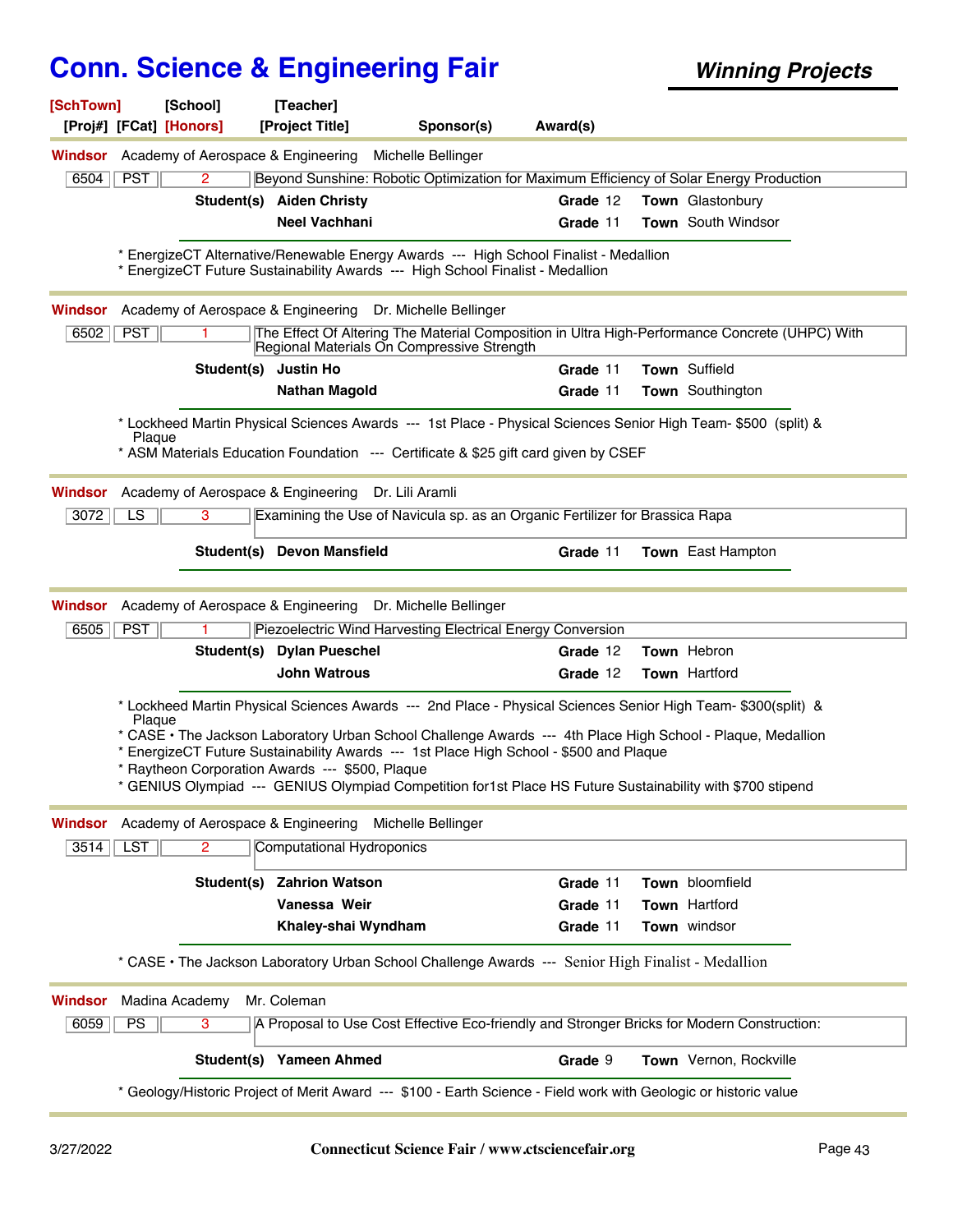| [SchTown]<br>[Proj#] [FCat] [Honors] |                | [School]                  | [Teacher]<br>[Project Title]                                                                                                                                                            | Sponsor(s) | Award(s) |                           |  |
|--------------------------------------|----------------|---------------------------|-----------------------------------------------------------------------------------------------------------------------------------------------------------------------------------------|------------|----------|---------------------------|--|
| Windsor                              |                | Madina Academy            | Mr. Coleman                                                                                                                                                                             |            |          |                           |  |
| 5524                                 | P <sub>8</sub> | 3                         | <b>Converting Sound Into Electricity</b>                                                                                                                                                |            |          |                           |  |
|                                      |                |                           | Student(s) Hamza Alsaleh                                                                                                                                                                |            | Grade 8  | <b>Town</b> Windsor Locks |  |
| Windsor                              |                | Madina Academy            | Mr.Timothy Coleman                                                                                                                                                                      |            |          |                           |  |
| 3524                                 | <b>LST</b>     | 3                         | The Liquid Bulk Viscosity Effect on the Dynamics of a Single Cavitation Bubble                                                                                                          |            |          |                           |  |
|                                      |                | Student(s)                | Tasneem Zoghol                                                                                                                                                                          |            | Grade 9  | Town Enfield              |  |
|                                      |                |                           | <b>Deana Khatib</b>                                                                                                                                                                     |            | Grade 9  | Town Windsor              |  |
| Windsor                              |                |                           | The Loomis Chaffee School Koby Osei-Mensah                                                                                                                                              |            |          |                           |  |
| 3068                                 | LS             |                           | Computational Psychiatry: Application of Machine Learning Methods to Analyze Marijuana Addictions<br>and Craving                                                                        |            |          |                           |  |
|                                      |                |                           | Student(s) Sean Lee                                                                                                                                                                     |            | Grade 12 | <b>Town</b> Los Altos     |  |
|                                      |                |                           | * PepsiCo Life Sciences Awards --- Finalist - Life Science Senior High - CSF Medallion<br>* Pfizer Computational Biology and Bioinformatics Awards --- Senior High Finalist - Medallion |            |          |                           |  |
| Windsor                              |                | The Loomis Chaffee School | Mr. Osei-Mensah                                                                                                                                                                         |            |          |                           |  |
| 3057                                 | LS             | 2                         | The effects of different soil environments on the rate of HDPE and LDPE degradation by Bacillus subtilis                                                                                |            |          |                           |  |
|                                      |                |                           | Student(s) Edward Park                                                                                                                                                                  |            | Grade 11 | Town Windsor              |  |
| Windsor                              |                |                           | The Loomis Chaffee School Koby Osei-Mensah                                                                                                                                              |            |          |                           |  |
| 6021                                 | PS             |                           | NeRF-UAV: Inexpensive 3-D Colored Video Reconstruction Using RGB Camera Equipped Drone<br><b>Swarms and Neural Radiance Fields</b>                                                      |            |          |                           |  |
|                                      |                | Student(s) Eric Sun       |                                                                                                                                                                                         |            | Grade 11 | <b>Town</b> Flushing      |  |
|                                      |                |                           | * Lockheed Martin Physical Sciences Awards --- Finalist - Physical Sciences Senior High - CSF Medallion<br>* Computer Science Awards --- Senior High Finalist - Medallion               |            |          |                           |  |
| Windsor                              |                |                           | The Loomis Chaffee School Koby Osei-Mensah                                                                                                                                              |            |          |                           |  |
| 6089                                 | PS             | $\overline{2}$            | Analysis of Leading-Edge Devices on Aerodynamic Lift at Different Angles of Attack                                                                                                      |            |          |                           |  |
|                                      |                |                           | Student(s) Ting-Yo Tan                                                                                                                                                                  |            | Grade 12 | Town Taipei               |  |
|                                      |                |                           | * U.S. Air Force --- Certificate & \$25 gift card from CSEF<br>* American Institute of Aeronautics & Astronautics - Connecticut Section --- \$200 award, certificate                    |            |          |                           |  |
| Windsor                              |                |                           | The Loomis Chaffee School Mr. Osei-Mensah                                                                                                                                               |            |          |                           |  |
| 6078                                 | <b>PS</b>      | 2                         | Host Galaxies of High Redshift Quasar Absorbers                                                                                                                                         |            |          |                           |  |
|                                      |                |                           | Student(s) Benson Wang                                                                                                                                                                  |            | Grade 11 | Town Concord              |  |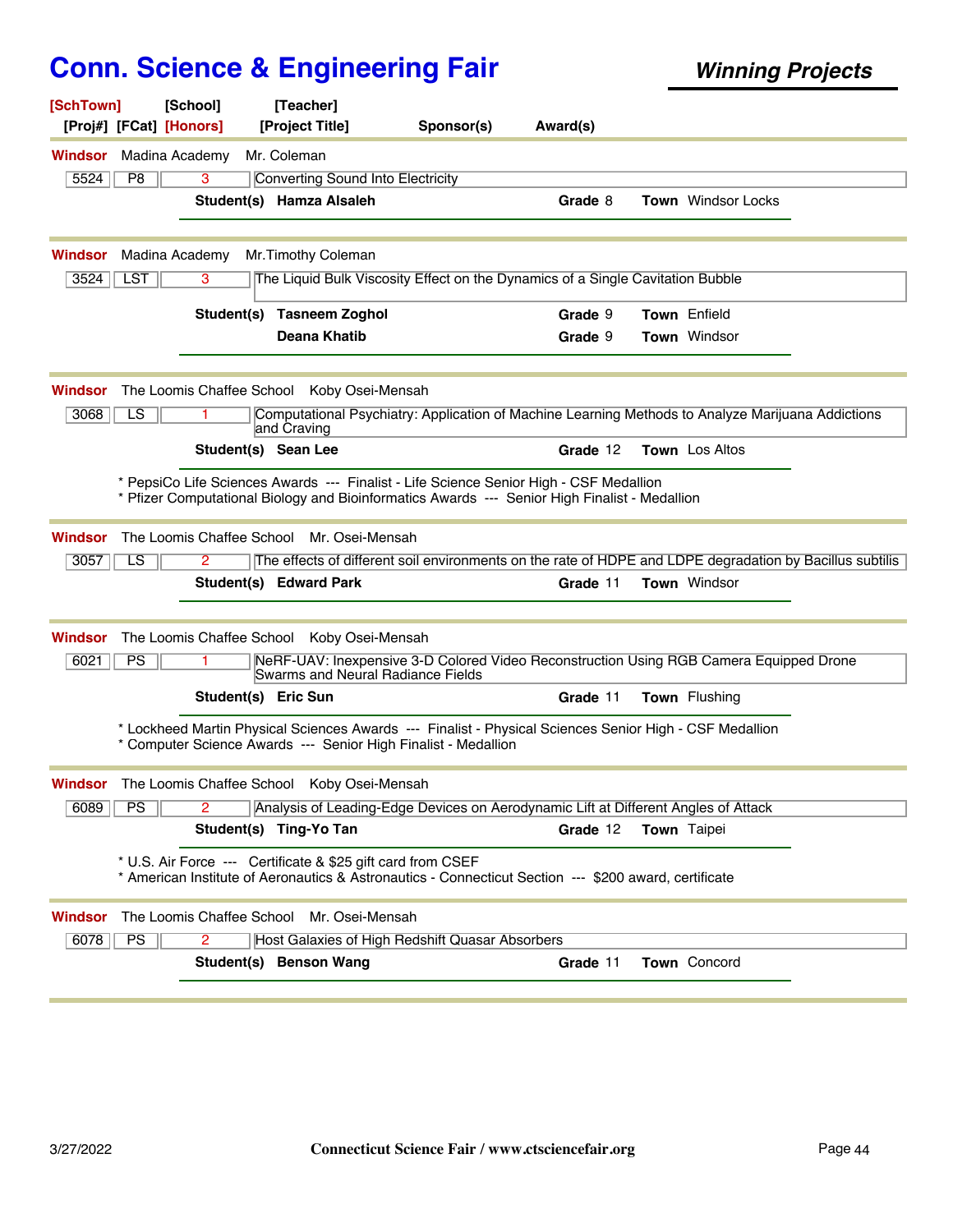| [SchTown]<br>[Proj#] [FCat] [Honors]                                             | [School]             | [Teacher]<br>[Project Title]                                                                                       | Sponsor(s)                                                                                                                                                                                                                                                                                                                                                          | Award(s) |                                                                                                                                                                                                                       |  |
|----------------------------------------------------------------------------------|----------------------|--------------------------------------------------------------------------------------------------------------------|---------------------------------------------------------------------------------------------------------------------------------------------------------------------------------------------------------------------------------------------------------------------------------------------------------------------------------------------------------------------|----------|-----------------------------------------------------------------------------------------------------------------------------------------------------------------------------------------------------------------------|--|
| Windsor                                                                          |                      | The Loomis Chaffee School Koby Osei-Mensah                                                                         |                                                                                                                                                                                                                                                                                                                                                                     |          |                                                                                                                                                                                                                       |  |
| PS<br>6079                                                                       | 2                    | <b>Games</b>                                                                                                       |                                                                                                                                                                                                                                                                                                                                                                     |          | Introduction to Surreal Numbers: Exploring Real, Infinite and Infinitesimal Values and Their Hackenbush                                                                                                               |  |
|                                                                                  |                      | Student(s) Yat Him Cyrus Wong                                                                                      |                                                                                                                                                                                                                                                                                                                                                                     | Grade 12 | <b>Town</b> Hong Kong                                                                                                                                                                                                 |  |
|                                                                                  |                      | * Mathematics Awards --- High School Finalist - Medallion                                                          | * Mu Alpha Theta --- Certificate, \$25 gift card given by CSEF                                                                                                                                                                                                                                                                                                      |          |                                                                                                                                                                                                                       |  |
| <b>Woodbridge</b> Amity Regional High School Catherine Piscitelli                |                      |                                                                                                                    |                                                                                                                                                                                                                                                                                                                                                                     |          |                                                                                                                                                                                                                       |  |
| $\overline{LS}$<br>3115                                                          | $\overline{3}$       |                                                                                                                    | Gene Expression using a Multimodal Embryoid Developmental Dataset                                                                                                                                                                                                                                                                                                   |          | Applying an Integrated Diffusion Framework to Identify interactions Between Chromatin Regions and                                                                                                                     |  |
|                                                                                  |                      | Student(s) Anushka Acharya                                                                                         |                                                                                                                                                                                                                                                                                                                                                                     | Grade 11 | <b>Town</b> Bethany                                                                                                                                                                                                   |  |
| Woodbridge                                                                       |                      | Amity Regional High School Catherine Piscitelli                                                                    |                                                                                                                                                                                                                                                                                                                                                                     |          |                                                                                                                                                                                                                       |  |
| 6087<br><b>PS</b>                                                                | 2                    |                                                                                                                    |                                                                                                                                                                                                                                                                                                                                                                     |          | Developing an Inductive Stent to Accurately Detect the Occurrence of In Stent Restenosis                                                                                                                              |  |
|                                                                                  |                      | Student(s) Piyush Bahel                                                                                            |                                                                                                                                                                                                                                                                                                                                                                     | Grade 11 | <b>Town</b> Woodbridge                                                                                                                                                                                                |  |
| <b>Woodbridge</b> Amity Regional High School Catherine Piscitelli<br>6090<br>PS. | $\mathbf{2}^{\circ}$ | Student(s) Mason Beaudette                                                                                         | Terrain Accidents For Single Engine Aircraft                                                                                                                                                                                                                                                                                                                        | Grade 12 | The Optimization of a Ground Collision Avoidance System and Application to Inhibit Controlled Flight Into<br><b>Town</b> Orange                                                                                       |  |
|                                                                                  |                      |                                                                                                                    | * Stanley Black & Decker Applied Technology Awards --- Senior High Finalist - Medallion<br>* Computer Science Awards --- Senior High Finalist - Medallion<br>* Collins Aerospace Engineering Awards --- Finalist - Engineering High School - CSF Medallion<br>* American Institute of Aeronautics & Astronautics - Connecticut Section --- \$200 award, certificate |          | * Office of Naval Research- U.S. Navy / U.S. Marine Corps --- High School- Certificate, \$75.00 gift card given by ONR                                                                                                |  |
| <b>Woodbridge</b> Amity Regional High School Catherine Piscitelli                |                      |                                                                                                                    |                                                                                                                                                                                                                                                                                                                                                                     |          |                                                                                                                                                                                                                       |  |
| 6031<br>PS                                                                       |                      |                                                                                                                    |                                                                                                                                                                                                                                                                                                                                                                     |          | Theoretical Modelling and Parameterization of a Novel-Actuator-Based Transtibial Pediatric Prosthetic                                                                                                                 |  |
|                                                                                  |                      | Student(s) Aditi Bhattamishra                                                                                      |                                                                                                                                                                                                                                                                                                                                                                     | Grade 10 | <b>Town</b> Orange                                                                                                                                                                                                    |  |
|                                                                                  |                      | * IEEE, Connecticut Section --- \$250 Honors Award -Senior<br>* Wisner Chairman's Award --- \$500 cash & Plaque HS | * Collins Aerospace Engineering Awards --- Finalist - Engineering High School - CSF Medallion<br>* Otero Family Award --- The Otero Family Award; \$250 cash                                                                                                                                                                                                        |          | * Lockheed Martin Physical Sciences Awards --- Finalist - Physical Sciences Senior High - CSF Medallion<br>* Stanley Black & Decker Applied Technology Awards --- 1st Place High School - \$500 and Plaque, Medallion |  |
| <b>Woodbridge</b> Amity Regional High School Mrs. Catherine Piscitelli           |                      |                                                                                                                    |                                                                                                                                                                                                                                                                                                                                                                     |          |                                                                                                                                                                                                                       |  |
| 3022<br>LS                                                                       | $\overline{2}$       |                                                                                                                    |                                                                                                                                                                                                                                                                                                                                                                     |          | Developing and Testing a Novel Acne Reducing Spray for Face Masks and Accessories                                                                                                                                     |  |
|                                                                                  |                      | Student(s) Francis Cavallaro                                                                                       |                                                                                                                                                                                                                                                                                                                                                                     | Grade 11 | <b>Town</b> Orange                                                                                                                                                                                                    |  |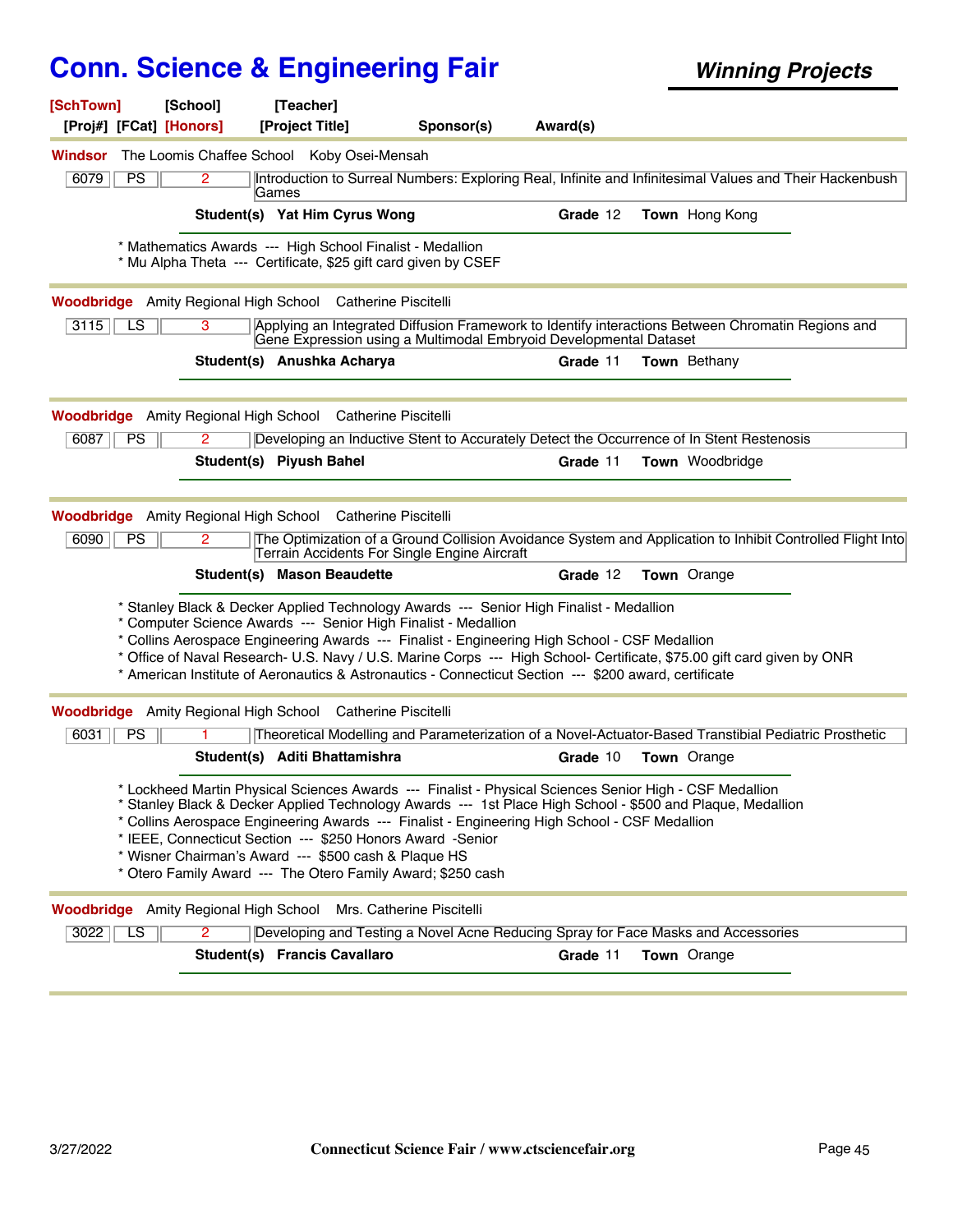| [SchTown]               | [School]                                                                                                      | [Teacher]                      |                                                                                                                                                                                                                                                                                                                              |          |                 |  |
|-------------------------|---------------------------------------------------------------------------------------------------------------|--------------------------------|------------------------------------------------------------------------------------------------------------------------------------------------------------------------------------------------------------------------------------------------------------------------------------------------------------------------------|----------|-----------------|--|
| [Proj#] [FCat] [Honors] |                                                                                                               | [Project Title]                | Sponsor(s)                                                                                                                                                                                                                                                                                                                   | Award(s) |                 |  |
|                         | Woodbridge Amity Regional High School Catherine Piscitelli                                                    |                                |                                                                                                                                                                                                                                                                                                                              |          |                 |  |
| 3021<br>LS              | $\overline{2}$                                                                                                |                                | Creating a Frequency-Emitting Program to Enhance Mosquito Capture and Surveillance Efforts in<br>Response to the Spread of Mosquito-Borne Diseases                                                                                                                                                                           |          |                 |  |
|                         | Student(s) Daniel Liu                                                                                         |                                |                                                                                                                                                                                                                                                                                                                              | Grade 11 | Town Woodbridge |  |
|                         | \$30,000 (\$7,500 per year)<br>2020 Invention Convention, May 2                                               |                                | Environmental Sciences Awards with CACIWC --- HS Finalist - CSF Medallion<br>* University of Hartford Scholarships --- University of Hartford Scholarship- For Excellence in Science or Mathematics<br>* Connecticut Invention Convention "Next Step Inventors" --- Next Step Inventor Trophy & Invitation to compete at the |          |                 |  |
|                         | <b>Woodbridge</b> Amity Regional High School Catherine Piscitelli                                             |                                |                                                                                                                                                                                                                                                                                                                              |          |                 |  |
| 6058<br><b>PS</b>       |                                                                                                               | <b>While Driving</b>           | The Manufacture and Expanded Function of a Locking Container to Eliminate the Distraction of Phones                                                                                                                                                                                                                          |          |                 |  |
|                         |                                                                                                               | <b>Student(s) Scott Lowder</b> |                                                                                                                                                                                                                                                                                                                              | Grade 12 | Town Orange     |  |
|                         |                                                                                                               |                                | * Lockheed Martin Physical Sciences Awards --- Finalist - Physical Sciences Senior High - CSF Medallion<br>* Office of Naval Research- U.S. Navy / U.S. Marine Corps --- High School- Certificate, \$75.00 gift card given by ONR                                                                                            |          |                 |  |
|                         | <b>Woodbridge</b> Amity Regional High School Catherine Piscitelli                                             |                                |                                                                                                                                                                                                                                                                                                                              |          |                 |  |
| 6013<br><b>PS</b>       | 2                                                                                                             | Various Airfoils               | Optimizing a Portable Vertical Axis Wind Turbine with Improved Construction Methods and Testing of                                                                                                                                                                                                                           |          |                 |  |
|                         |                                                                                                               | Student(s) Brodey Lu           |                                                                                                                                                                                                                                                                                                                              | Grade 12 | Town Orange     |  |
|                         | * Raytheon Corporation Awards --- \$500, Plaque<br>Woodbridge Amity Regional High School Catherine Piscitelli |                                | * EnergizeCT Alternative/Renewable Energy Awards --- 2nd Place High School - \$300 and Plaque<br>EnergizeCT Future Sustainability Awards --- High School Finalist - Medallion                                                                                                                                                |          |                 |  |
| 3520   LST              | 3                                                                                                             | Stress                         | Development of an Autonomous WatchOS Application that uses HRV and Vibrational Pulses to Reduce                                                                                                                                                                                                                              |          |                 |  |
|                         |                                                                                                               | Student(s) Sheehan Munim       |                                                                                                                                                                                                                                                                                                                              | Grade 11 | Town Orange     |  |
|                         |                                                                                                               | <b>Allen Liu</b>               |                                                                                                                                                                                                                                                                                                                              | Grade 11 | Town Woodbridge |  |
|                         |                                                                                                               |                                | * Stanley Black & Decker Applied Technology Awards --- Senior High Finalist - Medallion                                                                                                                                                                                                                                      |          |                 |  |
|                         | <b>Woodbridge</b> Amity Regional High School Catherine Piscitelli                                             |                                |                                                                                                                                                                                                                                                                                                                              |          |                 |  |
| 6015<br>PS              | 3                                                                                                             |                                | Creating a Systematic ESG (Environmental Social Governance) Scoring System using Social Network<br>Analysis and Machine Learning to Influence Company Practices to be More Sustainable                                                                                                                                       |          |                 |  |
|                         |                                                                                                               | Student(s) Aarav Patel         |                                                                                                                                                                                                                                                                                                                              | Grade 10 | Town Orange     |  |
|                         |                                                                                                               |                                | * Stanley Black & Decker Applied Technology Awards --- 3rd Place High School - \$ 200 and Plaque, Medallion<br>* Kathleen & David Smith Awards --- Kathleen & David Smith Award for Innovative Concept - \$100                                                                                                               |          |                 |  |
|                         | <b>Woodbridge</b> Amity Regional High School Catherine Piscitelli                                             |                                |                                                                                                                                                                                                                                                                                                                              |          |                 |  |
| 6044<br><b>PS</b>       | 3                                                                                                             |                                | Designing and Optimizing a More Efficient Optical Component for Thermal Cameras                                                                                                                                                                                                                                              |          |                 |  |
|                         |                                                                                                               | Student(s) Anthony Sharonov    |                                                                                                                                                                                                                                                                                                                              | Grade 11 | Town Bethany    |  |
|                         |                                                                                                               |                                | * ASM Materials Education Foundation --- Certificate & \$25 gift card given by CSEF<br>* Kathleen & David Smith Awards --- Kathleen & David Smith Award for Laser Application - \$100                                                                                                                                        |          |                 |  |